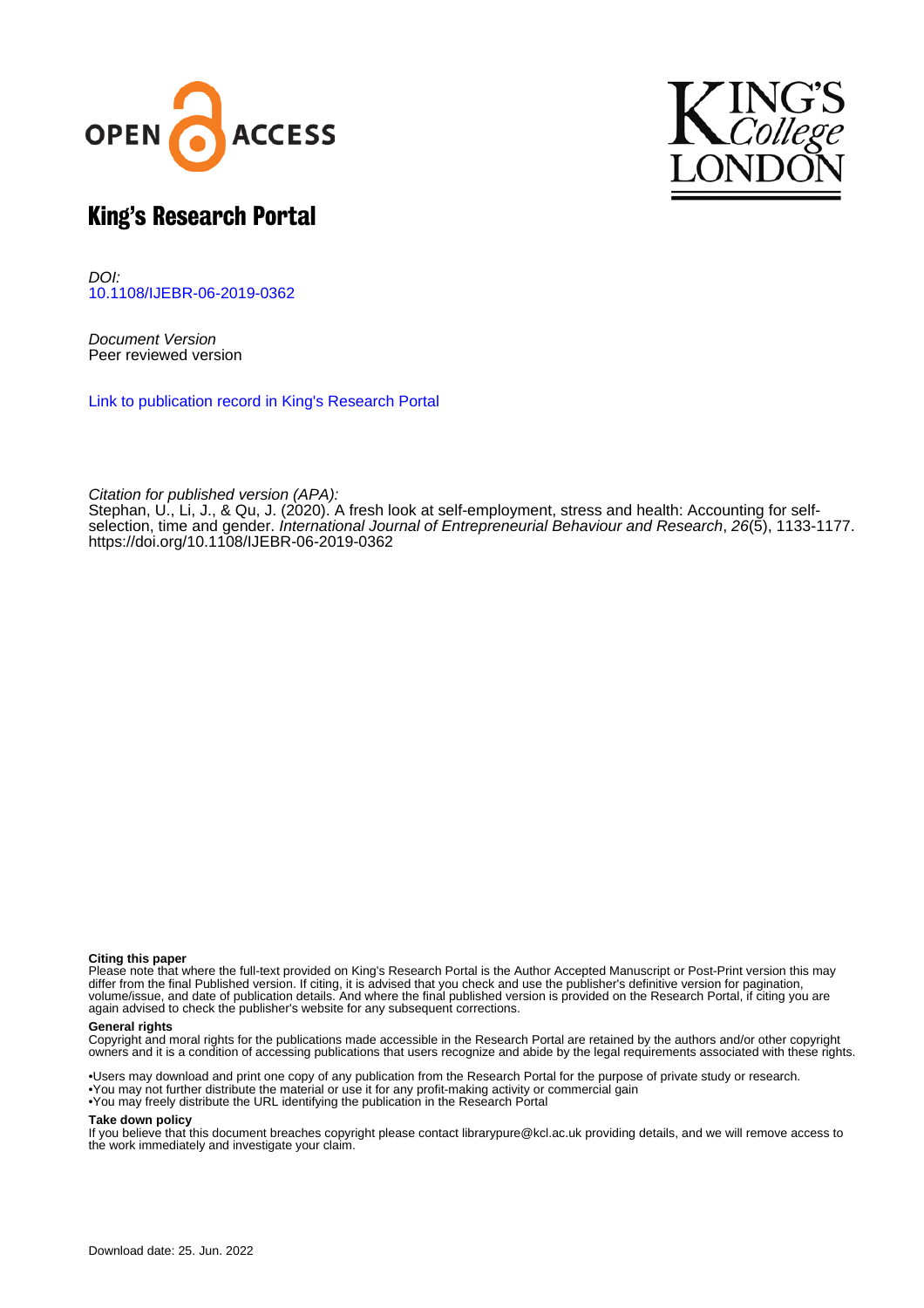# **A fresh look at self-employment, stress and health: Accounting for self-selection, time, and gender**

Ute Stephan, King's College London, King's Business School, London, UK ute.stephan@kcl.ac.uk Jun Li, University of Essex, Essex Business School, Colchester, UK, junli@essex.ac.uk Jingjing Qu, Shanghai Institute of Science for Science, Fudan University, Shanghai, China, qujingjingsarah@163.com

Please cite as:

Stephan, U., Li, J., Qu, J. (2020). A fresh look at self-employment, stress and health: Accounting for self-selection, time, and gender. *International Journal of Entrepreneurial Behavior & Research. https://doi.org/10.1108/IJEBR-06-2019-0362*

# **Abstract**

**Purpose**: Past research on self-employment and health yielded conflicting findings. Integrating predictions from the Stressor-Strain Outcome model, research on challenge stressors and allostatic load, we predict that physical and mental health are affected by self-employment in distinct ways which play out over different time horizons. We also test whether the health impacts of self-employment are due to enhanced stress (work-related strain) and differ for men and women.

**Methodology**: We apply non-parametric propensity score matching in combination with a difference-in-difference approach and longitudinal cohort data to examine self-selection and the causal relationship between self-employment and health. We focus on those that transit into self-employment from paid employment (opportunity self-employment) and analyse strain and health over four years relative to individuals in paid employment.

**Findings**: Those with poorer mental health are more likely to self-select into self-employment. After entering self-employment, individuals experience a short-term uplift in mental health due to lower work-related strain, especially for self-employed men. In the longer-term (4 years) the mental health of the self-employed drops back to pre-self-employment levels. We find no effect of self-employment on physical health.

**Originality/value:** This article advances research on self-employment and health. Grounded in stress theories it offers new insights relating to self-selection, the temporality of effects, the mediating role of work-related strain, and gender that collectively help to explain why past research yielded conflicting findings.

**Practical implications**: Our research helps to understand the nonpecuniary benefits of selfemployment and suggests that we should not advocate self-employment as a 'healthy' career.

**Key words**: self-employment, work-related stress, mental health, physical health, propensity score matching, time, Understanding Society

# **Introduction**

Today, more people than ever before are choosing self-employment. The self-employed are those who work for their own account and risk (cf. Hebert and Link, 1982), for example, through running their own limited company or as a sole trader. In the UK, the growth of self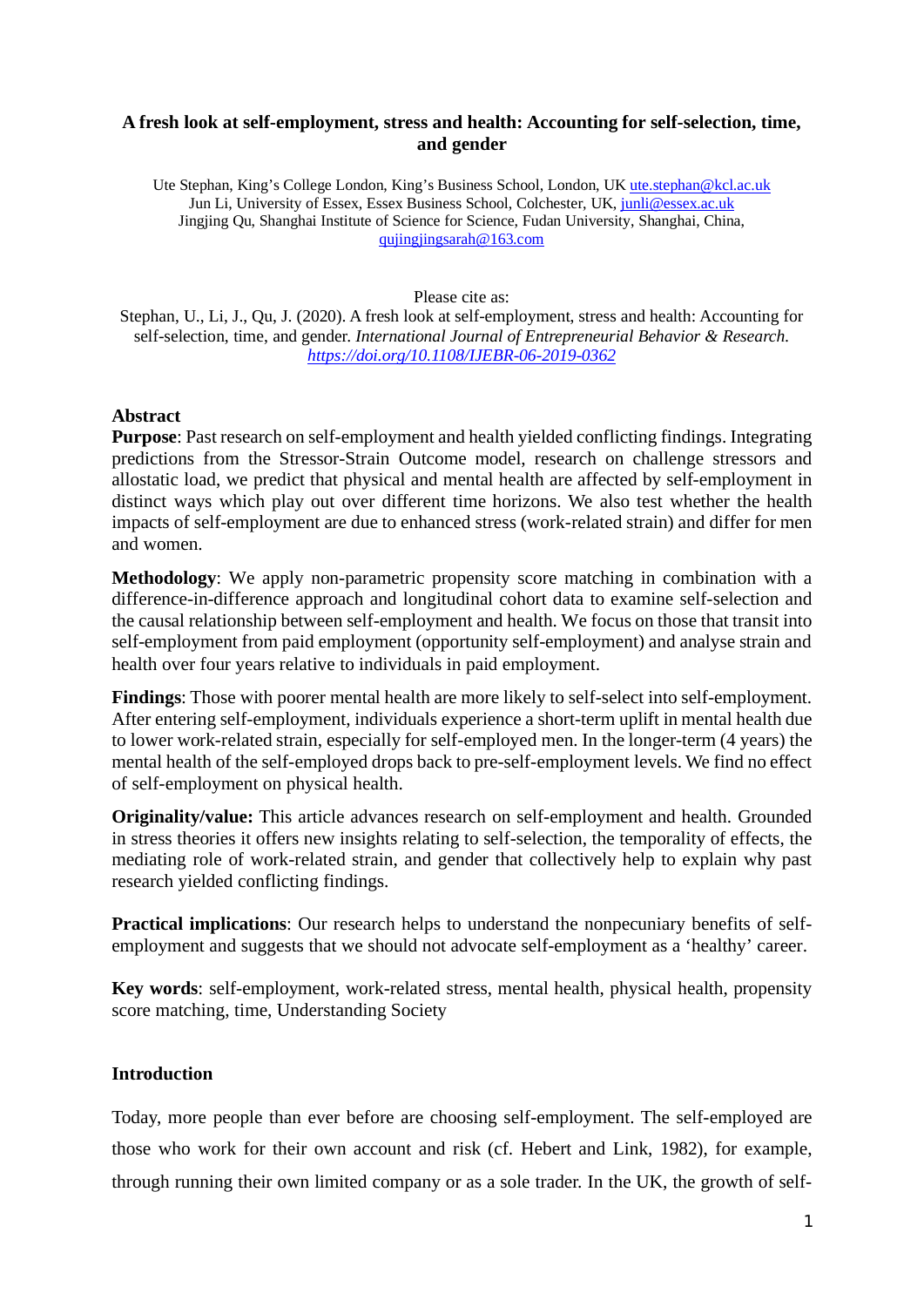employment in the last decade is seen as supporting the country's recent economic recovery (Wales and Amankwah, 2016). Paradoxically, the risk-taking self-employed are often rewarded by a sustained loss of income after moving from employment into self-employment (Carter, 2011; Patel and Ganzach, 2018). This led to suggestions that the self-employed are compensated for by nonpecuniary benefits (Xu and Ruef, 2004) such as autonomy or procedural utility (Benz and Frey, 2008) and consequently have higher mental and physical health and wellbeing than the wage employed (Stephan, 2018; Nikolova, 2019).

Yet, research comparing the mental and physical health of self-employed individuals with those of employees is marked by mixed and inconclusive findings. Some studies document health benefits of being self-employed (Nikolova, 2019; Stephan and Roesler, 2010), other studies find lower health among the self-employed (e.g., Benavides, Benach, Diez-Roux and Roman, 2000; Cardon and Patel, 2015; Patel, Wolfe and Williams, 2019) and still other studies find no differences (e.g., Dolinksy and Caputo, 2003; Perry and Rosen, 2001) between the selfemployed and employees. This study builds on the Stressor-Strain-Outcome model (Koeske and Koeske, 1993) to unpack the mixed findings of past research. Firstly, it assesses workrelated strain as a key stress process through which self-employment may affect health. Secondly, it draws attention to the timing of effects as work stress does not impair health immediately. Thirdly, it accounts for the possibility that more stress-resistant individuals or those with prior health problems selectively self-select into self-employment. Finally, this study also examines whether health benefits possibly accrue for some self-employed but not others and in doing so draws attention to the gendered nature of self-employment (e.g., Minniti, 2009).

There is broad agreement in the literature that the work characteristics of the self-employed differ from those in employment (Stephan, 2018 for a review). Working for oneself entails high amounts of autonomy (Benz and Frey, 2008) as well as high levels of stressors such as uncertainty, high workload, long hours and complex tasks (e.g., Rauch, Fink and Hatak, 2018). Yet research rarely investigates the experience of strain (i.e. 'stress')<sup>1</sup> resulting from the combination of autonomy and stressors which is the key mechanism in the development of poor health outcomes (see Stressor-Strain-Outcome model, Koeske and Koeseke, 1993). Indeed, research findings on whether the self-employed experience more or less 'stress' than employees are also mixed (e.g. Hessels, Rietveld and Van der Zwan, 2017 find less stress, Cardon and Patel, 2015 find more stress among the self-employed), and they are rarely measured and related to health outcomes in the same study<sup>2</sup>. Moreover, the timing of stress and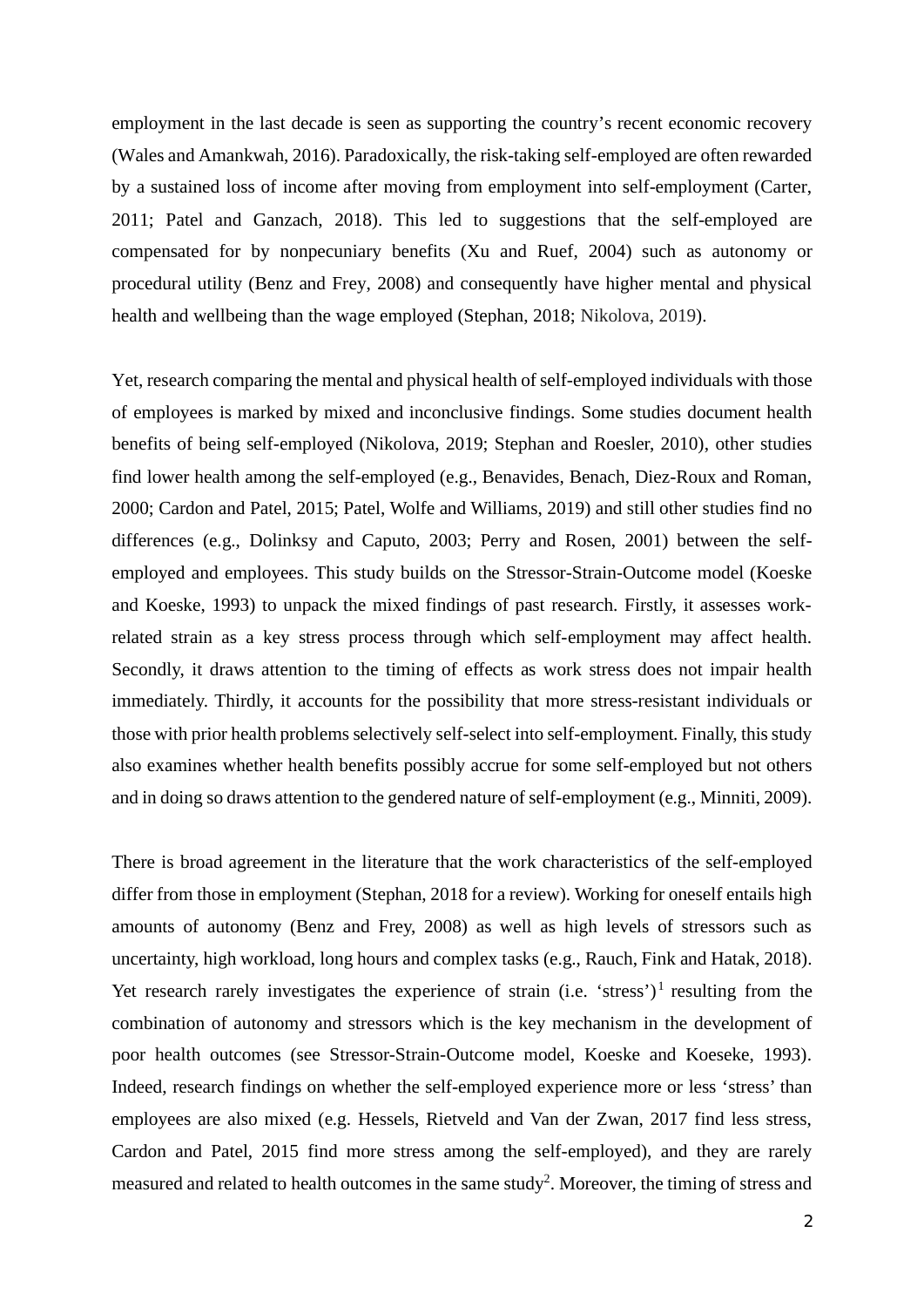health effects of self-employment remains poorly understood. For instance, even studies drawing on longitudinal or cohort data typically aggregate these data rather than investigate the development of strain or health over time (e.g. Nikolova,  $2019$ )<sup>3</sup>.

Stress processes do not affect health overnight but unfold over time. In the short-term, exposure to stressors results in the mobilization of extra energy (Selye, 1976) and can improve performance and possibly mental health. For instance, research on employees has documented positive effects of so-called challenge stressors which overlap with the key stressors commonly argued to be characteristics for the work of the self-employed such as high workload and demands, complexity, and high levels of responsibility (e.g., Cavanaugh, Boswell, Roehling, & Boudreau, 2000). Yet continued long-term exposure to high levels of stressors results in the build-up of the physiological stress response (allostatic load) that is a precursor to the development of mental and physical illness (McEwen, 1998, 2004).

Finally, there is an increasing recognition that answering whether the self-employed experience better or worse health than employees requires accounting for selection bias. This is because particular types of individuals may be more likely than others to pursue self-employment. While there is some agreement that self-selection is likely important (Stephan, 2018), authors differ in their views of the type of self-selection taking place. Some suggest that particular stress-resistant individuals become self-employed (Baron, Franklin and Hmieleski, 2016) whereas others suggest that those with existing physical or mental health issues may be more likely to opt for self-employment (Rietveld, van Kippersluis and Thurik, 2015; Wiklund, Hatak, Patzelt and Shepherd, 2018).

The purpose of this research is to address the above concerns within one study based on a conceptual model that integrates insights from the Stressor-Strain-Outcome model with research on challenge stress and allostatic load to understand how self-employment may affect mental and physical health in unique ways over time (specifically, a period of four years) and to examine the mediating role of strain. In an extension of extant research, our study first empirically establishes whether self-selection into self-employment takes place and then accounts for its effects when relating self-employment to mental and physical health over time. We use a cohort sample from *Understanding Society* a large longitudinal household study in the UK and focus on individuals who enter self-employment from employment (at  $t_0$ ) and compare these to those who stay in employment over the same time period (at  $t_0$ ,  $t_1$  and  $t_2$ , i.e.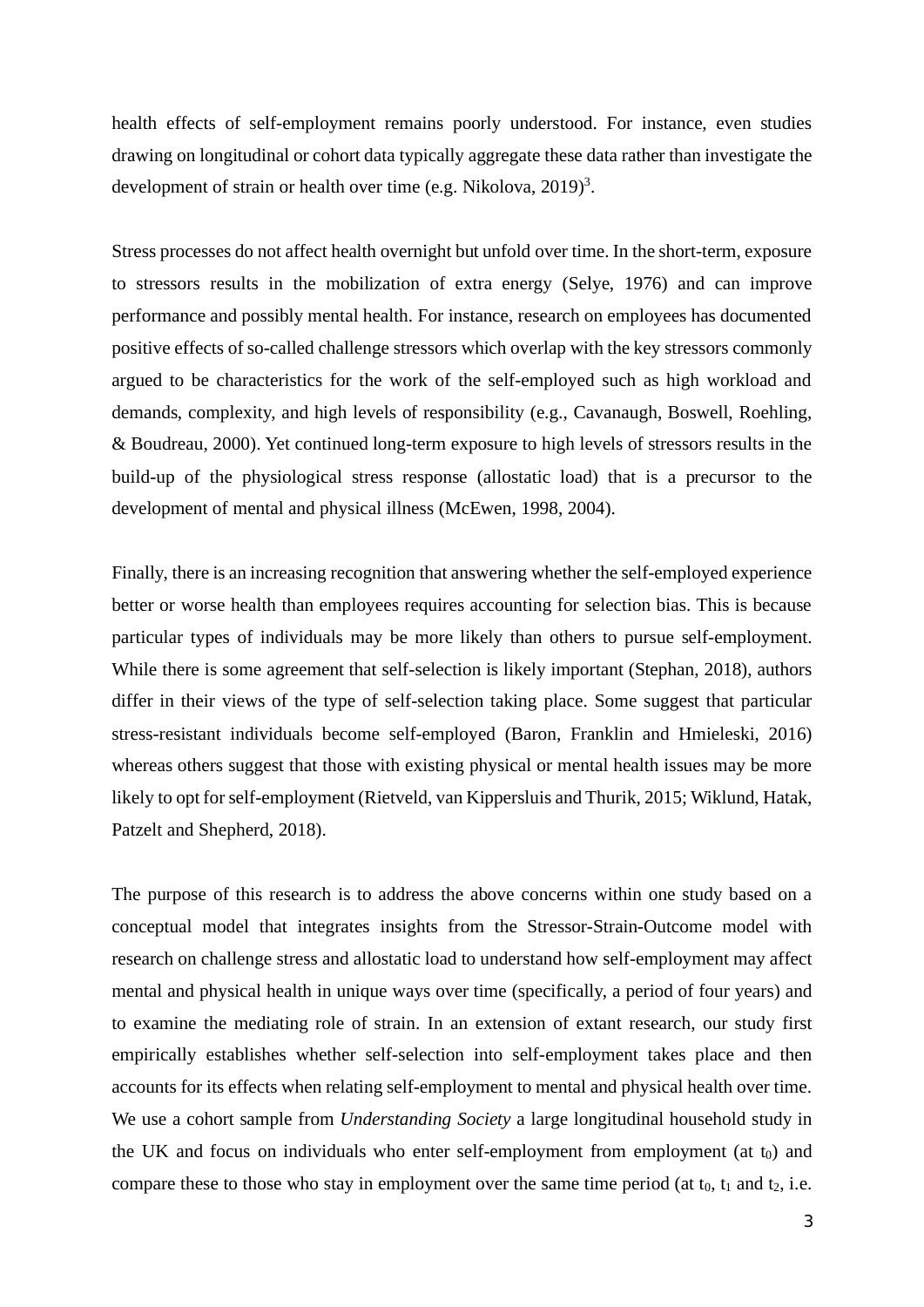2 and 4 years). Thus, our approach limits known heterogeneity in self-employment by focussing on so-called opportunity self-employment in contrast to self-employment out of unemployment, i.e. necessity entrepreneurship (Binder and Coad, 2016; Nikolova, 2019). We further examine possible gender differences in strain and health outcomes.

We make several contributions to the literature. First, by combining the matching methodology with the difference-in-difference approach and longitudinal data, we can empirically estimate and then control for self-selection effects as well as generate causal insights into the link of self-employment and health. In terms of the nature of self-selection effects, we find that those with *lower* mental health are more likely to self-select into self-employment in line with the view that self-employment offers flexibility to tailor work arounds one's individual needs (Wiklund et al., 2018). Put differently, individuals with lower health capital proactively seek out the nonpecuniary benefits of self-employment. Thus our findings offer novel evidence to the debate on whether those with better or lower health self-select into self-employment (Rietveld et al; 2015; Wiklund et al., 2018). Methodologically, our study advances quantitative theory-testing entrepreneurship and health research by obtaining estimates of the causal impact of self-employment on mental and physical health in a way that aligns with calls for studies to use standard matching estimators in combination with difference-in-differences methodology to improve the quality of nonexperimental data (Blundell and Costa Dias, 2000, also Anderson, Wennberg and McMullen, 2019). The difference-in-differences matching estimator has the additional advantage of eliminating unobserved time-invariant differences in health between self-employed individuals and wage employees that standard matching estimators fail to eliminate (Smith and Todd, 2005). Our research design and analytical approach thus facilitate improved causal inference that helps to make more accurate predictions about entrepreneurship and health phenomena.

Second, building on recent calls that entrepreneurship research needs to pay more attention to time and temporal processes (Levesque and Stephan, 2020), we reveal a new temporal effect of self-employment on work stress and mental health. This effect is consistent with a honeymoon effect of those who newly engage in self-employment and with shorter-term positive effects of challenge stressors (which are prevalent in the work of the self-employed), but which wear off over time. Moreover, we identify empirically a key theoretical mechanism informed by the Stressor-Strain-Outcome model: the temporary uplift in mental health is due to (mediated by) the self-employed experiencing lower work-related strain (less job-related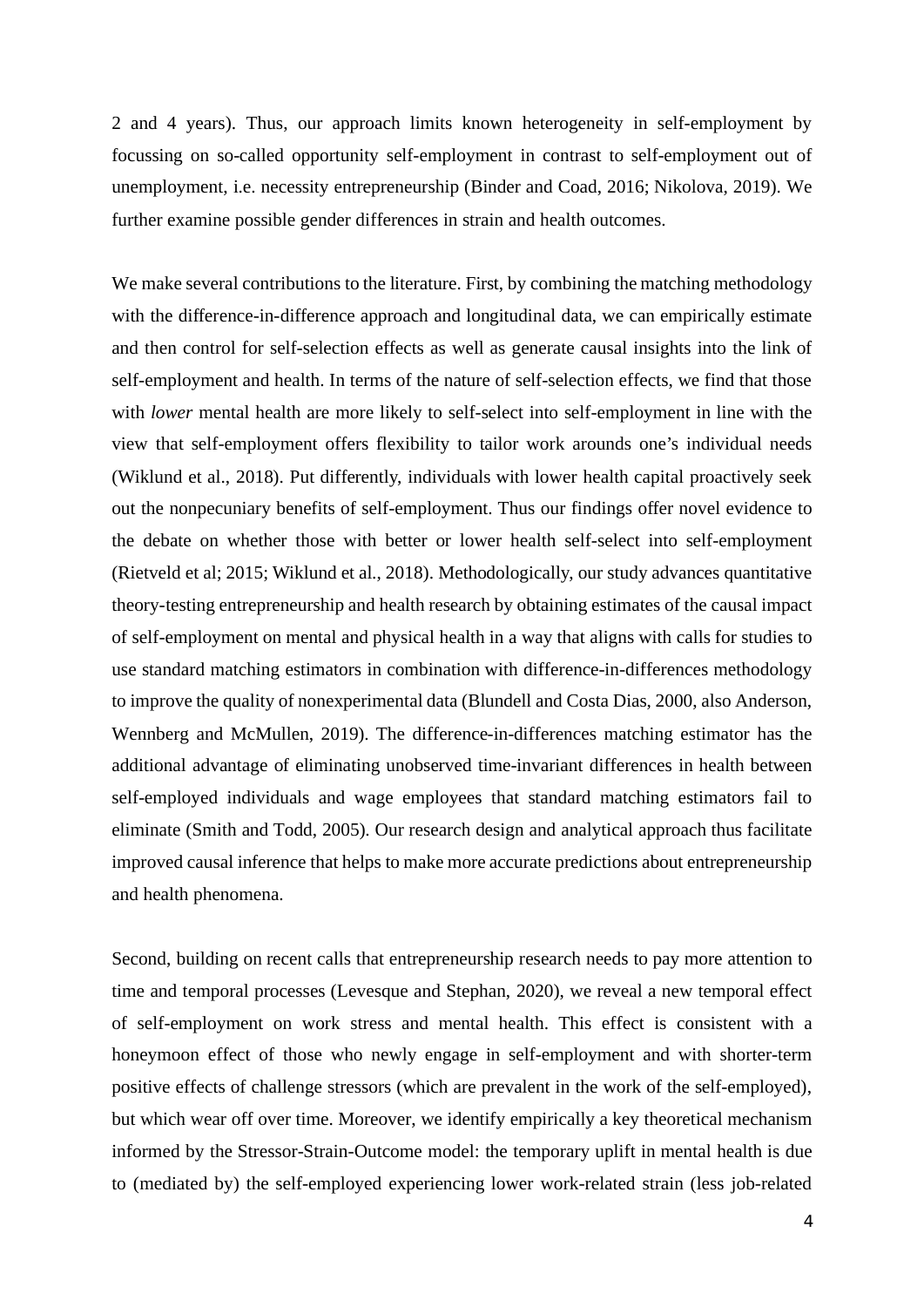depressive affect and anxiety). Our findings, tracing a population-representative sample of newly self-employed and of wage employees over four years, suggest that the health benefits of self-employment may have been exaggerated in past research. Although entering selfemployment provides a temporary emotional uplift and higher mental well-being, in the longerterm (four years) these effects appear to wear off. Moreover, we could not identify any impact on physical health. In sum, considering the timing of effects helps to understand why past research reports conflicting finding for mental health and stress, both are only temporarily enhanced.

Finally, our findings extend research on the gendered nature of self-employment to stress and health. We find that the uplift in mental health driven by lower work-related strain is only experienced by self-employed men, not by self-employed women. These findings help to identify the boundaries of the mechanism through which self-employment affects health and add to the body of research on heterogeneity in entrepreneurship. To date this research has focussed on contrasting opportunity and necessity entrepreneurs (broadly understood, see Stephan, 2018 for a review). Our study instead showcases important gender-based heterogeneity in a sample of opportunity entrepreneurs and raises concerns on how selfemployed women can experience the well-being benefits of self-employment.

The remainder of the paper is structured as follows. In Section 2 we review the literature on self-employment and health followed by elaborating our hypotheses. Section 3 explains data and methodology. Section 4 describes the empirical results and Section 4 discusses the results.

#### **Literature review**

Thriving organisations depend on having a healthy and productive workforce. Likewise, high performing new firms depend on having healthy and productive entrepreneurs. Nonetheless, many societies now face a mounting challenge of stress and health in the workplace. The World Health Organization (WHO) defines health as a state of complete physical, mental and social well-being and not merely the absence of disease or infirmity.<sup>4</sup> An independent review of mental health and employers in the UK reveals that around 15% of people at work have symptoms of an existing mental health condition and that the annual cost of poor mental health to employers is between £33 billion and £42 billion (Stevenson and Farmer, 2017). Selfemployed people work in environments considerably different from their organisationallyemployed counterparts. They are frequently burdened by uncertainty, market fluctuations, and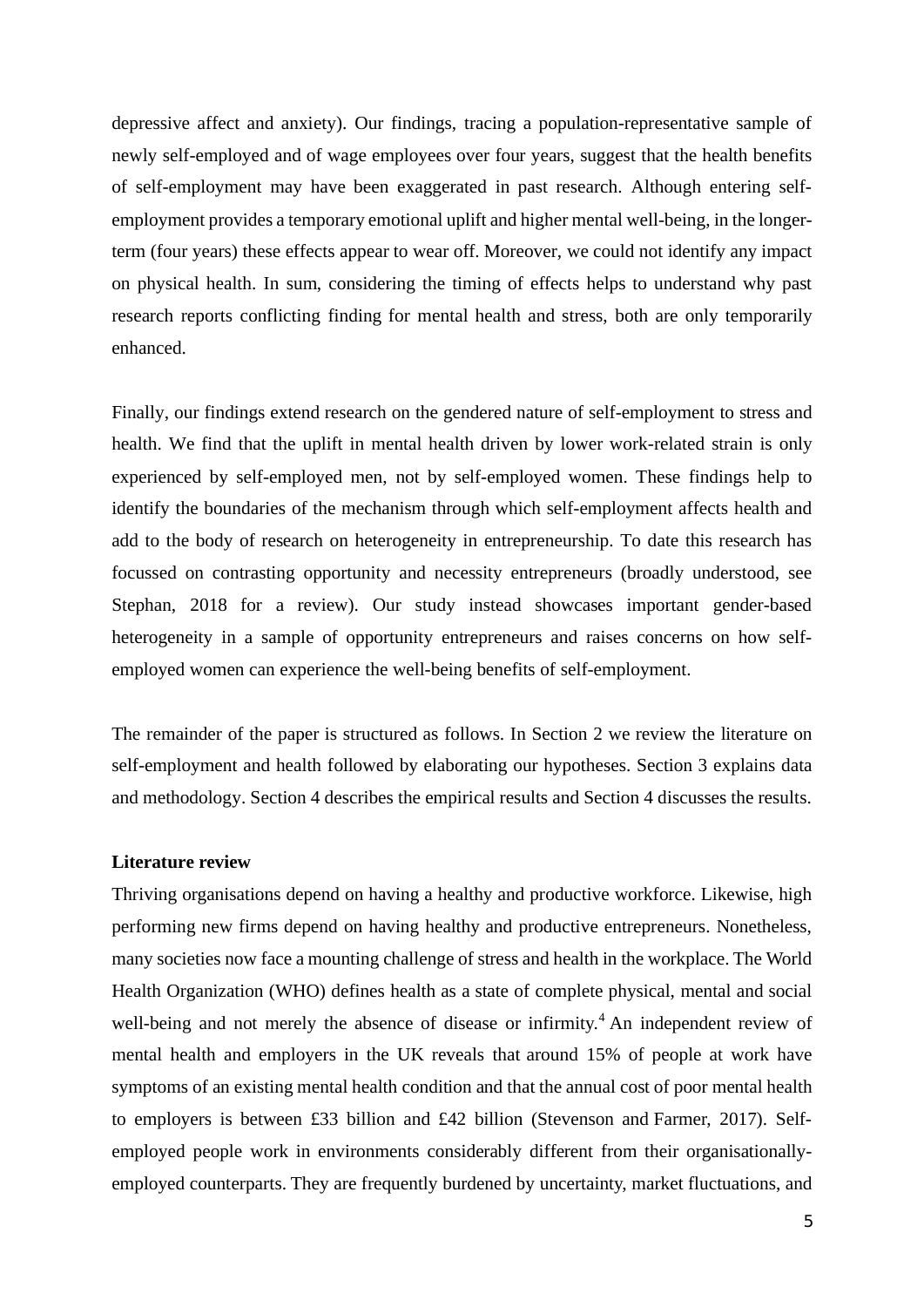threat of loss of assets, which incurs considerable stress and impairs health (Rauch et al., 2018; Tetrick, Slack, Da Silva & Sinclair, 2000). However, whether they experience better or worse health at work than employees is still a matter of conceptual and empirical inquiry. Results comparing the mental and physical health of the self-employed and employees have been mixed and inconclusive. Appendix 1 provides details of individual studies. In the following, we give an overview.

First, there are studies that found a positive relationship between self-employment and mental or physical health. For example, Stephan and Roesler (2010) compared entrepreneurs' and employees' health in a national representative sample from the German National Health Survey 1998 where mental and physical health were diagnosed by physicians and supplemented with physiological measure. Employing a case-control design, they found that entrepreneurs showed significantly better overall mental and physical health as well as lower blood pressure, lower prevalence rates of hypertension, and somatoform disorders. Yoon and Bernell (2013) investigated the effect of self-employment on health, access to health care, and health behaviors. They analyzed 13,435 self-employed and salaried workers in the US. They found that selfemployment is positively associated with perceived physical health, and is negatively associated with having diabetes, high blood pressure, high cholesterol and arthritis. Mental health outcomes were not significantly associated with self-employment. Rietveld, Bailey, Hessels and van der Zwan (2016) examined the relationship between health and entrepreneurship on a sample of 4555 business owners and wage-workers in four Caribbean Basin countries. Health status was measured by an index comprising five dimensions (mobility, self-care, ability to perform usual activities, pain/discomfort, anxiety/depression). They found that business owners were healthier than wage-workers. Goncalves and Martins (2018) examined the impact of self-employment on health as measured by hospital admissions based on a representative sample of 100,000 individuals for the period from 2005 to 2011 in Portugal. They found that the likelihood of hospital admission of self-employed individuals is about half that of wage workers. Nikolova (2019) studied the physical and mental health consequences of self-employment, utilizing German longitudinal data for the period 2002–2014. She found that necessity entrepreneurs experience improvements in their mental but not physical health, while opportunity entrepreneurship leads to both physical and mental health gains. Tetrick et al. (2000) compared business owners with wage workers and examined stressors and occupational health in a sample of 160 self-employed individuals and wage workers from Michigan, USA. They found that business owners experienced less emotional exhaustion.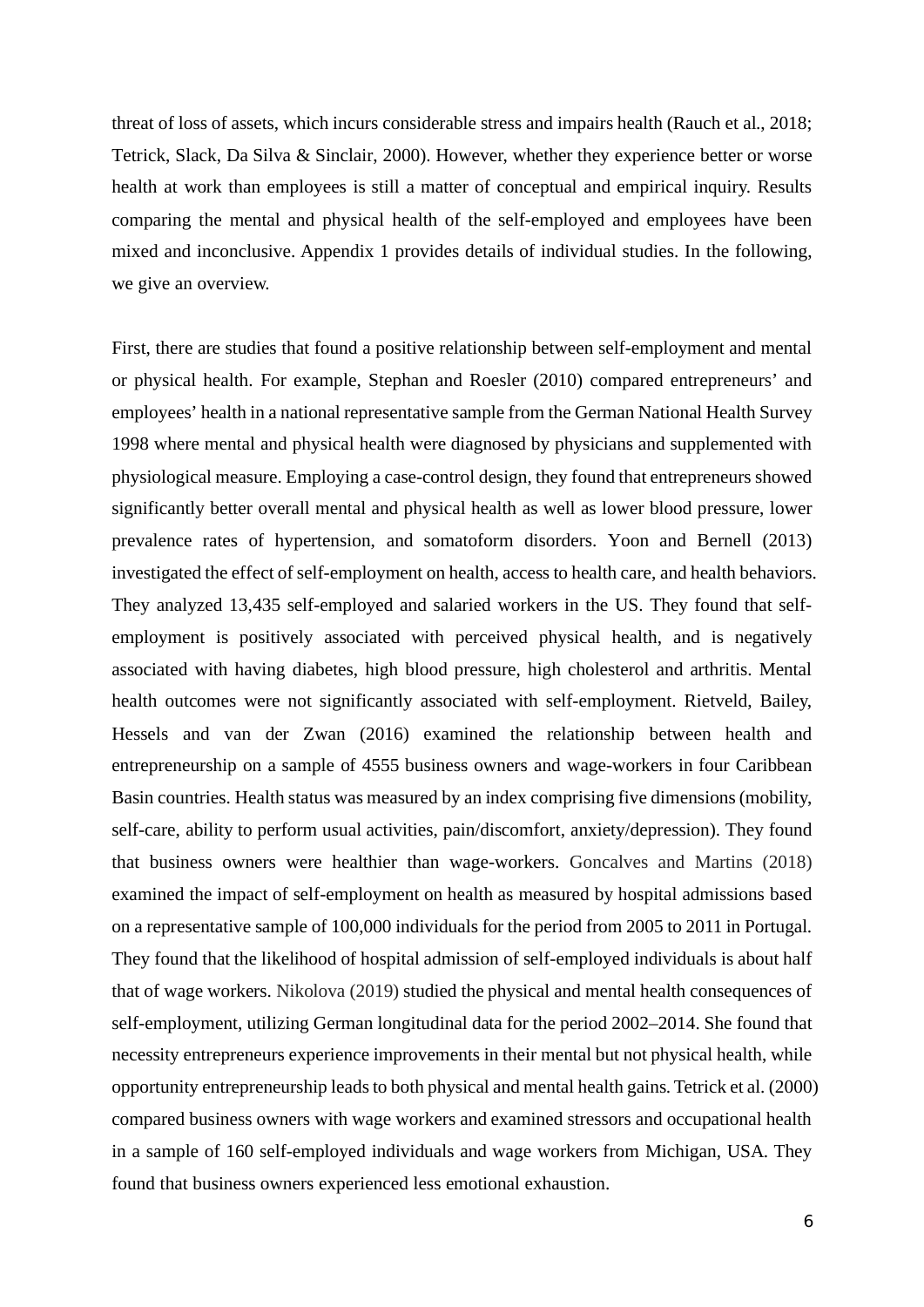Second, other studies find a negative relationship between self-employment and health. For example, Jamal (1997) examined the relationship between work experience and well-being in a sample of 235 self-employed and employed individuals in Canada. He found that the selfemployed experienced more psychosomatic health problems, although there were no differences in mental health. Benavides, Benach, Diez-Roux & Roman (2000) compared associations between types of employment and health indicators in a sample of 15146 selfemployed and employed individuals in 15 EU countries from the Second European Survey on Working Conditions in 1995. Health was measured by three health indicators (overall fatigue, backache, and muscle pain). They found that the self-employed were more likely to report fatigue and backache. Benach, Gimeno, Benavides, Martinez & del Mar Torné (2004) conducted a follow-up study using survey data from the Second (1995) and Third (2000) European Survey on Working Conditions. They came to the similar conclusion. Andersson (2008) investigated happiness and health between the self-employed and wage earners, using data from the Swedish Level-of-Living Survey from 1991 and 2000. Health was measured by two indicators, namely mental health problems and poor general health. She found that becoming self-employed enhanced the probability of having mental health problems, although there were no differences in general health between wage-earners and the self-employed.

Lee and Kim (2017) examined the effect of transition into self-employment on physical health, using longitudinal panel data from five Waves of the Korea Retirement and Income Study. They found that those who became self-employed experienced significantly greater odds of reporting subjective poor physical health. Patel, Wolfe and Williams (2019) used three different studies to examine the relationship between self-employment and allostatic load, i.e. a compound index made up of several physiological indicator (e.g. neuroendocrine, cardiovascular, immune) and representing a physiologically accumulated stress response (McEwen, 1998). They found that self-employment is marginally positively related to allostatic load and that allostatic load marginally mediates the relationship between self-employment and physical, but not mental, health. They also found that those who are self-employed for longer periods have a higher allostatic load, suggesting overall poor physical health.

Thirdly, there are studies that have found no differences in overall health conditions between the self-employed and organizationally-employed workers. For example, Dolinsky and Caputo (2003) investigated health and female self-employment, using data from the Mature Women's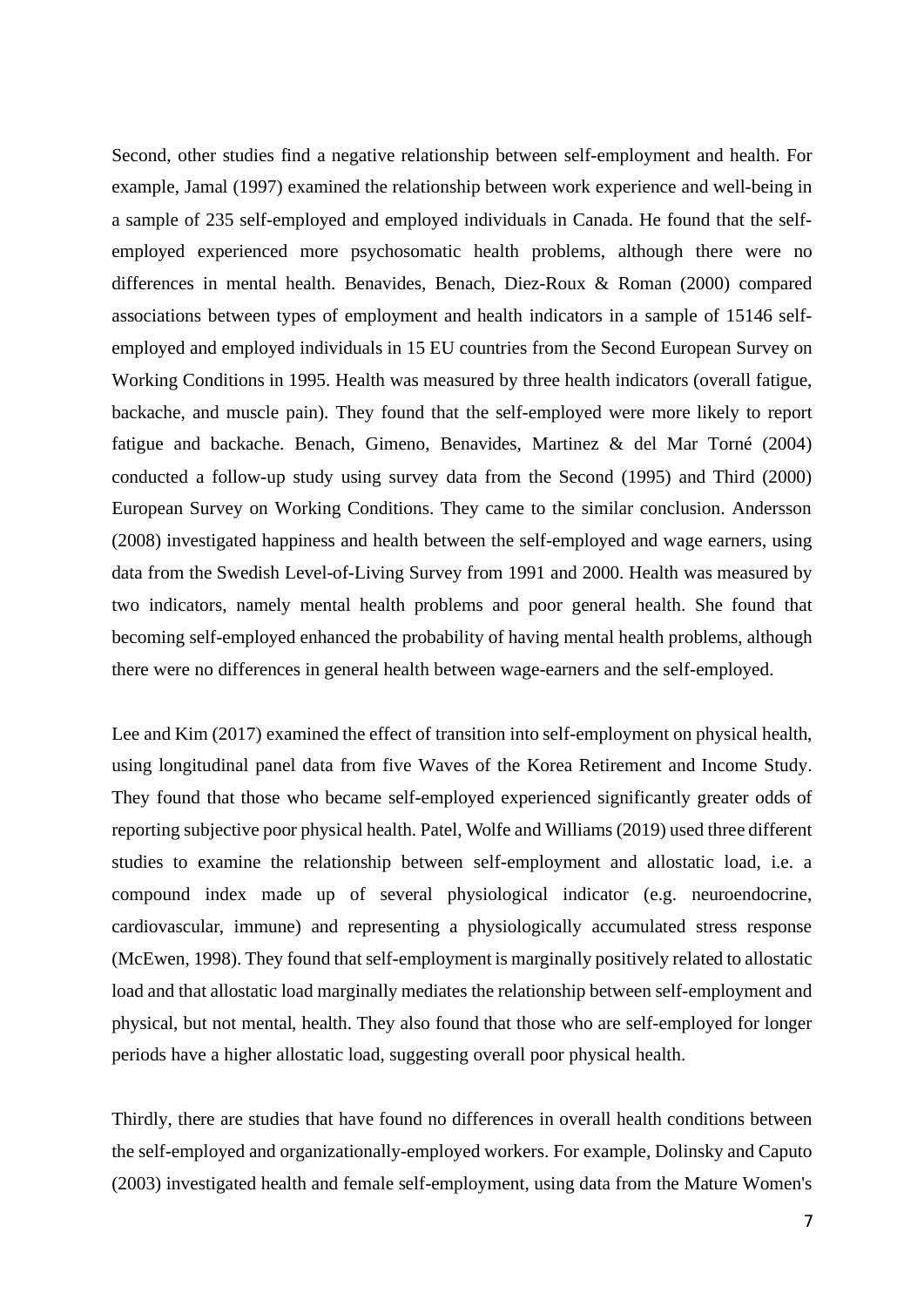Cohort of the National Longitudinal Survey of Labor Market Experience (NLSLME) in the United States. They found that self-employment had no significant effect on health status. Similarly, Parslow, Jorm, Christensen, Rodgers, Strazdins & D'souza (2004) examined the associations between work stressors and mental health in organizationally employed and selfemployed workers, and with the numbers of general practitioner (GP) services used by these two employment groups. Using data from the PATH Through Life Project in Australia, they found that self-employment offered men no health benefit. However, women who were selfemployed reported worse physical health than their organizationally employed counterparts. Toivanen, Griep, Mellner, Vinberg & Eloranta (2016) analysed mortality differences between the self-employed and paid employees, using the Total Population Register data in Sweden. They found mixed results. Mortality is lower among those self-employed who run a limited liability company, but mortality is higher among those self-employed operating as sole proprietors in the trade and transportation sector.

These mixed findings in the existing literature render it difficult to draw general conclusions about the relationship between self-employment and health. Such contrasting evidence and gaps in our understanding encourage a closer examination of the precise nature and causes of the nonpecuniary benefits with regard to health that may be derived from self-employment. While the reason for the inconsistent findings of past research are likely numerous<sup>5</sup>, we believe among the most relevant and interesting for enhancing our understanding of self-employment and health are the following concerns: a lack of accounting for self-selection and for the timing of effects, as well as a weak understanding of the mediating stress processes and the gendered nature of entrepreneurship and self-employment. We discuss them in turn.

# *Self-selection*

There is some recognition in the entrepreneurship literature that self-selection into entrepreneurship may take place, yet past research on entrepreneurship and health rarely accounts for self-selection (see Appendix 1, column 'endogenous selection control'). An example of a study that accounts for self-selection and where doing so alters the effect of selfemployment on health is Rietveld, van Kippersluis and Thurik (2015). They examined selfemployment and health in a sample of 13449 self-employed and employed individuals from the United States (1992-2010) Health and Retirement Study. Health was measure by three indicators: number of health conditions, self-reported health and mental health. The selfemployed were generally healthier than wage workers, both in terms of subjective health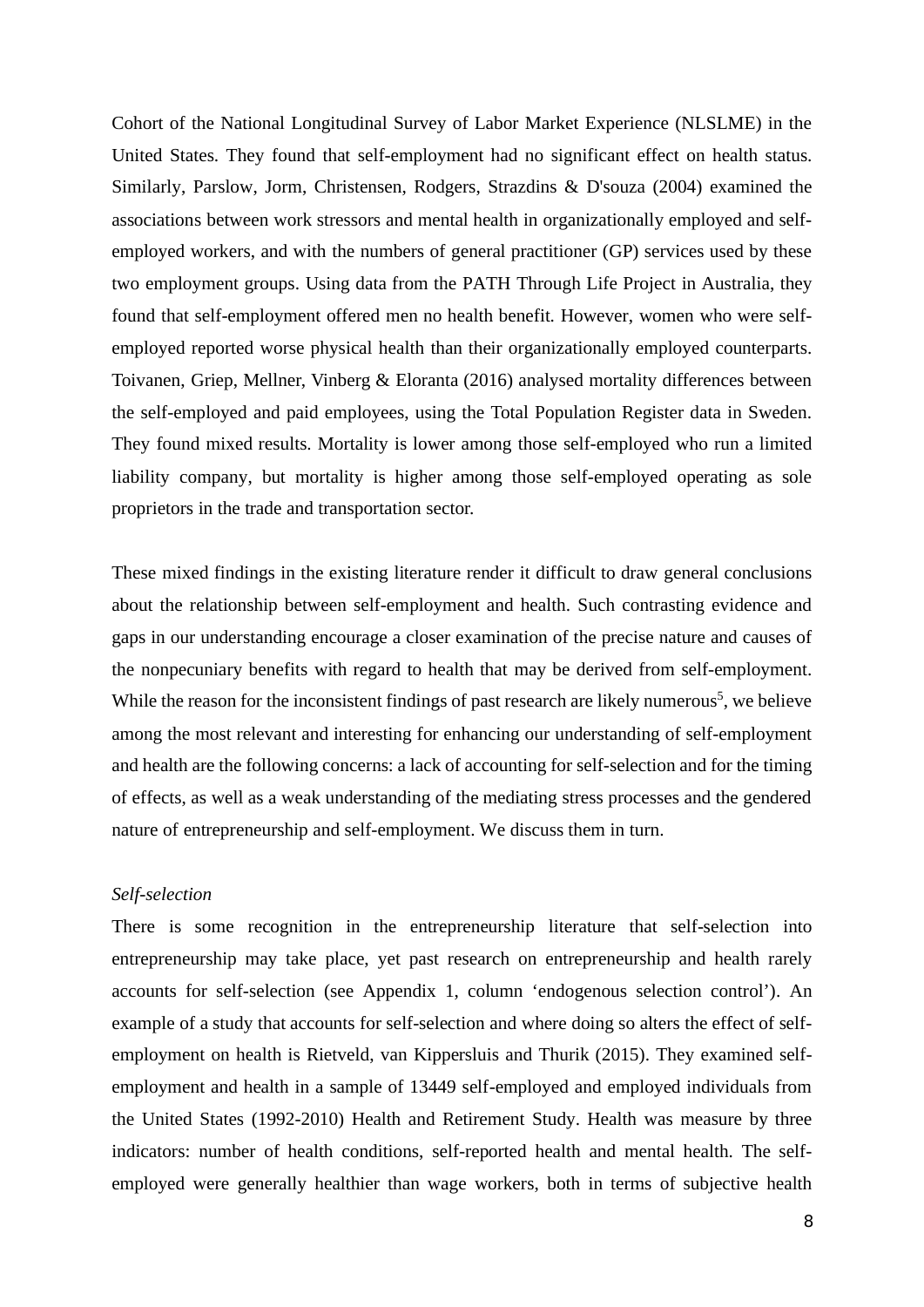outcomes as well as in more objective outcomes such as the absence of chronic conditions. However, their results suggest that the health differences can be attributed to a selection effect, namely healthier individuals self-select into self-employment. Two other studies employ propensity score matching or case-control designs to account for systematic differences in demographic profiles and occupational contexts between self-employed and organisationally employed (Cardon and Patel, 2015; Stephan and Roesler, 2010). However, they do not compare result with and without matching thus it is unclear to what extent the relationship between selfemployment and health may be altered. One further notable approach was Nikolova (2019) who combined entropy balancing with difference-indifference (DID) to account for selfselection problems.

The theoretical discussion regarding self-selection is also little developed. Some authors suggest that particular stress-resistant individuals become self-employed, and this is linked to specific personality traits such as hope, optimism, resilience and self-efficacy (Baron, Franklin and Hmieleski, 2016). However, these specific traits are also closely related with mental health, for instance, they correlate negatively with anxiety or depression (Arvey et al., 2011). This speaks for a self-selection effect similar to that identified by Rietveld et al. (2015), namely that healthier individuals self-select into self-employment. Considering that the self-employed work long and intense hours and must deal with many stressors, it seems plausible that it would attract healthier individuals. At the same time, however, others have suggested that selfselection into self-employment takes place based on poor health, whereby those with existing physical or mental health issues may be more likely to opt for self-employment (Wiklund et al., 2018). This is because self-employment offers significant flexibility to design one's own work in line with one's needs and thus can help to accommodate for physical or mental health issues.

Since empirical evidence and theoretical arguments on self-selection are still nascent and different authors predict contrasting effects, we formulate a research question instead of a directional hypothesis:

*Research question 1: Is there a self-selection effect such that either more or less healthy individuals are more likely to enter self-employment compared to wage employment?*

#### *The Timing of Health Impacts*

The timing of stress and health effects of self-employment remains poorly understood. The reason is that most research is conducted cross-sectionally (Stephan, 2018) and thus cannot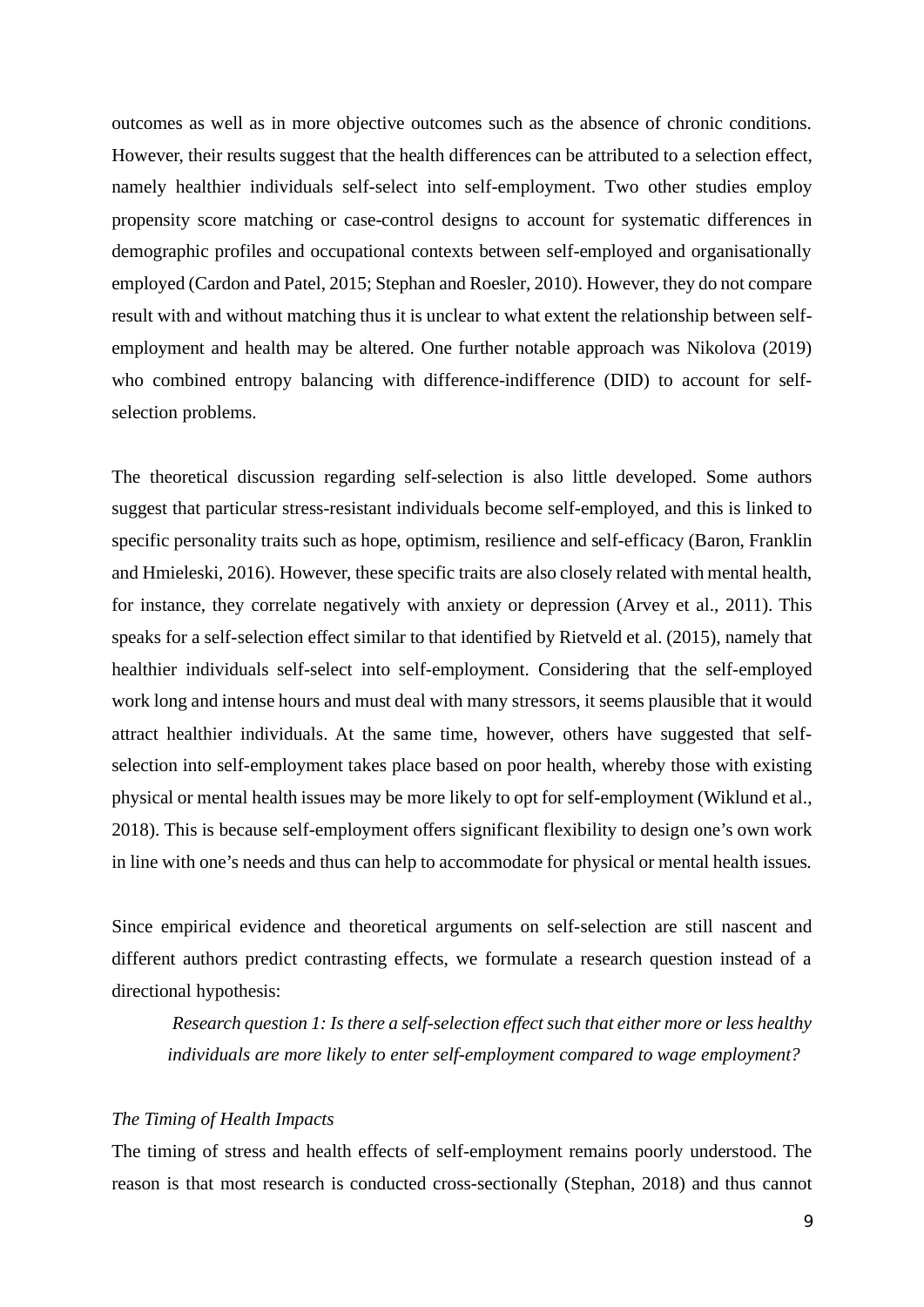speak to the timing of effects. Yet even studies drawing on longitudinal or cohort data typically aggregate these data rather than investigate the development of strain or health over time (e.g. Nikolova, 2019). An exception is the work by Binder and Coad (2016) who investigate life satisfaction but not mental or physical health over the first three years of self-employment. However, considering the time might help to understand the mixed findings of past research, because it may take time before self-employment affects stress or health. Put differently, it is unlikely that a person's health is immediately affected after that person becomes self-employed. Our longitudinal data allow us to trace individuals over 4 years after they first entered selfemployment from employment. This is a time frame in which we may even observe different effects for mental and physical health. The reason is that *relative* to physical health, mental wellbeing and mental health are likely more immediately affected as they are more strongly rooted in (emotional) experiences, whereas physical health is relatively more affected by physiological changes resulting from long-term exposure to stress. In the short-term, exposure to stressors results in the mobilization of extra energy and can improve performance (Selye, 1976). In response to stressors the body mobilizes extra energy to deal with the demands that are placed upon it. However, faced with persistent stress over time this response becomes eventually exhausted (Selye, 1976, also McEwen, 1998).

Work on stress in employees has documented positive effects of so-called challenge stressors which describe work stressors that entail opportunities to learn, achieve goals and to grow (Lepine, Podsakoff, & Lepine, 2005, p.765). These stressors trigger positive emotions and prompt an increase in effort and in turn enhance performance and work-related wellbeing (Lepine, et al., 2005; Podsakoff, LePine, & LePine, 2007)*.* The self-employed face many typical challenge stressors (Stephan, 2018) such as high workload, intense job demands, job complexity, and high responsibility (Wach et al., 2020; Lepine et al., 2005). In other words, the self-employed work intensely and for long hours, while also bearing full responsibility (personally and legally) for their work. Yet their hard work also means they earn more income and learn new things especially when they first become self-employed and later on when engaging in new contracts. Thus their intense work has an upside that allows them to grow as a person as well as potentially to grow their business; after all they are working for their own account and whilst stressful there is also a sense of mastering challenges and thriving.

In sum, research on stress and challenge stressors in particular suggests that in the short-term certain stressors that are common for the self-employed can have positive effects on well-being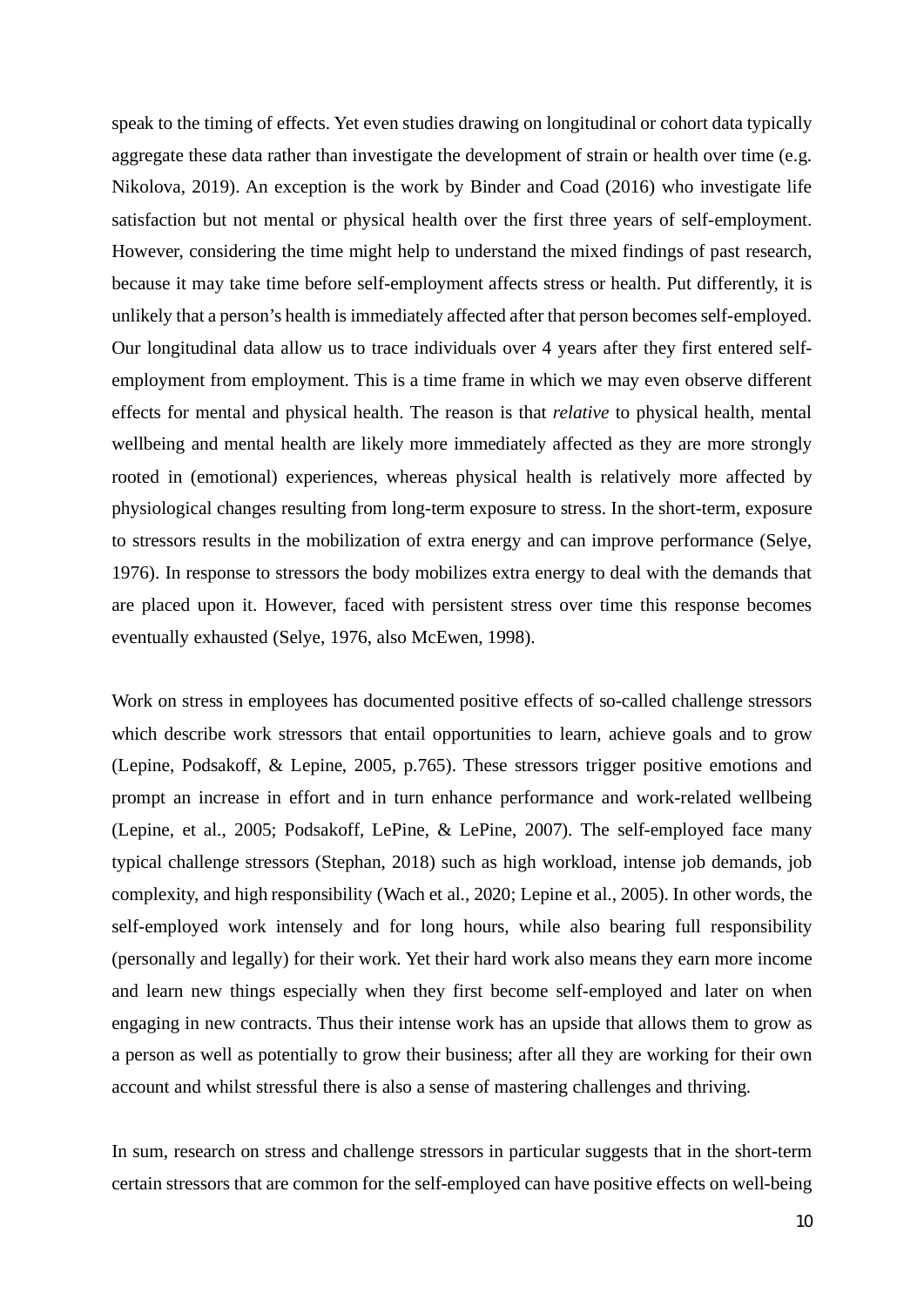and mental health. Yet in the longer term the continued exposure to high levels of stressors results in the build-up of the physiological stress response (allostatic load) that is a precursor to the development of both mental and physical illness (McEwen, 1998, 2004). This suggests that immediately after becoming self-employed we may see an upswing in mental health that is likely to wear off over time. There is unlikely to be an upswing in physical health however as the intense work in self-employment still puts strain on the body, that the body can compensate for in the short- but not in the longer-term. Unfortunately, there is little existing research to go by regarding the precise timing of effects and definition of short- and long-term. For the purposes of our study we use a two-year time window as an indicator of the shorter term and four years after becoming self-employed as a proxy for the longer-term. This fits with the differentiation of new entrepreneurs and established entrepreneurs in worldwide research on entrepreneurship by the Global Entrepreneurship Monitor (Reynolds et al., 2005). Taken together, we posit that

*H1a: Self-employed individuals experience better mental health than individuals in wage work after entering self-employment, i.e. in the shorter term (two years after entering self-employment).*

*H1b: The mental health benefits of self-employment are not sustained over the longer term (four years after entering self-employment).*

*H2: Self-employed individuals experience poorer physical health than individuals in wage work in the longer term (four years after entering self-employment).*

# *The Stress Process: Work-related Strain as a Mediator*

We also propose that it is important to understand and test why and how self-employment affects health. According to the Stressor-Strain-Outcome model (Koeske and Koeseke, 1993) environmental demands (stressors) lead to strain which in turn impairs health. Research on self-employment and health is often implicitly or explicitly guided by the Stressor-Strain-Outcome model, yet researchers assume rather than empirically test and establish that strain is indeed a key mechanism through which self-employment affects health. Strain results from the exposure to a stressor, which are work demands that "require sustained physical and/or psychological effort and are therefore associated with certain physiological and/or psychological costs" (Demerouti, Bakker, Nachreiner, & Schaufeli, 2001, p.501). Strain is typically captured through negative affective experience, e.g. 'feeling stressed' (e.g., Hessels, Rietveld and Van der Zwan, 2017). Key measures of work related strain are those of activated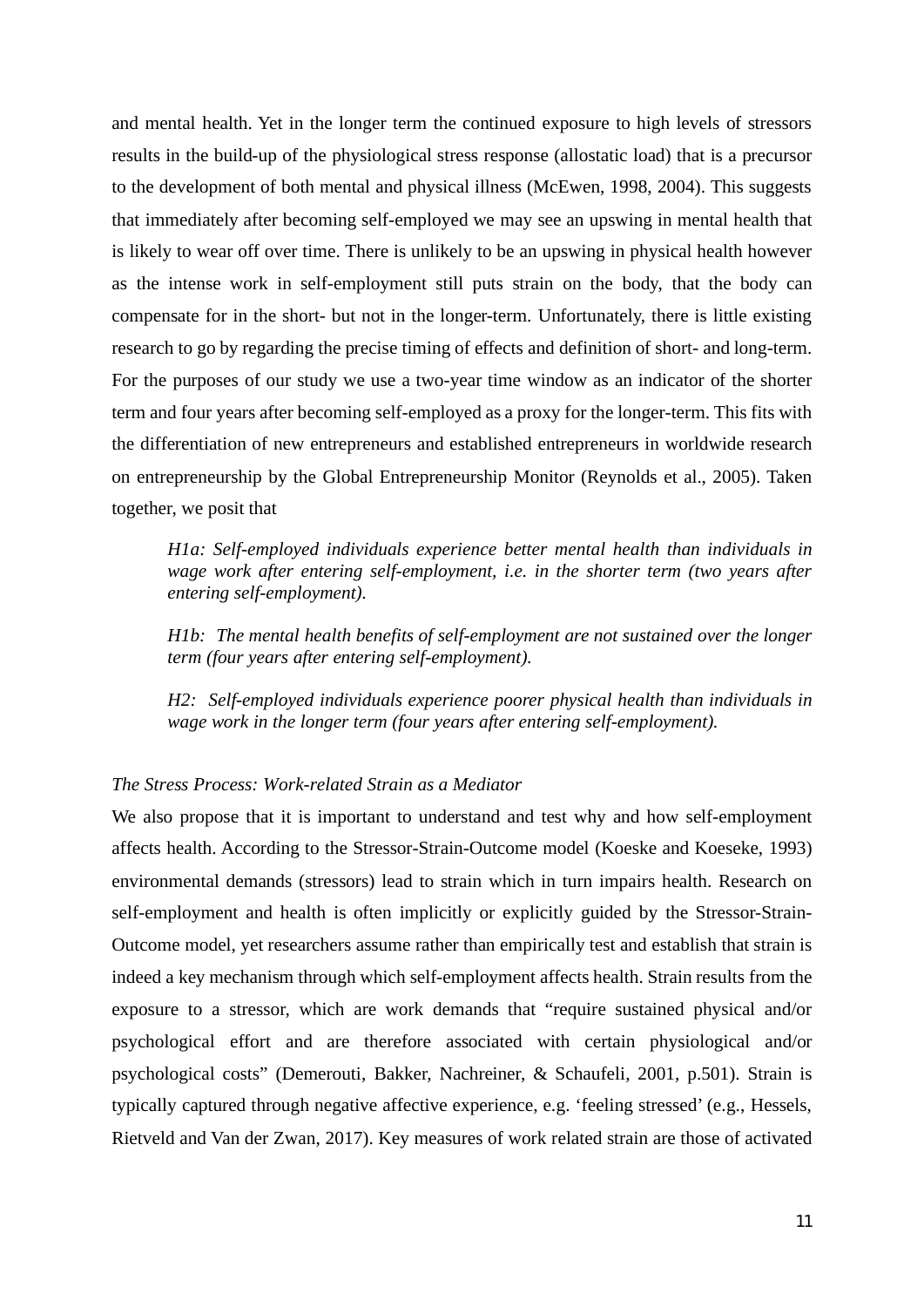negative affect (job anxiety) and low-activation negative affect (job depression, e.g., Warr et al. 2014).

Just as with research on self-employment and health, research on whether the self-employed experience more or less 'stress' than employees is also mixed (e.g. less stress in Hessels, Rietveld and Van der Zwan (2017) and more stress in Cardon and Patel (2015) among the selfemployed). Moreover, strain is rarely measured and related to health outcomes in the same study. Above, we suggested that (challenge) stressors are plentiful in self-employment and that they can in the short-term lead to positive emotion, enhanced motivated and performance, thus positively impact mental health. We may observe a similar pattern for strain, which may be lifted by the positive emotional effects of challenge stress. However, considering just how demanding and intense the work of the self-employed can be, it is unlikely that this positive response can be sustained over time. Thus,

*H3a: Self-employed individuals experience* less *work-related strain than individuals in wage employment in the shorter-term. H3b. Self-employed individuals experience* more *work-related strain than individuals*

*in wage employment in the longer-term.*

Guided by the Stressor-Strain-Outcome model, we further propose that strain mediates the effect of self-employment on health and thus helps explain how self-employment impacts health.

*H4: The effects of self-employment on mental health (H4a) and physical health (H4b) are mediated by work-related strain.*

# *The Moderating Effect of Gender*

Heterogeneity in self-employment has attracted much research attention and may also help to understand some of the mixed findings in past research. Several studies suggest that individuals who pursue self-employment as a choice (opportunity entrepreneurs) rather than for lack of employment options (necessity entrepreneurs) derive greater well-being or health benefits (Stephan, 2018 for an overview). The measures of opportunity and necessity entrepreneurs vary, yet one of the most robust operationalizations is whether the business was started by someone who was previously employed (opportunity entrepreneurship) or unemployed (necessity entrepreneurship). Since these effects are fairly well understood and opportunity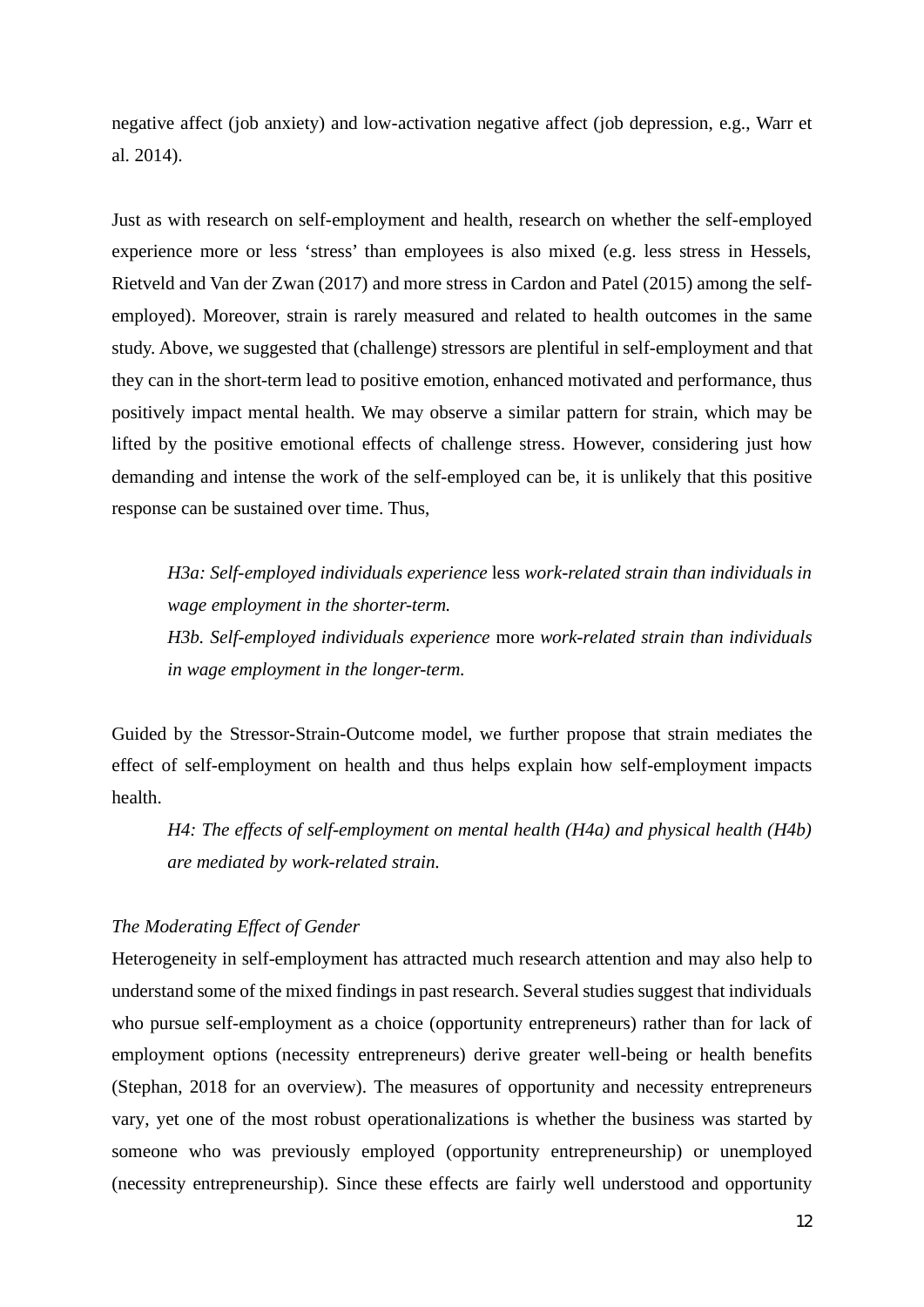entrepreneurs are more numerous in our context (the UK), we restrict our sample to opportunity entrepreneurs and draw attention to gender as an often overlooked source of heterogeneity that determines whether individuals can derive health benefits from self-employment.

Self-employment and entrepreneurship are stereotypically male careers (Gupta, Turban, Wasti, and Sikdar, 2009; Lewis, 2006) which helps to explain why women are less likely to become self-employed compared to men. Indeed, women are in part disadvantaged in self-employment because they are expected to underperform, a belief that stems from the misfit with the gender stereotype and persists despite evidence to the contrary (Marlow and McAdam, 2013 for a review). For instance, women find it more difficult to access finance (Marlow and Patton, 2005; Minniti, 2009). Thus, being self-employed is more demanding for women as they have to overcome a lack of legitimacy inherent in the stereotypical view of self-employed as a male carer and which is likely shared by funders, customers and suppliers. At the same time, women also face additional constraints from home (Carter, 2011). Women are still primarily responsible for household duties and caring for children and the elderly around the world (Altintas & Sullivan, 2016; Arráiz, 2018). Self-employed women appear to be no exception, indeed evidence from Sweden suggests that self-employed women experience more timerelated strain in their life than either their counterparts in organizational employment or selfemployed men (Hagqvist, Toivanen, and Vinberg, 2015).

In sum, considering the already high demands of self-employed work, the additional demands upon self-employed women stemming from the household and the additional difficulties in operating due to a perceived lack of legitimacy are likely to make self-employment more stressful for women compared to men. Empirical research is scarce, although the findings of one study drawing on large-scale Australian data align with this rationale. It found that selfemployment offered men no health benefits, but self-employed women had worse physical health than their organizationally employed counterparts (Parslow et al., 2004). Hence, we propose that

*H5: Self-employed women compared to self-employed men experience more strain (H5a) as well as lower mental (H5b) and physical (H5c) health.*

Figure 1 summarizes our general research framework. Figure 2 depicts the time-related effects that we hypothesize.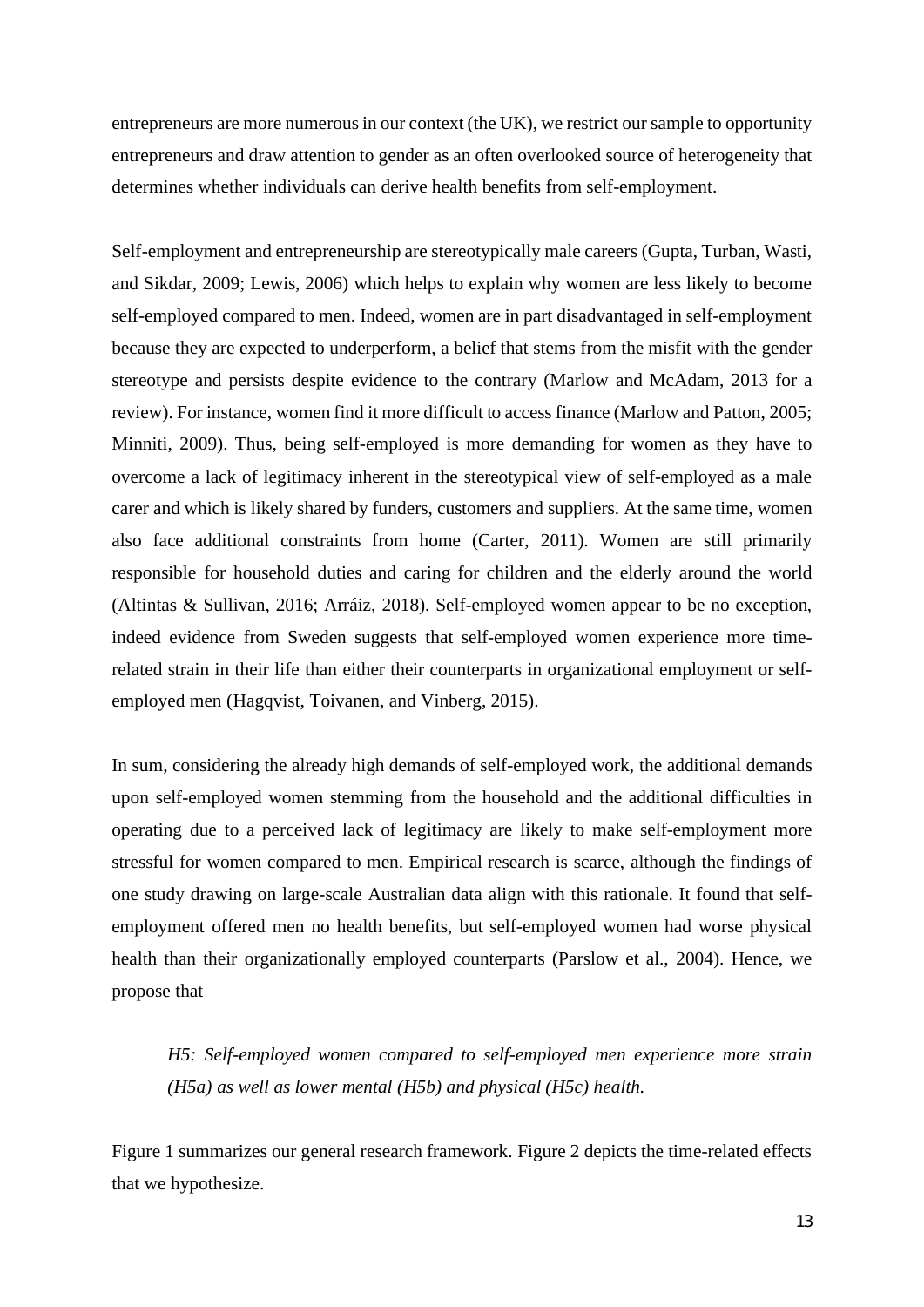--- Figure 1 and 2 here ---

#### **Data and Methods**

#### *Sample*

The data used for this research are from *Understanding Society*, the largest UK Household Longitudinal Study (UKHLS). It is a nationally representative longitudinal survey of approximately 100,000 individuals in 40,000 households in the United Kingdom. The survey focused on collecting high quality longitudinal data about subjects such as health, work, education, income, family, and social life to help understand the long term effects of social and economic change. Households recruited at the first round of data collection in 2009 are visited each year to collect information on changes to their household and individual circumstances. So far, *Understanding Society* has released data from nine waves of survey. The data used for this research are from Wave 2, Wave 4 and Wave 6. *Understanding Society* first included workrelated strain measures in Wave 2 (2010-2012) and repeated them in Wave 4 (2012-2014) and Wave 6 (2014-2016). It contains data about many work and wellbeing-related characteristics and has been used in research on self-employment (e.g. Henley, 2017; Reuschke, 2016) and health (e.g. Bryan, 2012; Chandola & Zhang, 2018; Davillas and Pudney, 2017; Patel et al., 2019).

We started our initial sampling frame with Wave 2, which is marked as  $t_0$ , and then incorporated data from Wave  $4(t_1)$  and Wave  $6(t_2)$ . In each wave, respondents were asked if they considered themselves (a) self-employed or (b) an employee. As we focused on transition from employment into self-employment, we identified the cohort of self-employment as one who was an employee at  $t_0$  (Wave 2) and transited into self-employment at  $t_1$  (Wave 4, 2012-2014) and stayed in self-employment at  $t_2$  (Wave 6, 2014-2016). A comparative cohort is one who was an employee at all three waves  $(t_0, t_1, t_2)$ . After data cleansing, our final sample consisted of a cohort of 174 self-employed people and 9696 salaried employees followed over the three waves.

### *Measures*

*Health*. We measured an individual's health in two dimensions, mental health and physical health. Our measures of mental health and physical health are the scale score calculated from *Understanding Society*'s self-completion SF-12 module which includes 12 questions from the SF-36 Health Survey (Version 1). These include: 2 questions concerning physical functioning,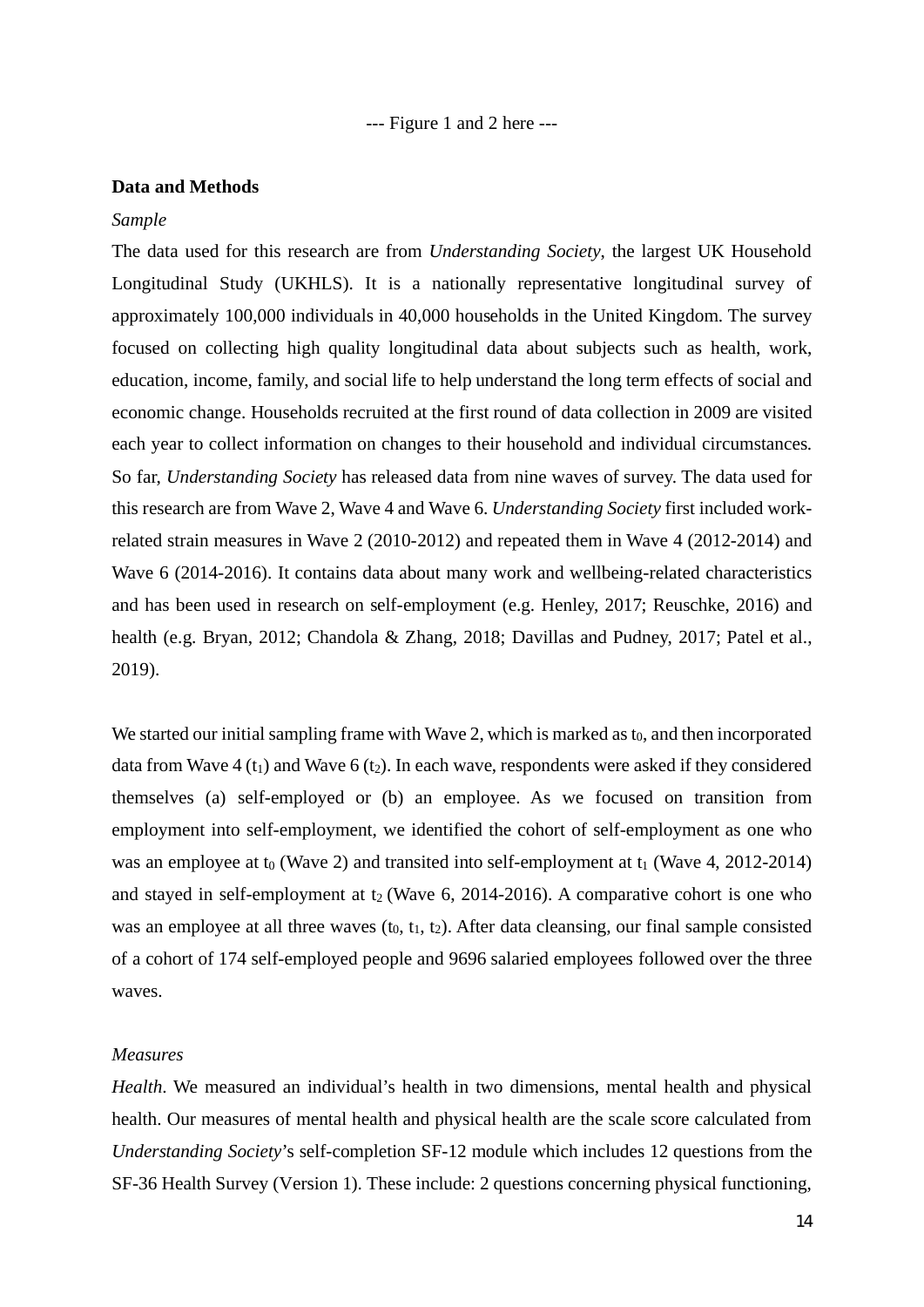2 questions on role limitations because of physical health problems, 1 question on bodily pain, 1 question on general health perceptions, 1 question on vitality (energy/fatigue), 1 question on social functioning, 2 questions on role limitations because of emotional problems, and 2 questions on general mental health (psychological distress and psychological well-being). The measure of mental health is the SF-12 Mental Component Summary (MCS) score, and the measure of physical health is the SF-12 Physical Component Summary (MCS) score. Both measures convert valid answers to the survey questions into a single mental and physical functioning score respectively, resulting in a continuous scale, ranging from 0 (low functioning) to 100 (high functioning). The reliability and validity of SF12 has been tested and confirmed for measuring self-reported health status in the general population world-wide (Ware, Kosinski, Dewey & Gandek, 2001; Gandek, Ware, Aaronson, Apolone, Bjorner, Brazier et al., 1998; Lundberg, Johannesson, Isacson & Borgquist, 1999).

*Work-related strain*. We used anxiety and depression as two indicators of work-related strain. *Understanding Society*'s work conditions module includes two measures of 'affective wellbeing' (job-related anxiety and depression). The two measures use the job-related wellbeing items originally developed by Warr (1990). Job Anxiety items come from Warr's three-item "Anxiety-Contentment" scale, and job depression items come from Warr's three-item "Depression-Enthusiasm" scale. Both scales use a Likert-type response format. *Understanding Society* dataset automatically calculates two indexes of job anxiety and job depression as measures of psychological distress. A higher score in both indexes indicates higher levels of work-related strain. The measures have demonstrated high reliability and validity and have been used to test job stress (e.g. Kerr, McHugh, and McCrory 2009; Rothmann 2008).

*Self-employment*. Our main independent variable is self-employment. Individuals who are in paid job in all three Waves are identified as employees and coded as 0, and individuals who transited from employment into self-employment at  $t_1$  and remained in self-employment at  $t_2$ are identified as self-employed and coded as 1. Our measure of self-employment is consistent with past research which has labeled it opportunity entrepreneurship (Binder & Coad, 2016; Nikolova, 2019), in contrast to necessity entrepreneurship, i.e. self-employment out of unemployment (Binder & Coad, 2016; Nikolova 2019). We do not consider individuals who move from unemployment into self-employment as their number is very low in advanced economies (Binder and Coad, 2016) such as the UK.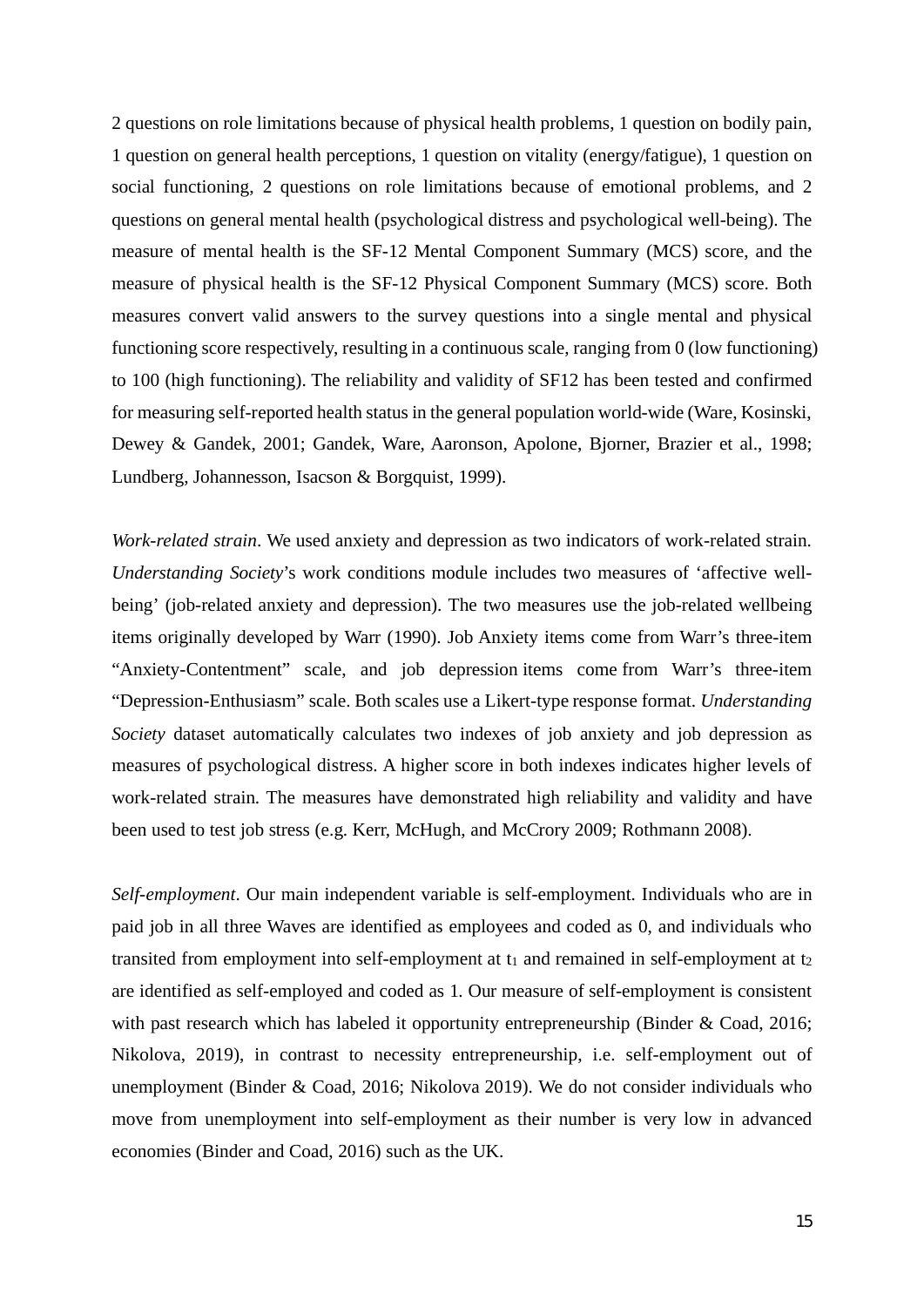*Control variables*. Consistent with earlier studies (e.g. Cardon and Patel, 2015; Hessels et al., 2017), we controlled for age (years), gender  $(1 = male)$ , education  $(1: no degree to 6: degree$ level), marital status (1 = married), job-related income (monthly gross income in GBP), and regions. Regions were ranked by population density and were coded using 11 dummy variables – London, Northwest, Southeast, West Midlands, Yorkshire and the Humber, East of England, Northeast, East Midlands, Southwest, Wales, Scotland, Northern Ireland. Finally, three Wave dummy variables were included in our analysis to capture the time structure of the data.

#### **Methods**

#### *Matching approach*

As discussed in the literature review, previous research has raised concerns about the validity of comparing health and wellbeing between entrepreneurs and non-entrepreneurs in light of the possibility of healthy individuals self-selecting into self-employment (Baron, Franklin and Hmieleski 2016; Rietveld et al., 2015). In order to address the concern of selection bias and to answer our first research question, we used Propensity Score Matching (PSM) to create comparable groups of the self-employed and employees. In essence, matching models simulate the conditions of an experiment in which individuals in treatment group (the self-employed) and control group (employees) are randomly assigned, allowing for the identification of a causal link between the career choice and outcome variables (Rosenbaum and Rubin, 1985).

To match the 174 self-employed individuals with a comparable group of employees, we first estimated a logit model to calculate the propensity score or the conditional probability of a person switching from employment to self-employment, using ten matching covariates – age, gender, education, marital status, income, region, mental and physical health  $(t_0)$ , and anxiety and depression work stress  $(t_0)$ . We then used the propensity scores to generate a sample consisting of the self-employed and their matched paid employees. We used three different matching algorithms to identify a matching set of employees: (1) Nearest neighbour, (2) Genetic matching, and (3) Subclassification matching. The nearest neighbour method is the most commonly used approach. It consists of matching each treated individual with the control individual that has the closest propensity score. We used nearest neighbor matching with the ratio 1:1. Genetic matching is a method of multivariate matching that uses an evolutionary search algorithm to determine the weight each covariate is given (Diamond and Sekhon 2013). It matches covariates to identify employees who are most similar to the self-employed people in our sample. The goal of subclassification is to form subclasses, such that in each the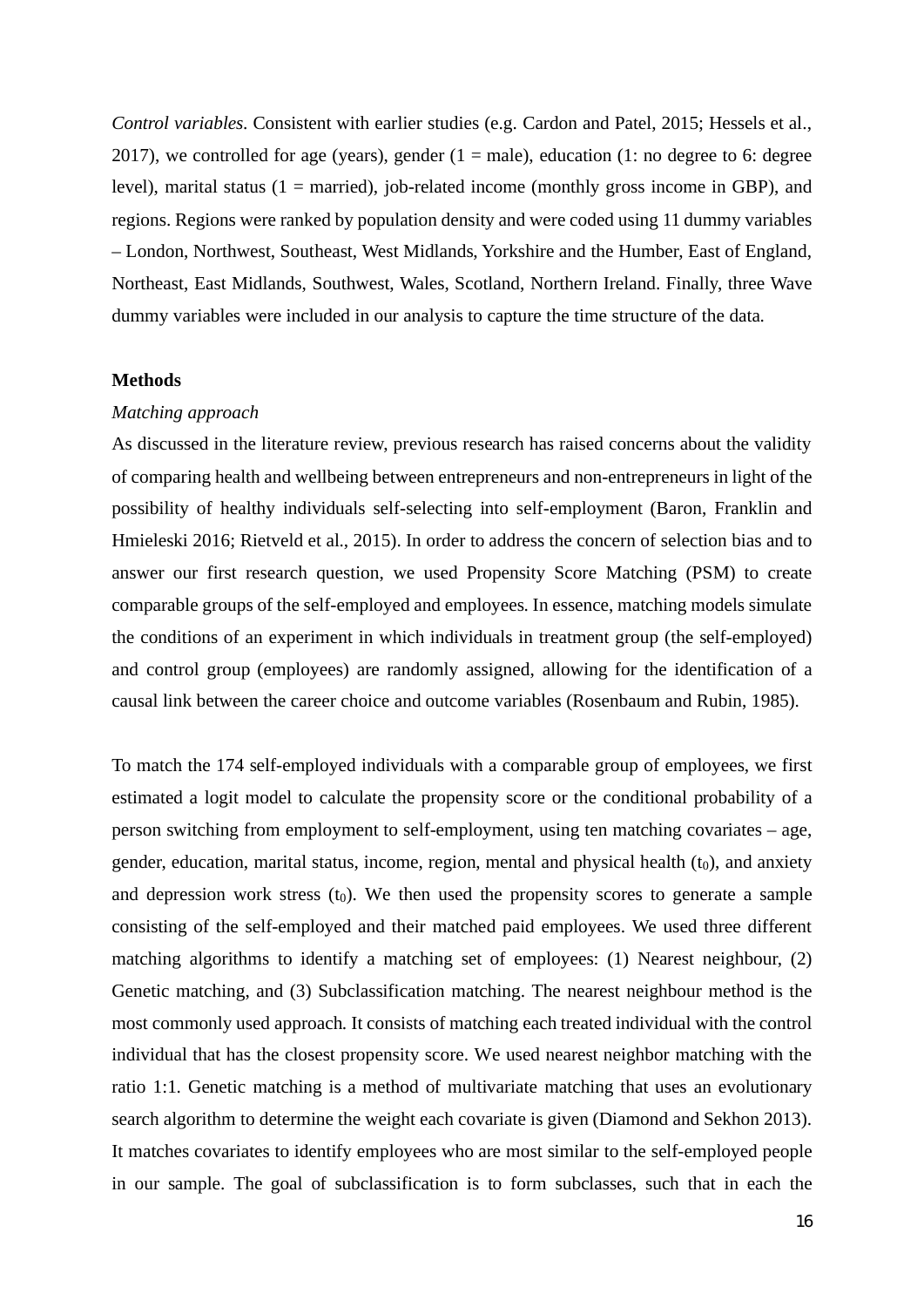distribution (rather than the exact values) of covariates for the treated and control groups are as similar as possible (Stuart, King, Imai & Ho, 2011).

After matching, we conducted propensity score balance test to ensure the equality of means of observed characteristics in the treatment and control groups. We followed the following common balance test procedure: (1) a two-sample *t*-test: after matching, there should be no significant differences. (2) comparison of the pseudo  $R^2$  and p-values of the likelihood ratio test of the joint insignificance of all the regressors obtained from the logit analysis before and after matching the samples: The pseudo- $R^2$  should be lower and the joint significance of covariates should be rejected (or the p-values of the likelihood ratio should be insignificant) (Sianesi, 2004). (3) checking mean absolute standardized bias (MASB) between the selfemployed and employees as suggested by Rosenbaum and Rubin (1985), in which they recommend that a standardized difference of greater than 20% should be considered too large, indicating that the matching process has failed.

After propensity score balance test, we used average treatment effect (ATT) and difference in difference (DiD) to test our first two hypotheses: Self-employed individuals experience better (or worse) health (mental and physical) than individuals in wage work (H1a, H1b, H2). We compared the differences of health status between the self-employed and employees at different time points. We also used the genetic and subgroup methods to validate our results.

### *Mediation analysis*

Our third and fourth hypotheses (H3, H4) focus on the mediating role of work-related strain (job anxiety and job depression) in the relationship between self-employment and health. Traditionally, such mediation models are tested using Baron and Kenny's (1986) classic fourstep approach. According to this approach, a mediation effect exists if (1) self-employment is a significant predictor of health (*c* path; i.e., overall relationship), (2) self-employment is a significant predictor of the mediator (job anxiety or job depression)(*a* path), (3) the mediator is a significant predictor of health when controlling for self-employment (*b* path), and (4) the effect of self-employment on health becomes significantly smaller or non-significant when controlling for the mediator (*c′* path, or "direct effect"). However, there are shortcomings inherent in the Baron and Kenny method (see Holmbeck, 2002). Preacher and Hayes (2004) thus suggested that tests of mediation should be based on a significance test of the indirect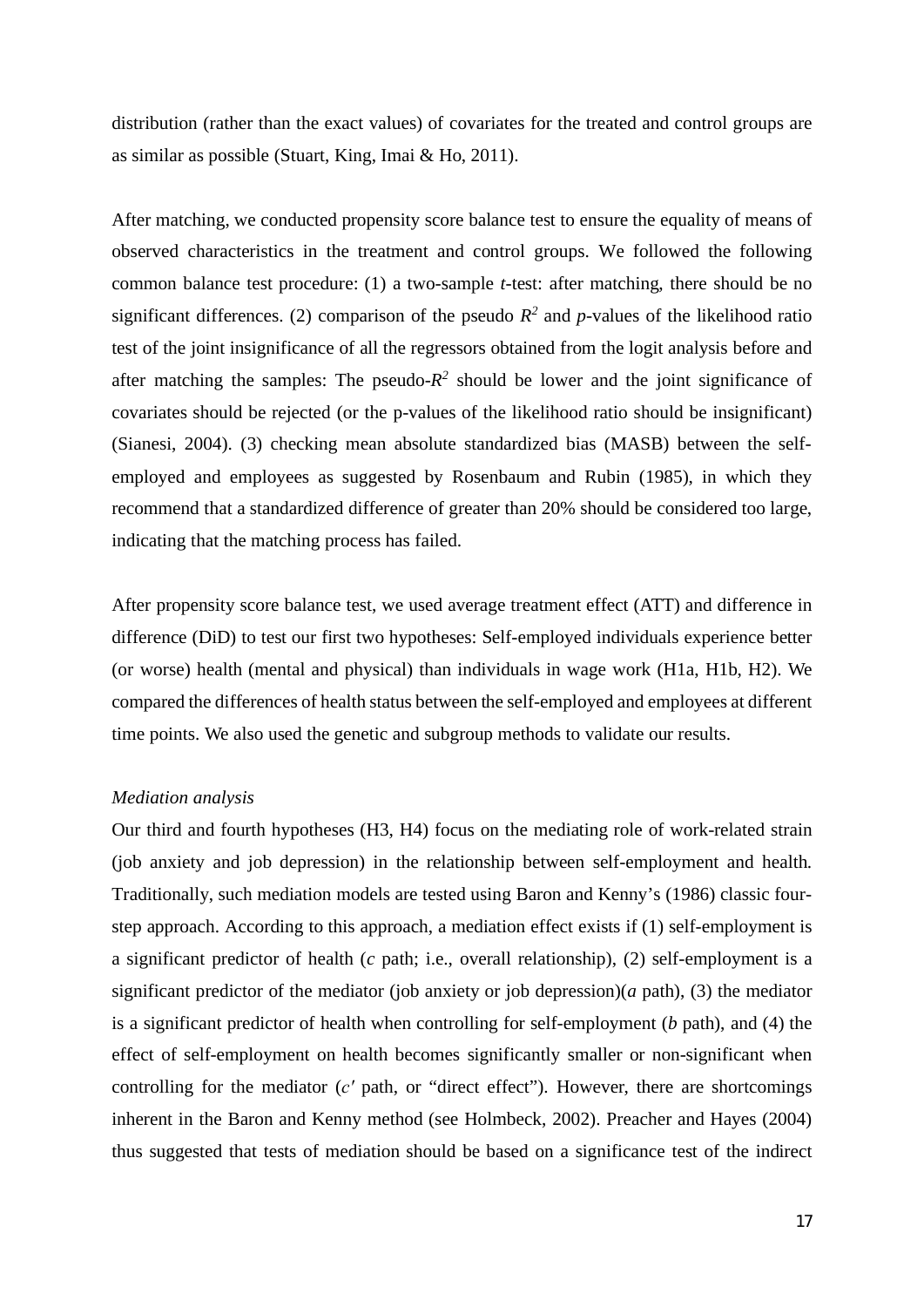effect *ab*, that is, the product of the *a* and *b* paths. The indirect effect is the proportion of the relationship between self-employment and health that is mediated by work-related strain.

To test our mediation model, we applied Sobel's (1982) often-used method to assess the significance of the indirect effect that runs through the mediator variables (Hessels et al., 2017). We estimated the indirect effects by assessing the reduction of the coefficient of selfemployment as mentioned in step 4 above. If the addition of mediator renders the coefficient of self-employment insignificant, full mediation takes place; if the coefficient of selfemployment is reduced but is still significantly different from zero, partial mediation is present (MacKinnon, Lockwood, Hoffman, West & Sheets, 2002).

#### *Moderation analysis*

Our fifth hypothesis (H5) focuses on the moderating effect of gender on the relationship between self-employment and work-related strain and between self-employment and health. Since gender is a time invariant variable, we used pooled OLS regressions to estimate the role of gender in moderating the relationship between self-employment and work-related strain and between self-employment and health.

### **Results**

#### *Demographic characteristics*

Descriptive statistics before matching-means, standard deviations and *t*-test are presented in Table 1 for individuals in wage work (N=9696) and in self-employment (N=174). As can be observed in Table 1, the self-employed (43.49) are on average older than employees (41.78)  $(p<0.05)$ . Moreover, the self-employed  $(63%)$  are more likely to be male than employees  $(45\%)(p<0.001)$ . They are more likely to be in densely-populated regions ( $p<0.05$ ), and earn less than their wage-paid counterparts after entering into self-employment  $(p<0.05)$ .

#### Table 1 inserted about here

#### *Propensity score matching and balance test*

In the first step of the PSM, the logit model was estimated in order to analyze the factors that affect occupational change, and to calculate the propensity to transit into self-employment for each individual. The results in Table 2 show that those with lower mental health are more likely to become self-employed  $(-0.02, p<0.04)$ . Older people are more likely to transit into self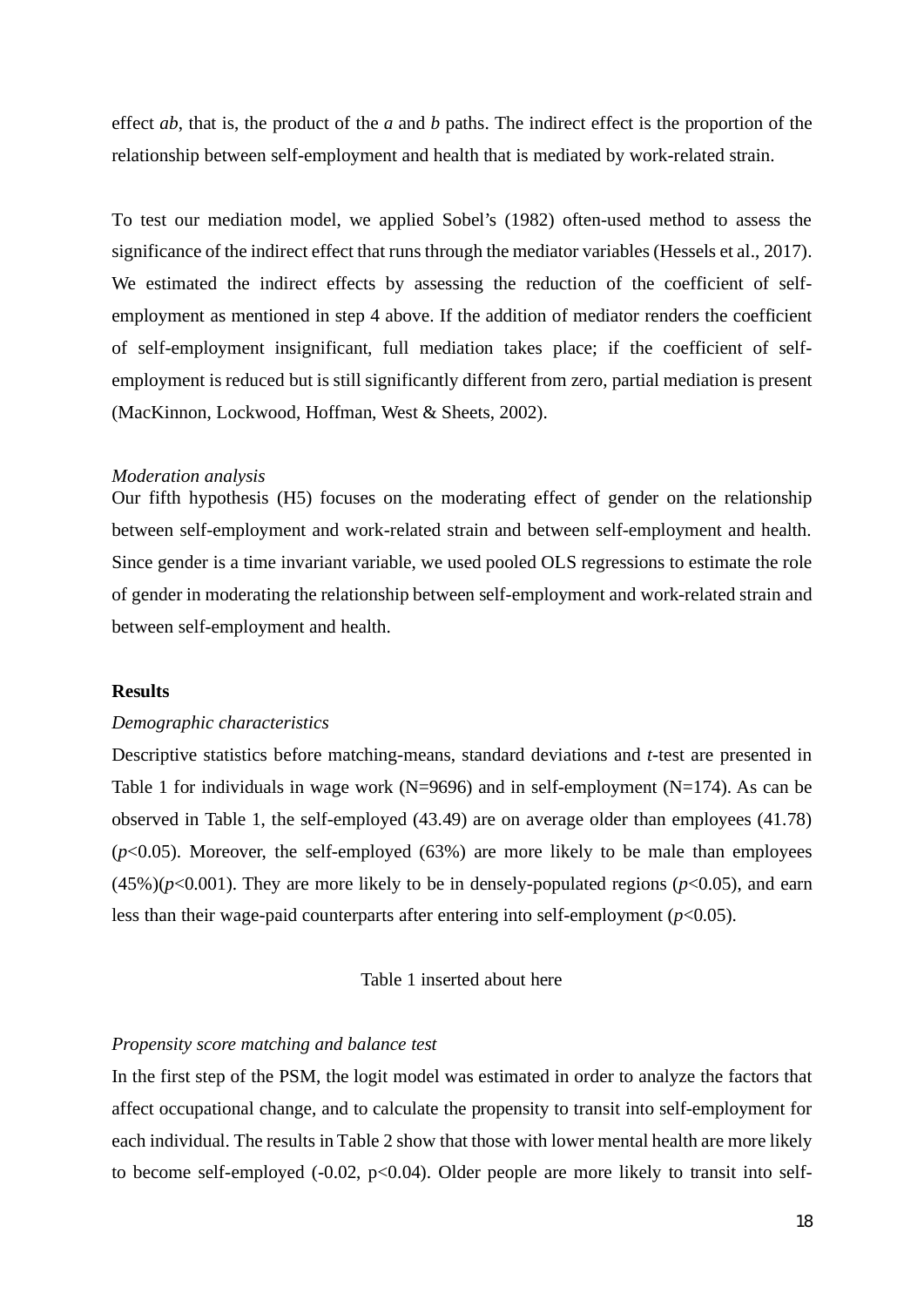employed compared to staying in paid employment  $(0.02, p<0.001)$ . Men have a higher likelihood of moving into self-employment  $(0.87, p<0.001)$ . People from London have much higher chance to transition into self-employed than those from the Northwest  $(-0.27, p<0.05)$ , West Midlands (-0.68, p<0.01), Northeast (-0.47, p<0.1), Scotland (-0.82, p<0.01) and Northern Ireland  $(-0.29, p<0.1)$ .

# Table 2 inserted about here

Results of balance test are presented in Appendix 2 and Appendix 3. First, after matching the bias between the treatment group and control group is largely reduced. That is, the *t*-test significance of group differences for any of the covariates disappears while the *p*-value increased (Appendix 2). Second, the pseudo  $R^2$  of the estimated logit model is high before matching, and low afterwards (Appendix 3). Similarly, the *p*-values of the likelihood ratio test are all insignificant after matching, indicating that no systematic differences remain in the distribution of covariates between the two groups. The joint significant effect of the covariates on occupational change, as expressed by the significant Chi<sup>2</sup>, cannot be rejected before matching but is rejected after matching in all three matching algorithms. Third, the mean and median bias are all below 20% as required, and are all even below 10%, indicating a very good match (see last two columns Appendix 3). Note that the subclass method conducts matching via producing weights. Hence the observant stays the same as original dataset, which explains the mean and median bias is the same before and after matching (Appendix 3). In this case, we abandon the subclass matching algorithms in the average treatment effect (ATT) on the treated test. Results of balance test can also be assessed by checking the overlap in the range of propensity scores across treatment and comparison groups (called "common support")(Garrido et al., 2014). Common support is subjectively assessed by examining a graph of propensity scores across self-employment and employment groups (Appendix 4). We found the extent of overlap to be satisfactory.

#### *Hypotheses*

In Hypotheses H1a and H1b, we posit that self-employed individuals experience better mental health than individuals in wage work in the shorter term (i.e. two-years) after entering selfemployment and that the mental health benefits of self-employment are not sustained over the longer term (four years after entering self-employment). In Table 3, the results show that individuals transiting from employment into self-employment experience better mental health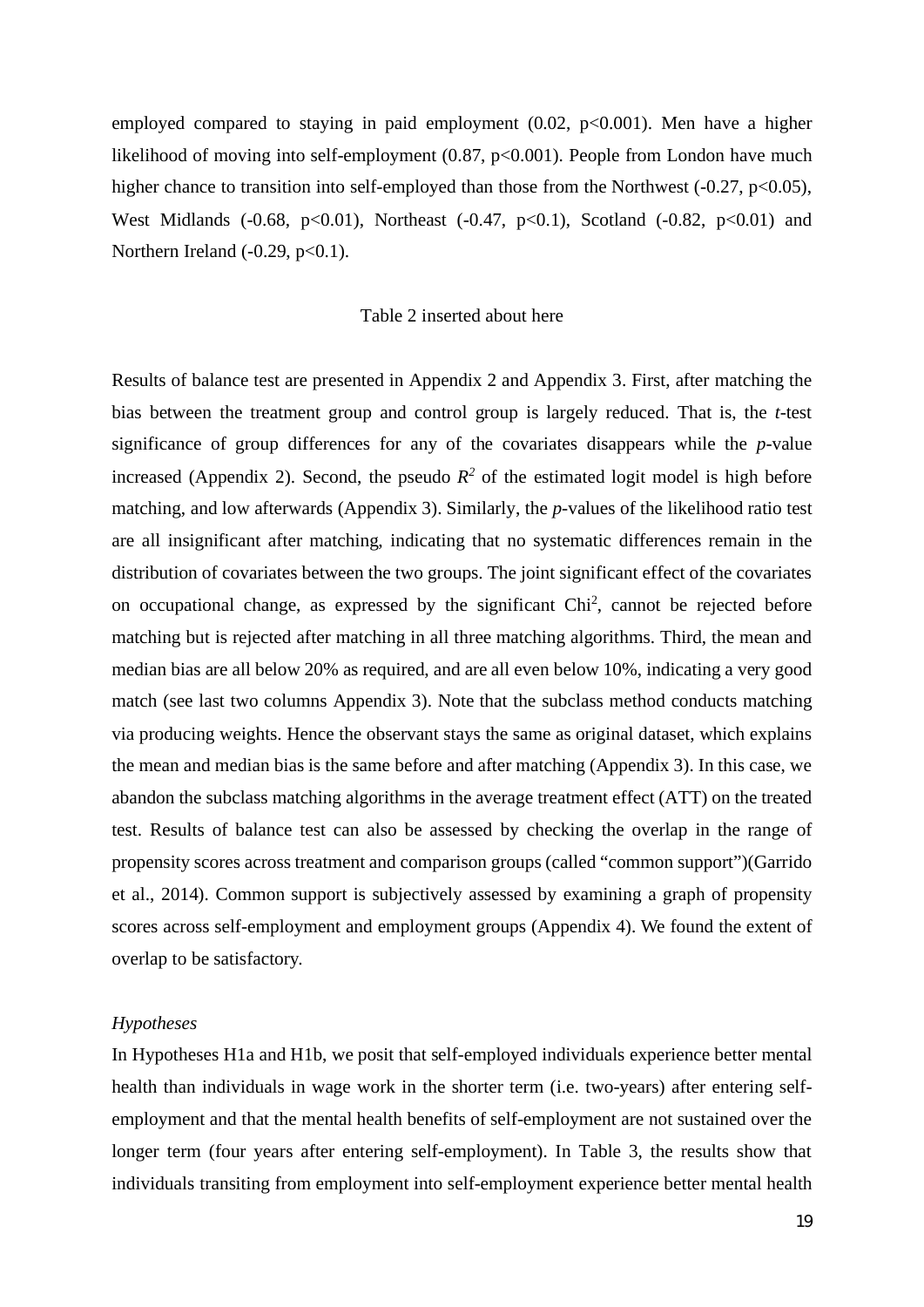in the next 2 years (at  $t_1$ ). Results from both nearest neighbor and Genetic matching algorithms also corroborate this upswing in mental health at  $t_1$  (NNM: ATT: 2.11,  $p<0.02$ ; GEN: ATT: 2.87, *p*<0.01). However, after two further years, the positive effect of self-employment on mental health at  $t_2$  disappears. The group difference on mental health is insignificant at  $t_2$  (NNM: ATT: 0.75, *p*>0.10; GEN: ATT: 1.54, *p*>0.10). The results support Hypotheses H1a and H1b. In Hypothesis H2, we posit that self-employed individuals experience poorer physical health than individuals in wage work in the longer term. Results in Table 3 indicate that the group differences in physical health at  $t_1$  and  $t_2$  are insignificant ( $p > 0.10$ ), suggesting that those entering self-employment neither experience poorer physical health in the shorter term (twoyears after occupational change) nor in the longer term (four years after becoming selfemployed) than individuals in paid employment. Thus, Hypothesis H2 is rejected.

In Hypothesis 3, we postulate that self-employed individuals experience less work-related strain than individuals in wage employment in the shorter term (H3a) and that self-employed individuals experience more work-related strain than individuals in wage employment in the longer term (H3b). For the two indicators we used to measure work-related strain, results in Table 3 show that self-employed individuals experience less job anxiety (NNM: ATT: -0.59, *p*<0.001; GEN: ATT: -0.59, *p*<0.01) and job depression (NNM: ATT: -0.84, *p*<0.001; GEN: ATT:  $-0.78$ ,  $p<0.001$ ) than individuals in wage employment at t<sub>1</sub>, thereby confirming Hypothesis H3a. Contrary to our expectations, results in Table 3 show that self-employed individuals continue to experience significantly less job depression (NNM: ATT: -0.55,  $p<0.001$ ; GEN: ATT: -0.68,  $p<0.001$ ) than individuals in wage employment at t<sub>2</sub>. They also experience relatively less job anxiety  $t_2$  but the average treatment effect on job anxiety at  $t_2$  is not significant (NNM: ATT: -0.21, *p*>0.10; GEN: ATT: -0.40, *p*>0.10). Taken the results together, Hypothesis H3b is not supported. The temporal changes of health and work-related strain are also depicted in Figure 3.

## Table 3 and Figure 3 inserted about here

In Hypothesis 4, we propose that the effects of self-employment on mental health (H4a) and physical health (H4b) are mediated by work-related strain. Before testing Hypothesis 4, we checked multicollinearity. Table 4 presents the correlation matrix of variables. Job anxiety and job depression are shown to be highly correlated  $(0.65, p<0.001)$ . We then conducted a diagnostic test of multicollinearity by analyzing the variance inflation factors (VIFs) of all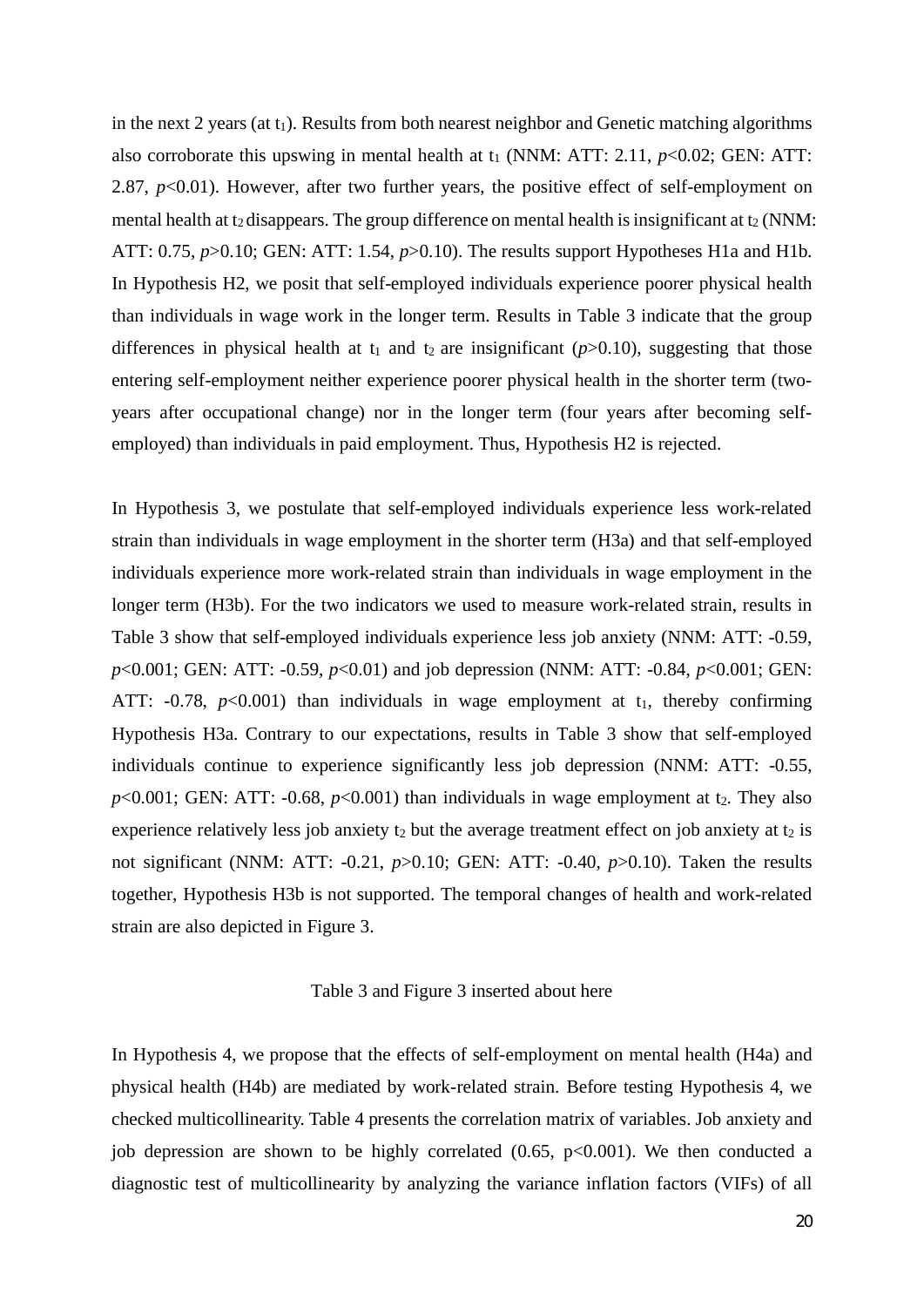variables. The test results show that all VIFs are lower than 10. Although there is no general cut-off point for VIFs, most researchers believe that the issue of multicollinearity is not a concern if VIF is lower than 10 (Hair, Anderson, Tatham, & Black, 1995; Kennedy, 1992). Hence, our diagnosis test suggests that the issue of multicollinearity should be of no concern in our regressions.

# Table 4 inserted abut here

We also conducted a Hausman test to choose between a fixed effects model and a random effects model. The null hypothesis is that the preferred model is random effects. Consistent with Hausman (1978), we rejected the null hypothesis and applied fixed effects regressions since the *p*-value of our Hausman test is small  $(<0.05)$ .

To test the mediating effect of work-related strain on the relationship between self-employment and mental health, we added the mediator (job anxiety and job depression) into regressions in column 2 and column 3 of Table 5. This renders the coefficient for self-employment insignificant, suggesting that the relationship between self-employment and mental health is fully mediated by job anxiety and job depression. We then applied Sobel's (1982) method to assess the significance of the indirect effect that runs through the mediator variables. Table 5 (see bottom part of Table 5) presents the indirect effect, and the proportion of the relationship between self-employment and health mediated by job anxiety and job depression. The indirect effects in columns 2-3 indicate that job anxiety and job depression fully mediate the relationship between self-employment and mental health. The percentage mediated by job anxiety is 32.9% ( $p<0.1$ ) and the percentage mediated by job depression is 84.9% ( $p<0.001$ ). The indirect effects in columns 2–3 suggest that job depression plays a larger mediating role. When job anxiety and job depression are added simultaneously in column 4, the coefficient for self-employment also becomes insignificant, confirming that the relationship between selfemployment and mental health is fully mediated by job anxiety and job depression. This supports Hypothesis H4a.

To test the mediating effect of work-related strain on the relationship between self-employment and physical health, we carried out the same procedure. The effect of self-employment on physical health in columns 5 of Table 5 is insignificant, implying that the pre-condition of mediating effect on physical health is not satisfied. In this case, there is no mediating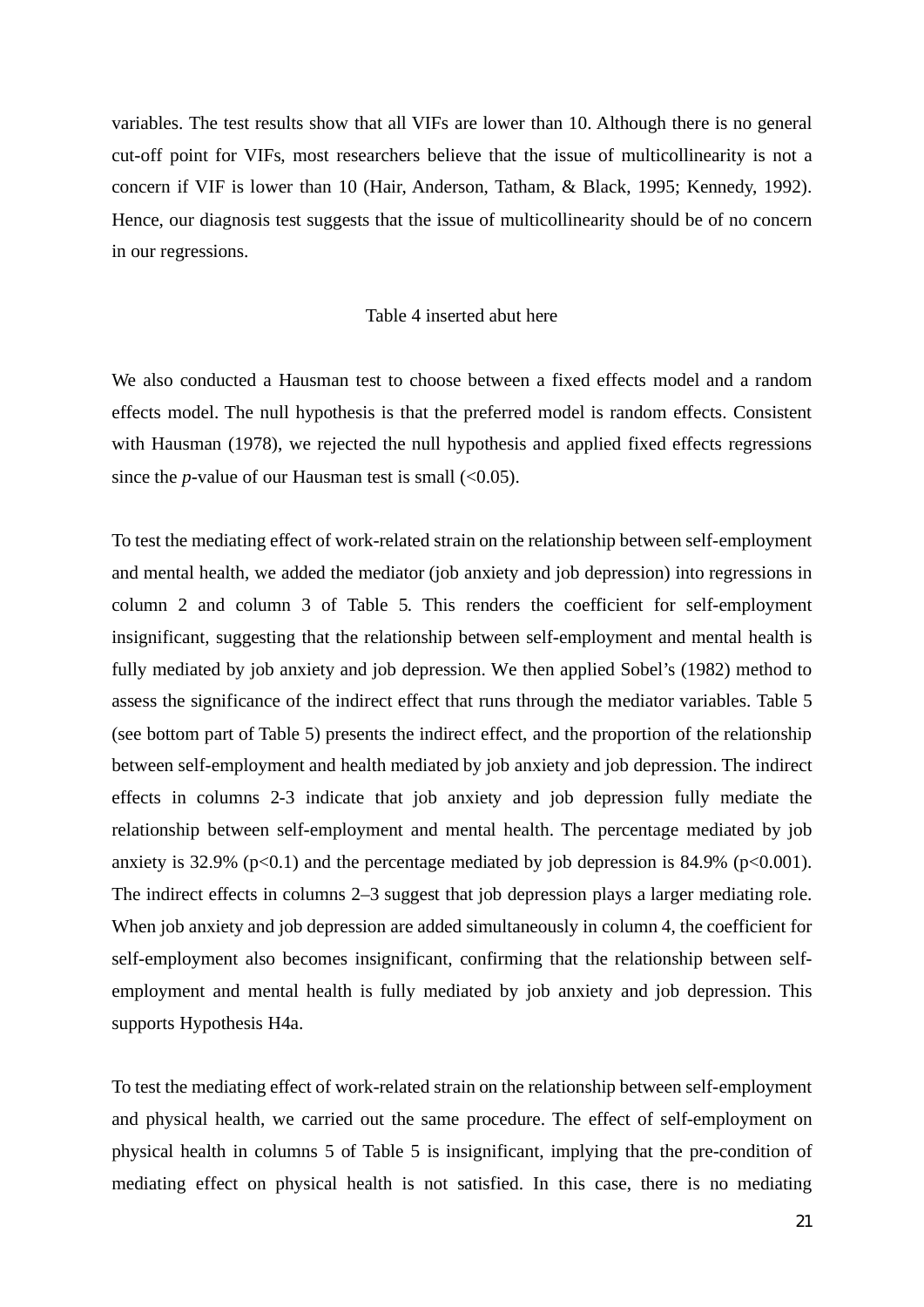relationship of work-related strain between self-employment and physical health. Thus, Hypothesis H4b is rejected.

# Table 5 inserted about here

In Hypothesis 5, we posit that self-employed women compared to self-employed men experience more work-related strain (H5a) as well as lower mental health (H5b) and physical health (H5c) after entering self-employment. To test the hypotheses regarding the moderating effect of gender, we conducted pooled OLS regressions for work-related strain and health. The results in Table 6 confirm gender's role in moderating the relationship between selfemployment and job anxiety  $(-.020, p<0.01)$  and between self-employment and job depression (-.046, p<0.01), suggesting that self-employed women compared to self-employed men experience more work-related strain after entering self-employment. Hence, H5a is supported. The results in Table 6 also confirm that self-employed women compared to self-employed men experience lower mental health after entering self-employment  $(-2.16, p<0.001)$ . Thus, H5b is supported. However, results in Table 6 do not suggest that self-employed women compared to self-employed men experience lower physical health after entering self-employment (0.13, p>0.05). Thus, H5c is not supported. We plot the interaction of self-employment and gender on work-related strain in Figure 4 and the interaction of self-employment and gender on health in Figure 5.

#### Table 6, Figures  $4 \& 5$  inserted about here

#### *Robustness checks*

To check the robustness of findings for Hypothesis 1 for mental health, we carried out two additional analyses. First, we followed Becker and Ichino (2002) and conducted Rosenbaum bounds sensitivity analysis to test if the PSM results are sensitive to hidden bias (unobserved selection). This is because the PSM method is unable to capture selection bias based on unobserved covariates (Rubin, 1977). The results of sensitivity analysis are reported in Appendix 5. The bounds under the assumption that the true treatment effect is underestimated (sig-) reveal that the results are largely insensitive to unobserved covariates. The odds of differential assignment of treatment due to unobserved factors (gamma) would have to increase by a factor of 1.3 and 1.4 respectively to change the inference on the effect of self-employment on mental health both at  $t_1$  and  $t_2$ .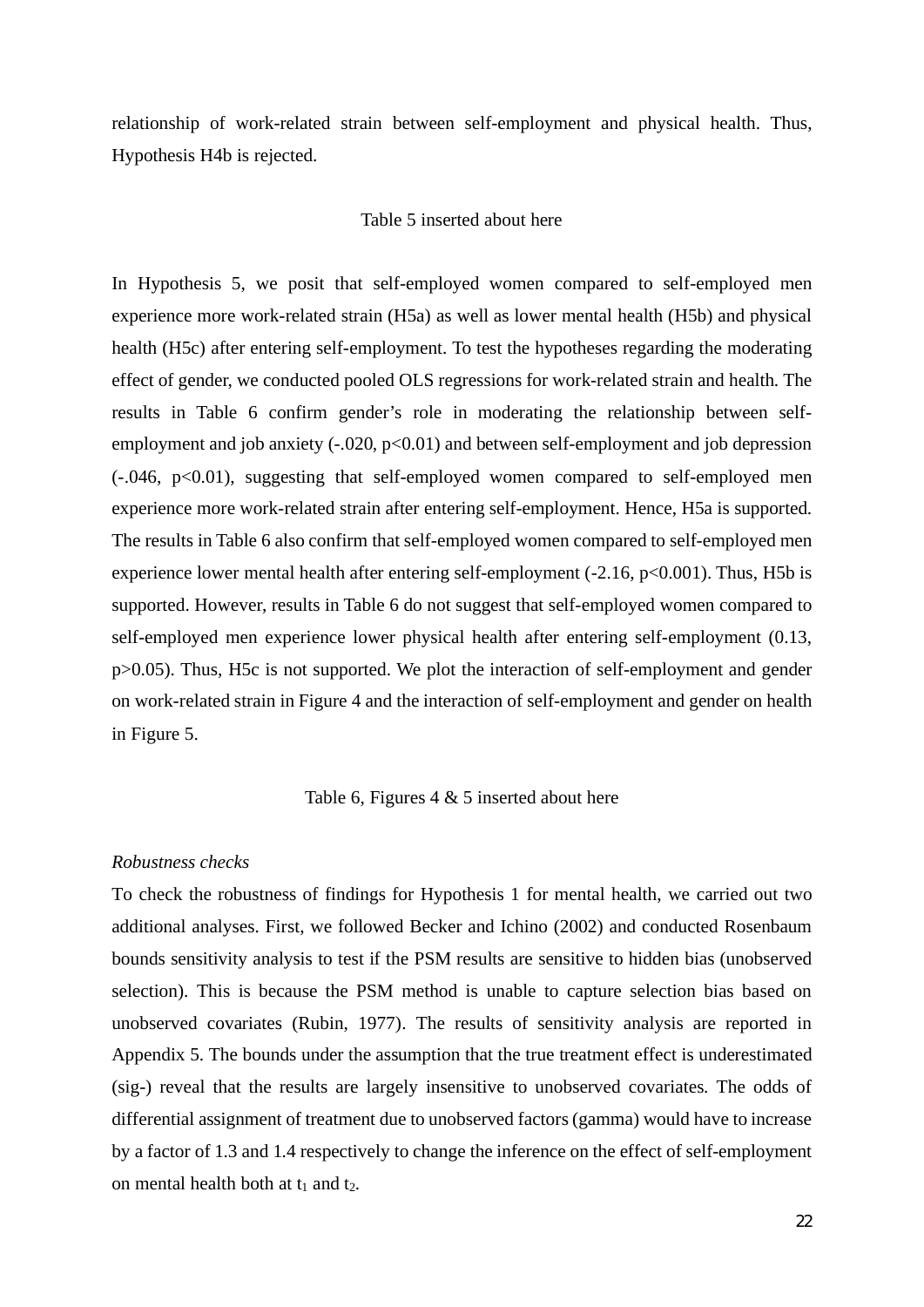Second, we the used difference in difference approach to check results from ATT. As shown in Appendix 6, from  $t_0$  to  $t_1$ , we find the DiD (difference in difference) on mental health is significant (3.13, p<0.05), while from  $t_0$  to  $t_2$ , we find the DiD is insignificant (0.85, p>0.05). Concerning physical health, no DiD is significant. The results are consistent with what we conclude from ATT analysis.

We also conducted a pooled OLS regression to check the robustness of findings for Hypothesis 3. The pooled regressions exploit all available variation in the data (both across and within individuals), whereas the fixed-effects regressions have the advantage of focusing on the variation within individuals (over time) and standard errors are clustered on the individual level (Hessels et al., 2017). Results in Appendix 7 verify the mediating effect of job anxiety and job depression between self-employment and mental health (Job anxiety: percentage mediated is 46.1%, p<0.001; Job depression: percentage mediated is 86.68%, p<0.001). In addition, no mediation relationship has found in terms of physical health.

#### **Discussion**

This study advances new insights on the health consequences of changing from employment to self-employment. We integrate the Stressor-Strain-Outcome model with research on challenge stress and allostatic load to offer new explanations for the causal mechanisms through which self-employment affects mental and physical health. Through employing a sophisticated matching methodology in combination with difference-in-difference analyses of longitudinal data in the UK, we identify the unique temporal patterns of the impact of selfemployment on health. We also clarify who self-selects into self-employment. In light of heterogeneity in entrepreneurship, we introduce gender as an important source of heterogeneity to understand the conditions under which self-employment affects health. Our research thus contributes new insights to the thriving literature of entrepreneurship and health.

### *New insights into self-selection and health*

Despite a growing awareness that self-selection into self-employment might bias estimates of the health benefits of self-employment (Baron et al., 2016), few studies have empirically accounted for such bias in research on self-employment and health and the nature and direction of self-selection is either debated or not commented on. Utilizing a sophisticated matching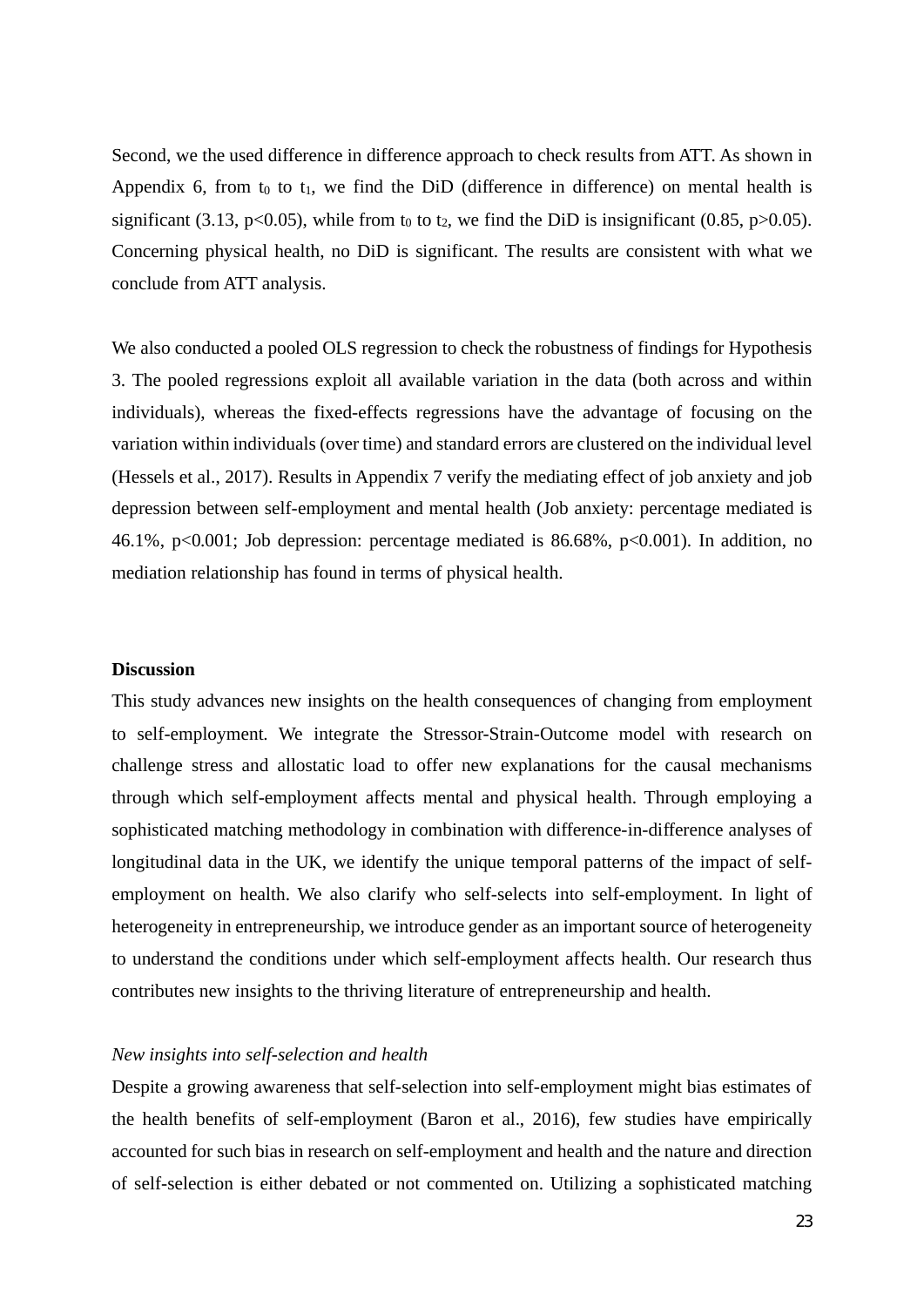methodology and difference-in-difference analyses, we consider counterfactual cases and offer insight into the nature of self-selection for the debate on whether healthier individuals (Baron et al 2016; Rietveld et al., 2015) or those with health issues (Wiklund et al., 2018, 2020) are more likely to become self-employed.

We find that those with poorer mental health (although not physical health) are more likely to change from employment into self-employment. This novel evidence on self-selection based on a population representative sample of opportunity (not necessity) self-employed is important as previous research is scarce and rarely based on population-representative samples (see Wiklund et al., 2018 for an overview). We note that our findings are opposite to those by Rietveld et al. (2015) who find that healthier individuals self-select into self-employment. The key difference between theirs and the present study is the sample. Rietveld et al. (2015) use the U.S Health and Retirement Study which includes individuals over 50 years of age only; whereas our study is based on a representative sample of the UK working-age population. Intuitively it makes sense that in later life only those that feel energetic and healthy enough engage in self-employment as in Rietveld et al. (2015). Yet our study allows us to identify a more general trend across the entire working-age population. Notably, our findings are aligned with research that, although not explicitly testing for self-selection, suggests that those with disability (Pagan, 2009) and certain mental health disorders (Verheul et al., 2016; Wiklund, Yu, Tucker and Marino, 2017; Wolfe and Patel, 2017) may be more likely to engage in selfemployment and entrepreneurship.

Our study points to the need for more research on the nature and direction of self-selection in entrepreneurship. For example, finding a self-selection effect for necessity entrepreneurs could paint a bleak picture where discrimination in the labor market forces those with mental health issues to find alternative options for employment and to become reluctant entrepreneurs. However, finding, as we did, that those with lower mental health self-select out of wage employment into self-employment suggests that it is the flexibility that self-employment offers to tailor work arounds one's individual needs and to craft one's own job that creates a positive pull into self-employment (Wiklund et al., 2018). Put differently, individuals with lower mental health capital proactively seek out the nonpecuniary benefits of self-employment. In sum, our findings advance the debate on the role of health-based self-selection into self-employment (Rietveld et al; 2015; Wiklund et al., 2018).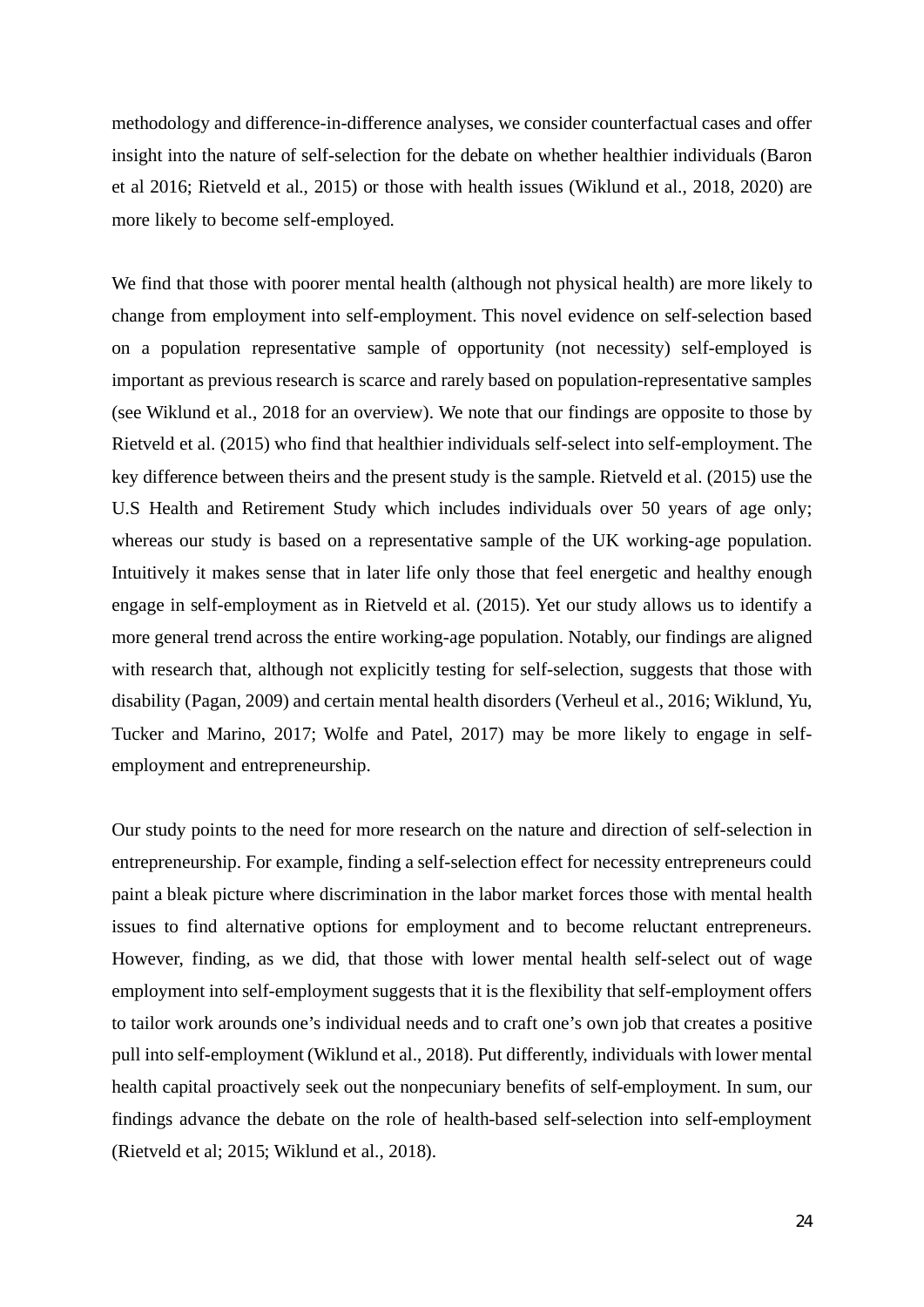#### *Advancing the understanding of timing and temporality of health outcomes*

In response to recent calls to take time and temporal processes seriously in entrepreneurship research (Levesque and Stephan, 2020) and research on entrepreneurs' well-being and health (Stephan, 2018), we consider time in our framework integrating the Stressor-Strain-Outcome model, challenge stress and allostatic load. This allows us to develop theoretical explanations of 'when' self-employment will impact mental as opposed to physical health and *how* (through work-related strain).

Our specific findings reveal an uplift in mental health due to lower work-related strain in the short term after individuals enter self-employment. This effect is consistent with a honeymoon effect and consistent with challenge stressors such as those that are inherent in self-employment creating positive emotions, motivational and performance enhancements in the shorter term but which wear off over time (in our study they wear off after four years). Notably our findings do not suggest that there is no stress in self-employment, but rather they are consistent with a pattern of 'positive' or challenge stress that lifts negative affective reactions (i.e. lowering jobrelated depressive affect and anxiety). Thus, we confirm strain as the mechanism that mediates the impact of self-employment on mental health in line with the Stressor-Strain-Outcome model (Koeske and Koeske, 1993), while the direction of effects is consistent with research on challenge stress (e.g., Cavanaugh et al., 2000). The newly self-employed will have a sense of thriving, due to ongoing learning and grappling with the complexities of being responsible for everything in their work. Yet this uplift in emotions and performance can only be maintain for a shorter time period, which is why we see at the end of our study period after four years that stress levels rise again (relative to the two-year measurement point) and the mental health uplift subsides back to pre-self-employment levels.

Considering the temporality of effects also offers an explanation (in addition to self-selection) as to why past research on strain finds mixed evidence on whether the self-employed experience more or less strain than their organizationally employed counterparts (Cardon and Patel, 2015; Hessels et al., 2017). Unfortunately, past research typically pools longitudinal data over time<sup>6</sup> and not all studies account for self-selection (Hessels et al., 2017). Based on our theoretical framework and empirical findings we suggest that future research should ask *when* (and not whether) the self-employed experience better mental and physical health and that such research should pay attention to temporality to differentiate short-term challenge stress from longer-term aggregated strain.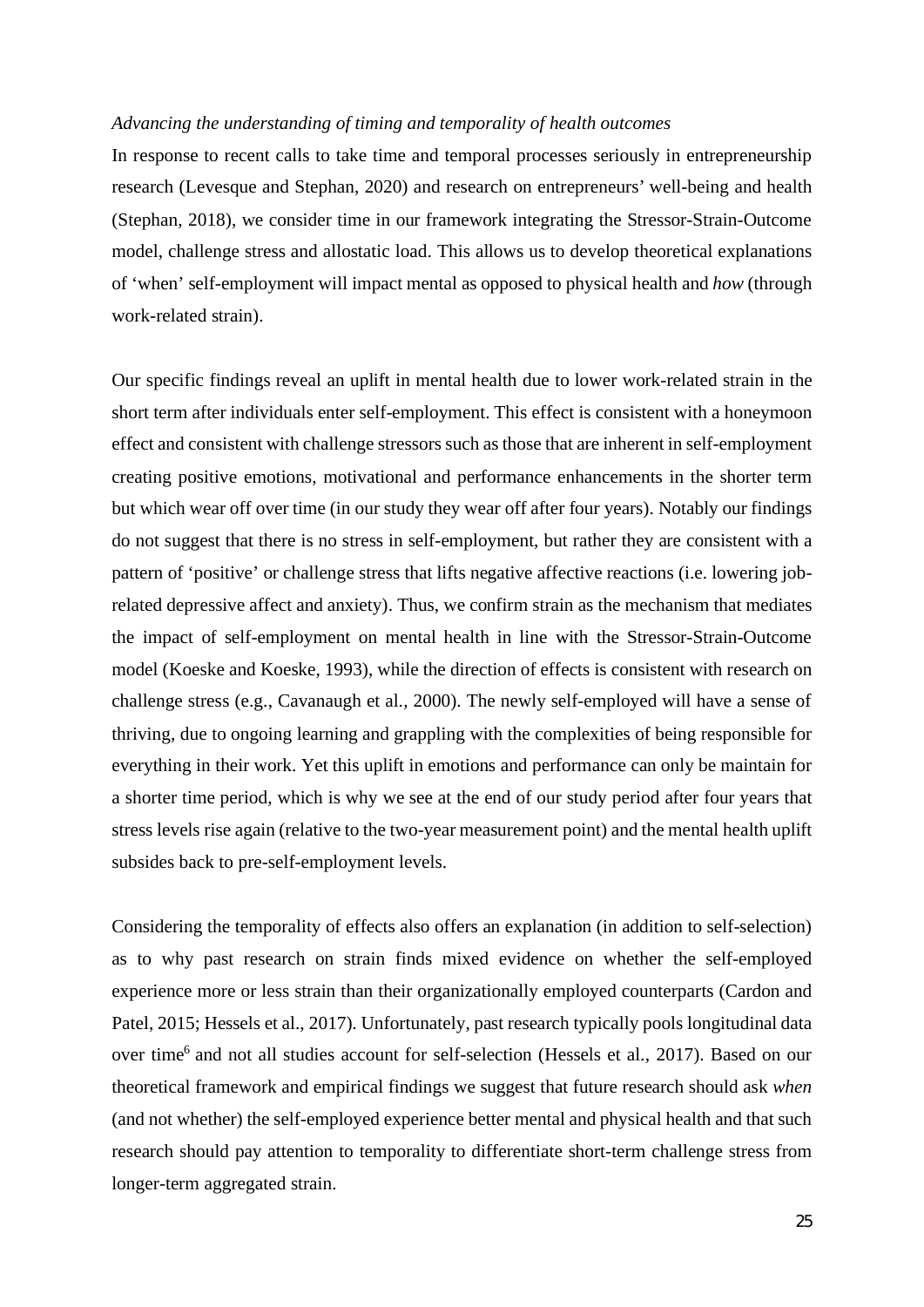We find that self-employment has no short-term or long-term effect on physical health. This finding is consistent with some past studies (e.g., Perry and Rosen, 2001) but not others including studies that like ours account for self-selection (e.g., Nikolova, 2019; Stephan & Roesler, 2010; Rietveld et al., 2015). We suggest that a possible answer lies in considering temporality and especially long-term effects. Some research indicates that the effect of workrelated stressors on the physiological stress processes (allostatic load) that underpin poor physical health can take considerable time to unfold (for instance, five years, Hammar, Alfredsson and Theorell, 1994; Stephan and Roesler, 2010). Yet for the most part the temporality of such effects is not considered. Our findings show that both considering time and treating mental and physical health as distinct outcomes is essential in disentangling the effect of self-employment on health. This calls for future research on self-employment, stress and health to take temporality seriously and to extend, if possible, the investigation over time horizons beyond four years. Such research will allow to ascertain the longer-term effect of selfemployment on mental health and physical health. Certainly, we are aware that substantial resources are needed to address drop-outs (see limitations below). Furthermore, our findings call for dedicated theorizing on mental and physical health as related but also distinct outcomes.

#### *New insights into heterogeneity of self-employment and health: Gendered stress and health*

Our theoretical framework and findings extend research on the gendered nature of selfemployment which typically investigates entry (e.g. Minniti, 2009), firm performance and access to finance (Marlow and McAdam, 2013; Marlow and Patton, 2005) to the rapidly growing research on self-employment, stress and health (Stephan, 2018; Wiklund et al., 2019). We find that the uplift in mental health driven by lower work-related strain is only experienced by self-employed men, not by self-employed women. This complements research by Parslow et al. (2004) who found self-employed women suffered worse physical health compared to selfemployed men (We discussed above temporality as a reason for our lack of findings with regard to physical health). Our theory on the gender-based sources of strain in self-employment also complements existing work which has identified work-life balance and interference as one source of stress for self-employed women (see Stephan, 2018, p.304 for an overview) by highlighting gendered stress and health effects in a study on a population representative sample and a research and analytical design that allows to draw causal conclusions. Moreover, we also suggest that in addition to stresses arising from work-life interference, the gendered nature of household and care work, further stresses arise from the stereotypical view of self-employment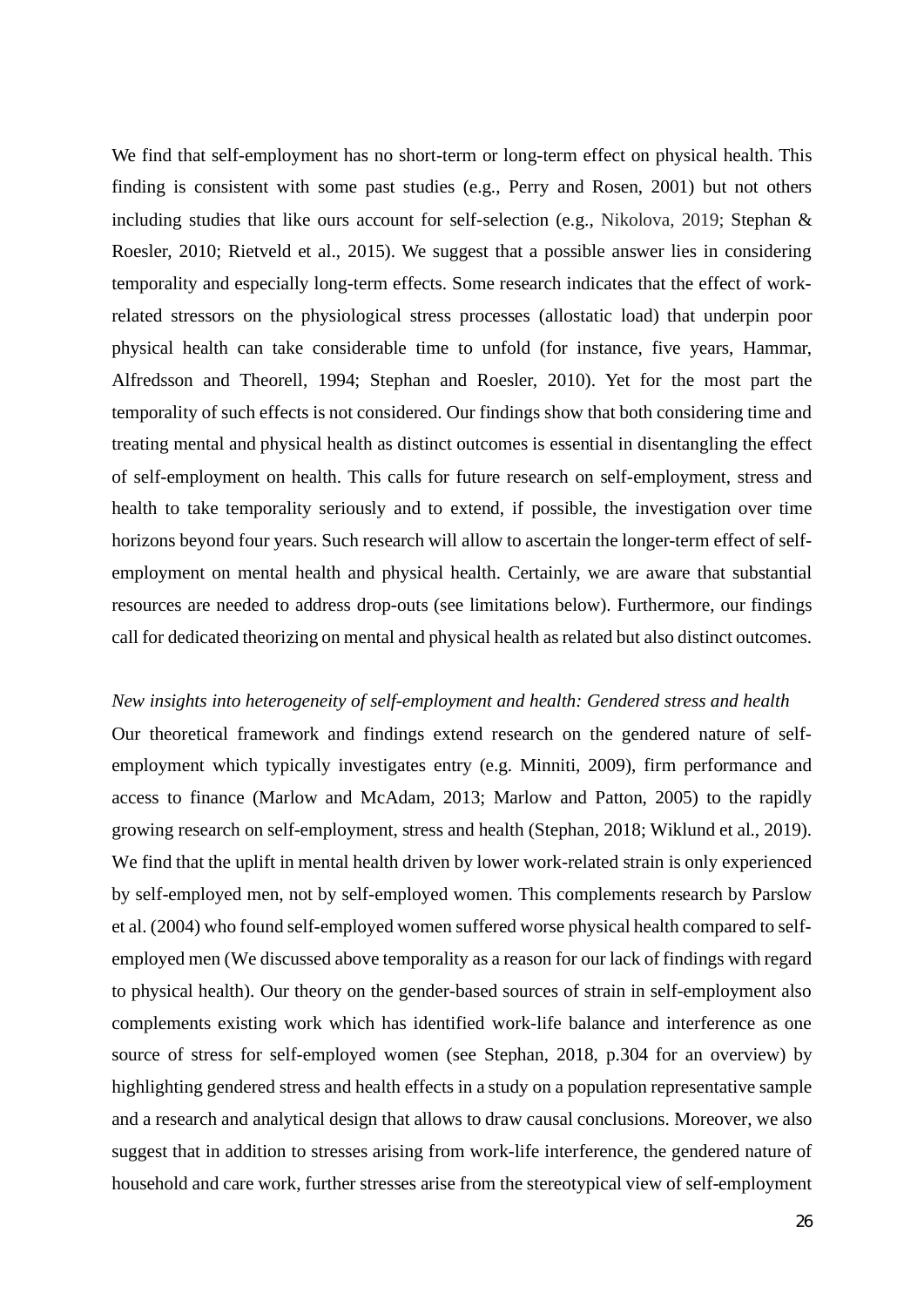as a male career that likely disadvantages self-employed women more indirectly yet still profoundly (e.g., when suppliers or customers prefer to contract with self-employed men rather than women).

Considering that our sample were opportunity self-employed, our findings also add to the body of research on heterogeneity in the health and well-being benefits of self-employment and call for gender to be included as a key aspect of heterogeneity that is often overlooked. To date extant research has focussed on contrasting opportunity and necessity entrepreneurs (also Stephan, 2018 for a review), while our study showcases important gender-based heterogeneity among opportunity self-employed. Our findings are made starker by the fact that our setting is the UK i.e. a developed economy that embraces gender equality. If we identify gendered stress and health effects to the disadvantage of women in this setting, it is likely that such effects are even more dramatic in countries with less commitment to gender equality and patriarchal societies and where women find it often more difficult to enter self-employment in the first place (Bhuiyan and Ivlevs, 2019; Estrin and Mickiewicz, 2011). Future research is needed to understand how self-employed women can experience the health and well-being benefits of self-employment and the contexts that enabling these outcomes to happen.

#### **Conclusion**

In this paper, we apply a non-parametric propensity score matching approach to examining the relationship between self-employment and health. Our research design allows us to account for selection bias and establish a causal effect of self-employment on health. We offer novel evidence to the emerging research on health-based self-selection into self-employment. We find those with lower mental health are more likely to self-select into self-employment. Furthermore, our research draws new attention to the timing of health and well-being benefits in selfemployment and offers insights on causal processes related to work-related strain that past research often mentions but rarely investigates. Compared to those who stay in paid employment, after becoming self-employed, the self-employed experience a short-term uplift in mental health which is explained by lower job-related strain. This uplift is however not sustained over the longer-term (four years in our study) and chiefly occurs for self-employed men rather than women. There is also no relationship of self-employment with physical health.

#### *Practical implications*

Our findings, accounting for self-selection and tracing a population-representative sample of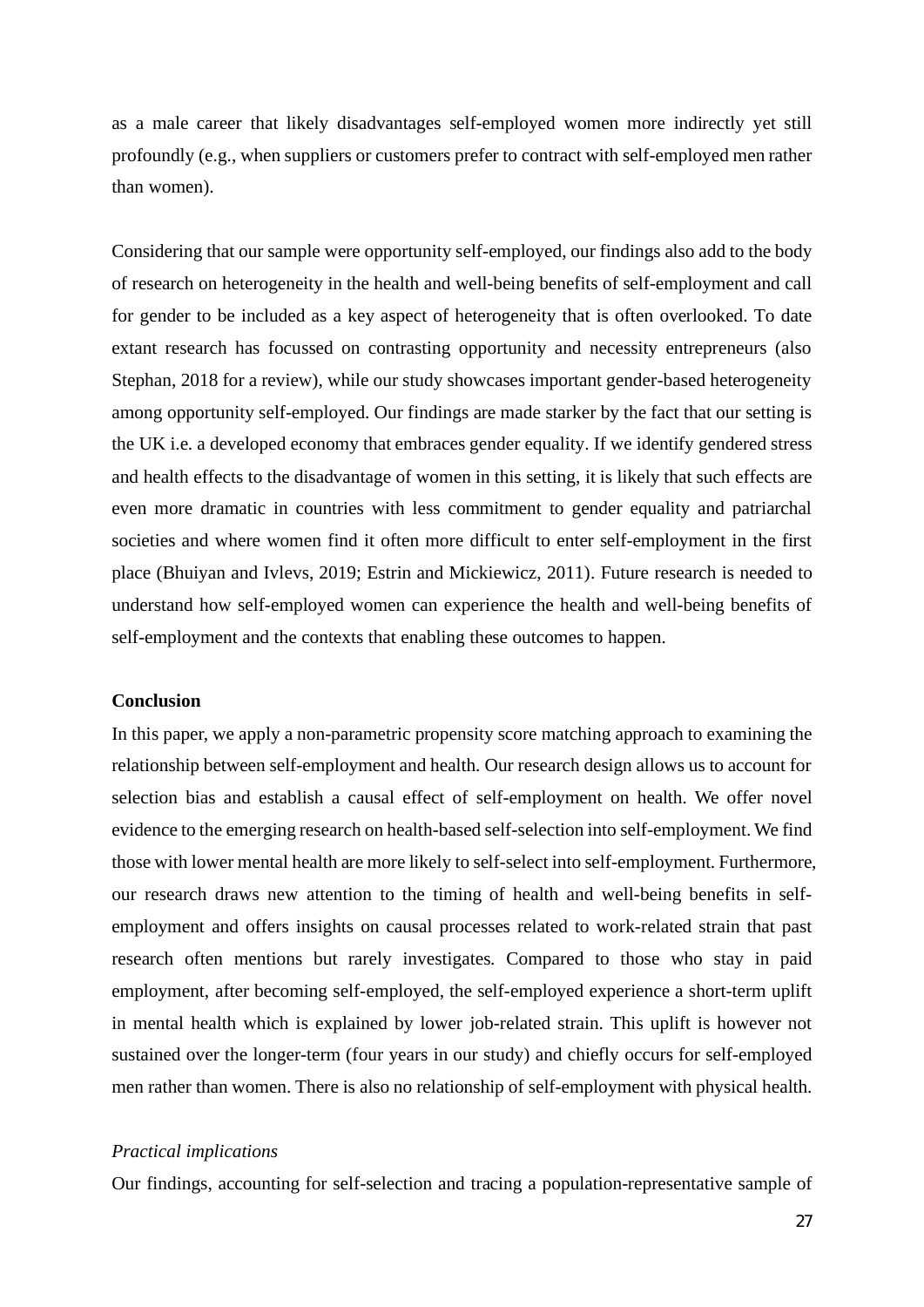newly self-employed and of wage employees over four years, suggest that the health benefits of self-employment may have been exaggerated in past research. This is important knowledge for educators and policy makers who wish to encourage self-employment. They should not present self-employment as the 'healthy occupation' even though some self-employed (men) will experience an uplift in mental health initially. It is also important knowledge for those supporting the self-employed such as mentors, coaches and business advisors who should prepare the self-employed for the long-term by helping them to manage their strain levels. Equally investors and lenders should have an interest to council the self-employed about the potential long-term strain and health risks as a way of protecting their investments.

Our findings on the gendered nature of stress and health in self-employment to the disadvantage of self-employed women suggest on the one hand that self-employed women might benefit from dedicated support and training in coping strategies to maintain their well-being. Yet we believe these findings call for broader interventions such as promoting greater acceptance of self-employed women and women entrepreneurs through positive role models, in education and media campaigns to help overturn the stereotype that self-employment and entrepreneurship are a 'men's game'. Moreover, it is likely that the widespread provision of longer hours of child care and promoting gender equality in care work would go a long way of alleviating the gendered nature of stress and health in self-employment.

### *Limitations and future research*

This study has a number of limitations. First, our research identifies variation in stress and mental health levels over time. Yet, we are not able to investigate longer-term trends beyond four years. It may be that the often cited stressful nature of work only reflects in the physical health of the self-employed after four years. Moreover, it may only be at later time points that the physiological stress response builds up (as set out in research on allostatic load, e.g., Patel et al., 2018). The Understanding Society survey in the UK is ongoing and will enable analysis of longer time periods as new waves of data are made available. At the same time, the already small sample of self-employed can be expected to shrink further as some previous respondents drop out of the survey, which is a common problem in longitudinal research. In order to have a more nuanced understanding of the temporal effect of self-employment on health, future research needs to explore other data sources at the population level (see Toivanen et al., 2015 and Goncalves and Martins, 2018) for examples.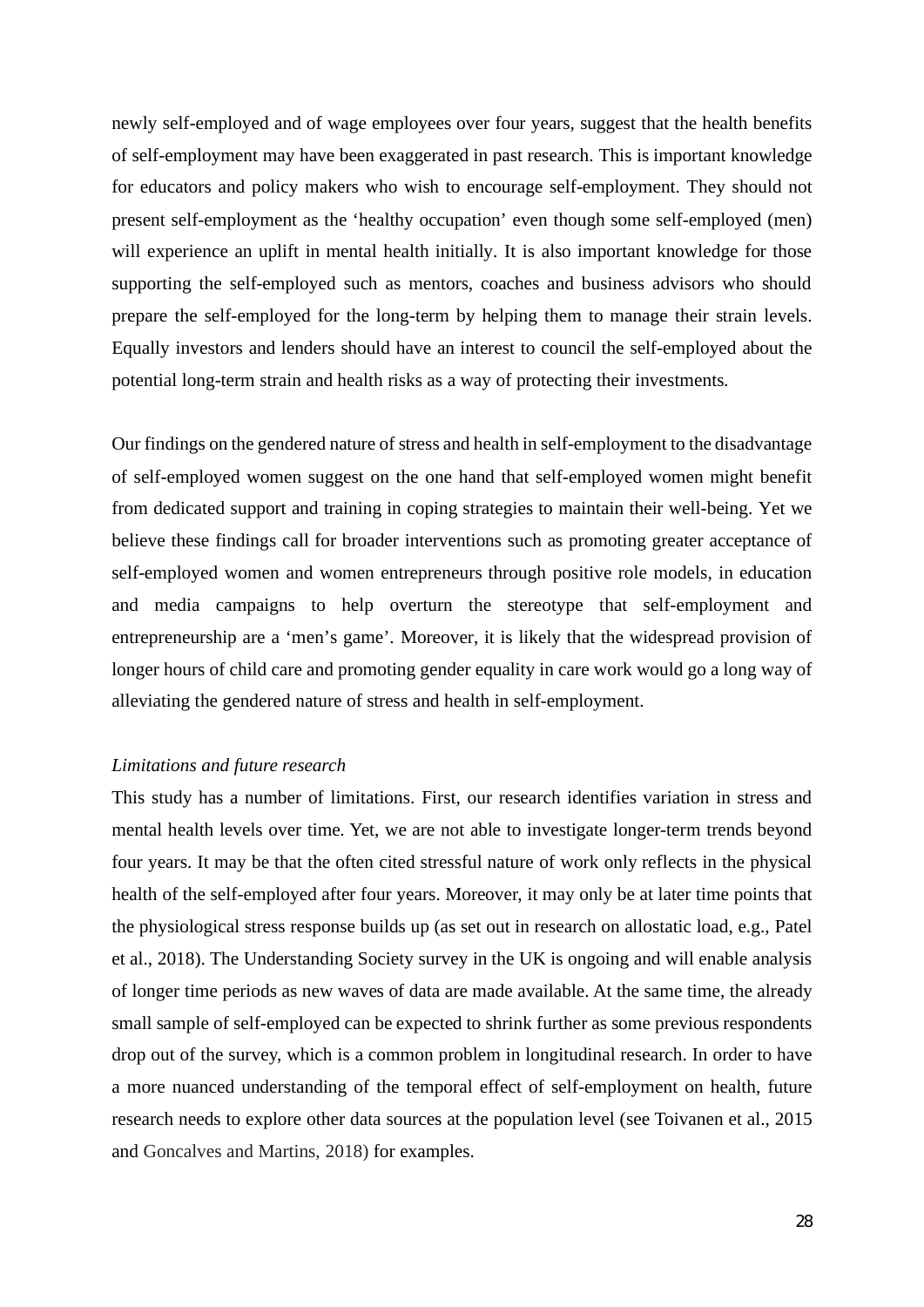Second, addressing self-selection into self-employment is empirically challenging (Goncalves, & Martins, 2018; Nikolova, 2019). The measurement error in choice into self-employment is much higher than choice into employment. This measurement error is further exacerbated when health is a selection factor into a highly heterogeneous and episodic outcome – selfemployment. Many factors can create identification challenges. The PSM approach we used in this paper can help address some concerns about self-selection bias but not without caveats. In her recent paper, Nikolova (2019) used entropy balancing with difference in difference (DID) to tackle self-selection and time-invariant unobserved heterogeneity. While entropy balancing has a number of advantages over matching and propensity score methods, Hainmueller (2012) has pointed out that entropy balancing provides no safeguard against bias from unmeasured confounds that are often a vexing problem in observational studies. Thus, other problems that are commonly associated with preprocessing methods still apply. Future research will need to continue to find innovative methodology to tackle empirical challenges to the identification of the effect of self-employment on health.

Third, similar to Goncalves, & Martins (2018), Nikolova (2019), and Stephan & Roesler (2010), in this research, we have not measured job characteristics directly. Therefore, our interpretations rest on an assumption that the self-employed work in a job situation characterized by autonomy but also considerable stressors (in line with arguments and research by Cardon and Patel, 2015; Rauch et al., 2018; and others). Future research should measure stressors as well as job resources in studies on self-employment and health.

Fourth, in acknowledgement of considerable differences between different types of selfemployment, research indeed needs to disentangle the idiosyncrasies of self-employment (Burke, 2015; Dvouletý, 2018). Unfortunately, since we used a longitudinal cohort sample to investigate the temporal nature of the impact of self-employment on health, we were constrained by the sample size to account for the idiosyncratic nature of self-employment. We acknowledge this as a limitation and important area for future research. Nonetheless, past research has used prior employment status (employed vs. unemployed) of the self-employed to capture opportunity vs. necessity entrepreneurship (Nikolova 2019; Binder & Coad, 2016). Note however that there are typically very few individuals moving from unemployment into both employment and self-employment (also Binder & Coad, 2016). Hence our focus is on those self-employed that have been employed before. In this sense we are already investigating a particular type of the self-employment i.e. opportunity entrepreneurs. As is common in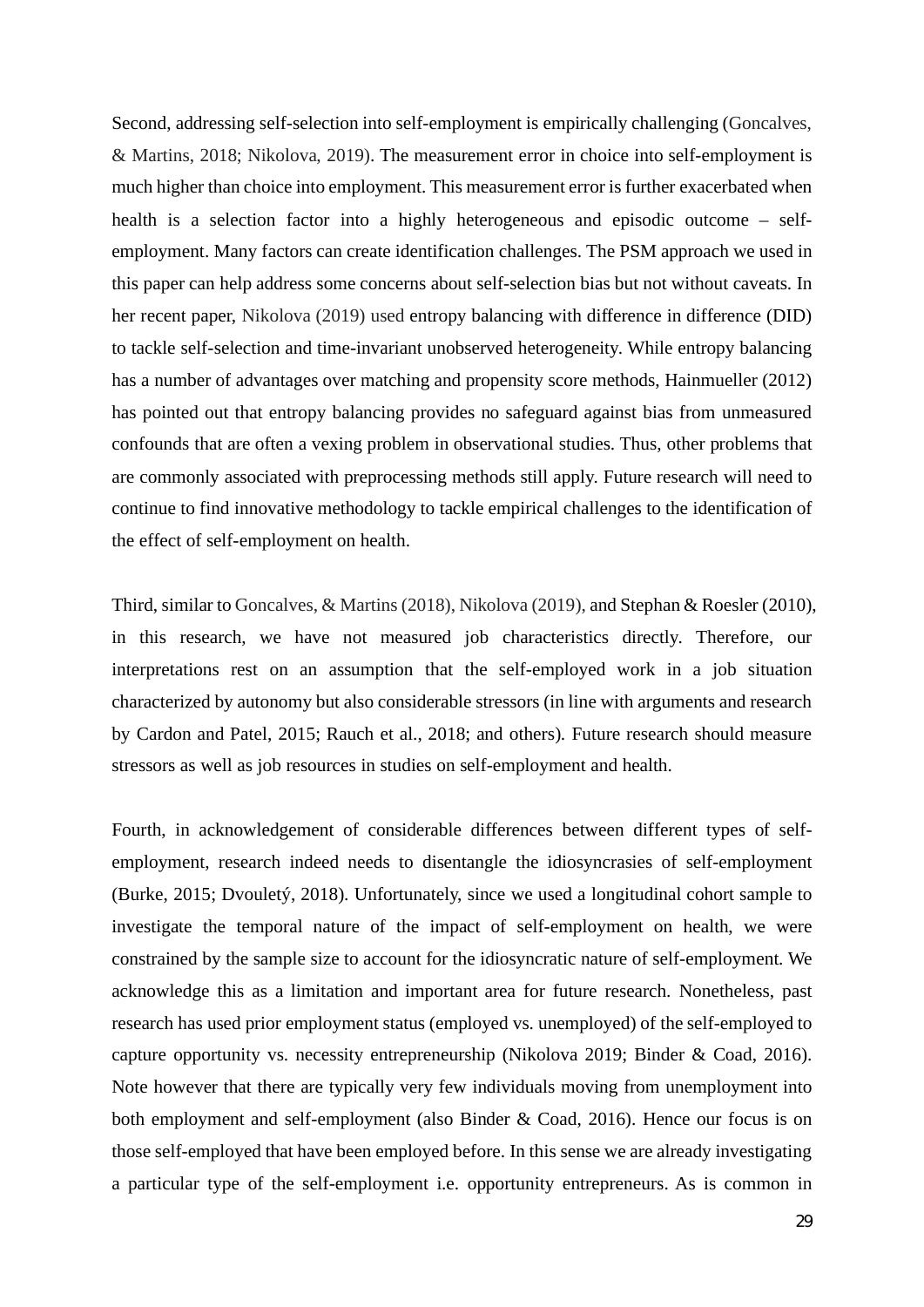advanced economies such as the UK, opportunity self-employment is the dominant form of self-employment.

# **Reference**

- Altintas, E. and Sullivan, O. (2016), "Fifty years of change updated: Cross-national gender convergence in housework", *Demographic Research*, Vol.35 No.16, pp.455-470.
- Anderson, B.S., Wennberg, K. and McMullen, J.S. (2019), "Editorial: Enhancing quantitative theory-testing entrepreneurship research", *Journal of Business Venturing*, Vol.34 No.5, pp.1-11.
- Andersson, P. (2008), "Happiness and health: Well-being among the self-employed", *The Journal of Socio-Economics*, Vol.37 No.1, pp.213–236.
- Arráiz, I. (2018), "Time to share the load: gender differences in household responsibilities and business profitability*", Small Business Economics*, Vol.51 No.1, pp.57−84.
- Avey, J. B., Reichard, R.J., Luthans, F. and Mhatre, K.H. (2011), "Meta-analysis of the impact of positive psychological capital on employee attitudes, behaviors, and performance", *Human Resource Development Quarterly*, Vol.22 No.2, pp.127–152.
- Bakker, A.B. and Demerouti, E. (2007), "The job demands-resources model: State of the art", *Journal of Managerial Psychology*, Vol.22 No.3, pp.309-328.
- Baron, R.A., Franklin, R.J. and Hmieleski, K.M. (2016), "Why entrepreneurs often experience low, not high, levels of stress: The joint effects of selection and psychological capital", *Journal of Management*, Vol.42 No.3, pp.742-768.
- Baron, R.M. and Kenny, D.A. (1986), "The moderator–mediator variable distinction in social psychological research: Conceptual, strategic, and statistical considerations", *Journal of Personality and Social Psychology*, Vol.51 No.6, pp.1173.
- Becker, S.O. and Ichino, A. (2002), "Estimation of average treatment effects based on propensity scores", *The Stata Journal*, Vol.2 No.4, pp.358-377.
- Benach, J., Gimeno, D., Benavides, F.G., Martinez, J.M. and del Mar Torné, M. (2004), "Types

<sup>1</sup> Strain results from exposure to stressor (or work demands) and is the resulting negative experience, which is colloquially expressed as 'feeling stressed'.

 $2$  Cardon and Patel (2015) is an exception and measures both stress and health. Their study focusses on health behaviors (e.g. drinking, smoking, weight gain) instead of illness itself.

<sup>&</sup>lt;sup>3</sup> Binder and Coad (2016) investigate life satisfaction but not mental or physical health over the first three years of self-employment.

<sup>4</sup> Preamble to the Constitution of WHO as adopted by the International Health Conference, New York, 19 June - 22 July 1946; signed on 22 July 1946 by the representatives of 61 States (Official Records of WHO, no. 2, p. 100) and entered into force on 7 April 1948.

<sup>&</sup>lt;sup>5</sup> For instance, the inconsistent findings may also be related to the differences in the measures used. However, even studies using similar objective and physiological measures still yield different results (e.g., Stephan and Roesler, 2010 better objective health of self-employed vs. Patel et al., 2019 worse objective health).

<sup>&</sup>lt;sup>6</sup> Some studies consider job tenure, which can help proxy time-effects. Yet tenure is typically a control for the overall sample, rather than examined in interaction with self-employment. The overall effect of tenure is typically positive suggesting rising stress levels with longer (self-)employment (e.g., Hessels et al., 2017).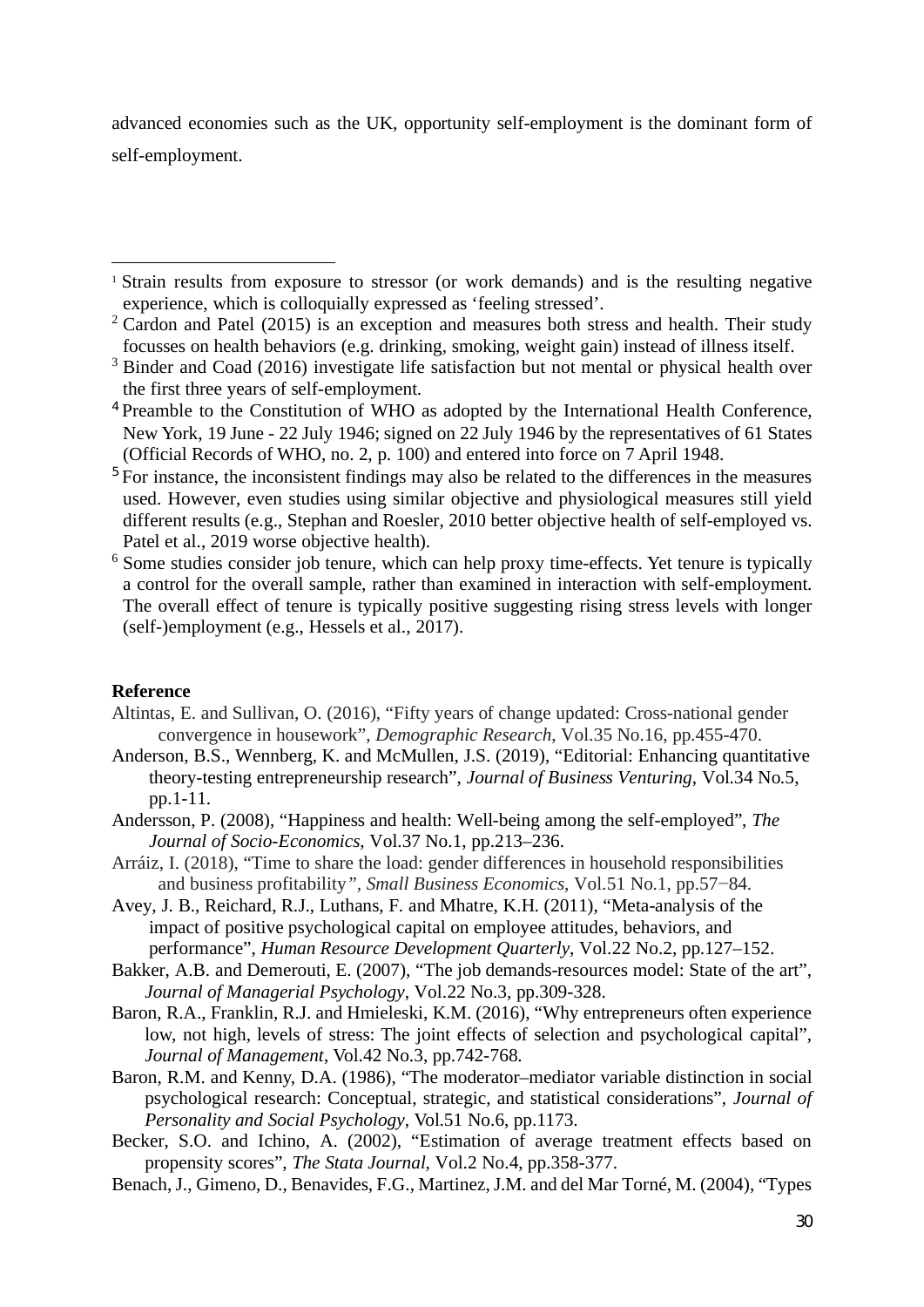of employment and health in the European Union: changes from 1995 to 2000", *The European Journal of Public Health*, Vol.14 No.3, pp.314-321.

- Benavides, F.G., Benach, J., Diez-Roux, A.V. and Roman, C. (2000), "How do types of employment relate to health indicators? Findings from the Second European Survey on Working Conditions", *Journal of Epidemiology & Community Health*, Vol.54 No.7, pp.494-501.
- Benz, M. and Frey, B.S. (2008), "The value of doing what you like: Evidence from the selfemployed in 23 countries", *Journal of Economic Behavior & Organization*, Vol.68 No.3, pp.445–455.
- Bhuiyan, M.F. and Ivlevs, A. (2019), "Micro-entrepreneurship and subjective well-being: Evidence from rural Bangladesh", *Journal of Business Venturing,* Vol.34 No.4, pp.625– 645.
- Binder, M. and Coad, A. (2013), "Life satisfaction and self-employment: A matching approach", *Small Business Economics*, Vol.40 No.4, pp.1009-1033.
- Binder, M. and Coad, A. (2016), "How satisfied are the self-employed? A life domain view", *Small Business Economics*, Vol.17, pp.1409–1433.
- Blundell, R. and Costa Dias, M. (2000), "Evaluation methods for non-experimental data", *Fiscal Studies,* Vol.21, pp.427–468.
- Bryan, M.L. (2012), "Job-related stress, working time and work schedules", in McFall, S. L. (Ed.). (2012). *Understanding Society: Findings 2012*, Colchester: Institute for Social and Economic Research, University of Essex, pp. 25–6.
- Burke, A. (2015), *The Handbook of Research on Freelancing and Self-Employment*, Dublin, Senate Hall Academic Publishing.
- Cardon, M.S. and Patel, P.C. (2015), "Is stress worth it? Stress-related health and wealth tradeoffs for entrepreneurs", *Applied Psychology*, Vol.64 No.2, pp.379-420.
- Carter, S. (2011), "The rewards of entrepreneurship: Exploring the incomes, wealth, and economic well-being of entrepreneurial households", *Entrepreneurship Theory and Practice*, Vol.35 No.1, pp.39-55.
- Cavanaugh, M.A., Boswell, W.R., Roehling, M.V. and Boudreau, J.W. (2000), "An empirical examination of self-reported work stress among U.S. managers", *Journal of Applied Psychology*, Vol.85 No.1, pp.65-74.
- Chandola, T. and Zhang, N. (2018), "Re-employment, job quality, health and allostatic load biomarkers: prospective evidence from the UK Household Longitudinal Study", *International Journal of Epidemiology*, Vol.47 No.1, pp.47-57.
- Davillas, A. and Pudney, S. (2017), "Concordance of health states in couples: Analysis of selfreported, nurse administered and blood-based biomarker data in Understanding Society", *Journal of Health Economics,* Vol.56, pp.87–102.
- Demerouti, E., Bakker, A.B., Nachreiner, F. and Schaufeli, W.B. (2001), "The job demandsresources model of burnout", *Journal of Applied Psychology*, Vol.86, pp.499-512.
- Diamond, A. and Sekhon, J. (2013), "Genetic matching for estimating causal effects: A general multivariate matching method for achieving balance in observational studies", *Review of Economics and Statistics*, Vol.95 No.3, pp.932–945.
- Dolinsky, A.L. and Caputo, R.K. (2003), "Health and female self‐employment", *Journal of Small Business Management*, Vol.41 No.3, pp.233-241.
- Dvouletý, O. (2018), "Determinants of self-employment with and without employees: Empirical findings from Europe", *International Review of Entrepreneurship*, Vol.16 No.3, pp.405-426.
- Eden, D. (1975), "Organizational membership vs self-employment: Another blow to the American dream", *Organizational Behavior and Human Performance*, Vol.13 No.1, pp.79-94.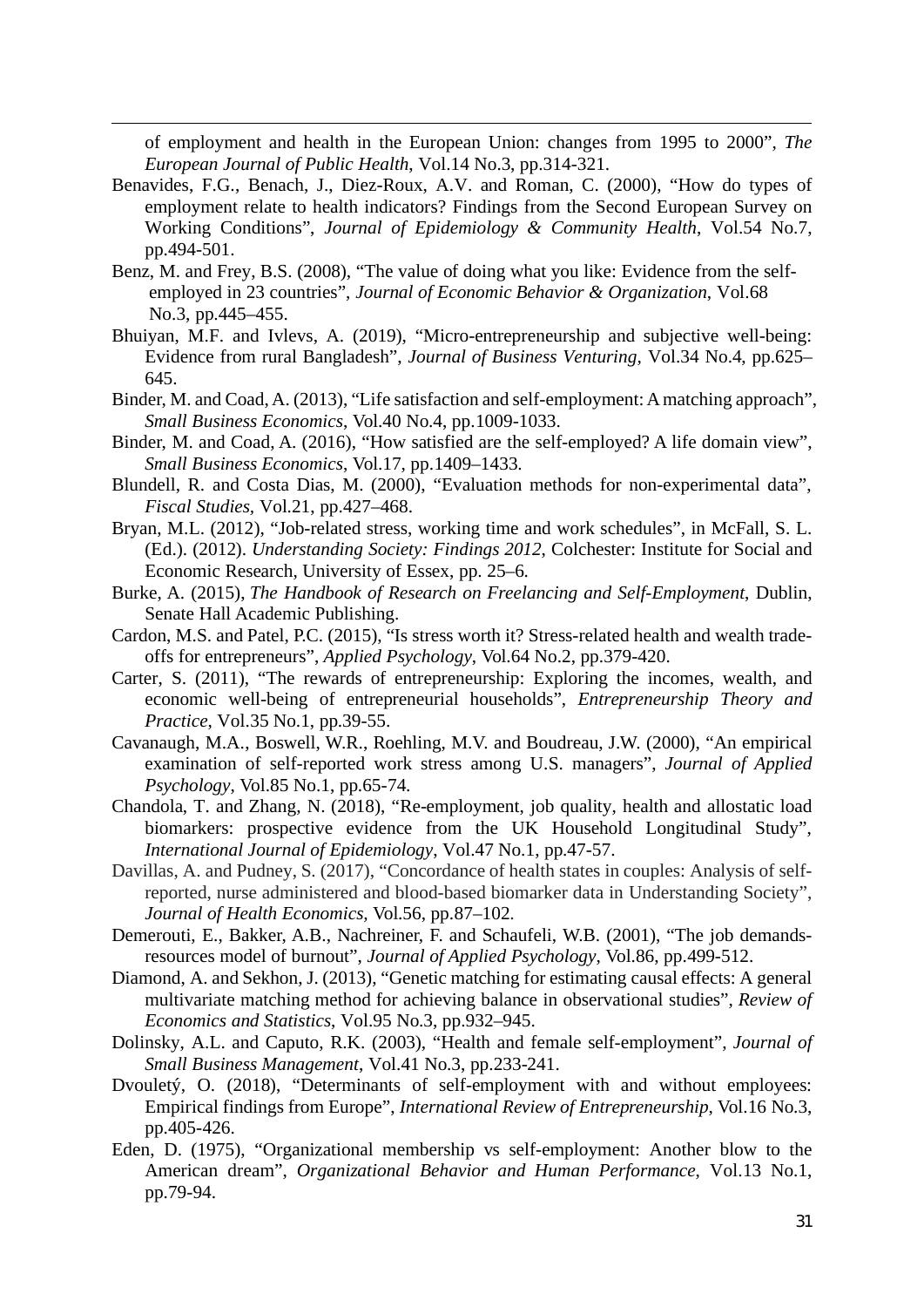- Estrin, S. and Mickiewicz, T. (2011), "Institutions and female entrepreneurship" *Small Business Economics*, Vol.37 No.4, pp.397–415.
- Gandek, B., Ware, J.E., Aaronson, N.K., Apolone, G., Bjorner, J.B., Brazier, J.E., ... and Sullivan, M. (1998), "Cross-validation of item selection and scoring for the SF-12 Health Survey in nine countries: results from the IQOLA Project", *Journal of Clinical Epidemiology*, Vol.51 No.11, pp.1171-1178.
- Garrido, M.M., Kelley, A.S., Paris, J., Roza, K., Meier, D.E., Morrison, R.S. and Aldridge, M.D. (2014), "Methods for constructing and assessing propensity scores", *Health Services Research*, Vol.49 No.5, pp.1701-1720.
- Goncalves, J. and Martins, P.S. (2018), *The Effect of Self-Employment on Health: Evidence from Longitudinal Social Security Data*, Discussion Papers, No. 11305, Institute of Labor Economics (IZA), Bonn.
- Gupta, V.K., Turban, D.B. and Bhawe, N.M. (2008), "The effect of gender stereotype activation on entrepreneurial intentions", *Journal of Applied Psychology*, Vol.93, pp.1053–1061.
- Hagqvist, E., Toivanen, S. and Vinberg, S. (2015), "Time strain among employed and selfemployed women and men in Sweden", *Society, Health & Vulnerability*, Vol.6 No.1, pp.29183.
- Hainmueller, J. (2012), "Entropy balancing for causal effects: A multivariate reweighting method to produce balanced samples in observational studies", *Political Analysis*, Vol.20 No.1, pp.25-46.
- Hair, J.F.Jr., Anderson, R.E., Tatham, R.L. and Black, W.C. (1995), *Multivariate Data Analysis* (3rd ed). New York: Macmillan.
- Hammar, N., Alfredsson, L. and Theorell, T. (1994), "Job Characteristics and the Incidence of Myocardial Infarction", *International Journal of Epidemiology*, Vol.23 No.2, pp.277– 284.
- Hausman, J.A. (1978), "Specification tests in econometrics", *Econometrica*, Vol.46, pp.1251– 1271.
- Hébert, R.F. and Link, A.N. (1982), *The Entrepreneurs: Mainstream Views and Radical Critiques*. New York: Praeger.
- Henley, A. (2017), "The post-crisis growth in the self-employed: volunteers or reluctant recruits?", *Regional Studies*, Vol.51 No.9, pp.1312-1323.
- Hessels, J., Rietveld, C.A. and van der Zwan, P. (2017), "Self-employment and work-related stress: The mediating role of job control and job demand", *Journal of Business Venturing*, Vol.32 No.2, pp.178-196.
- Holmbeck, G.N. (2002), "Post-hoc probing of significant moderational and mediational effects in studies of pediatric populations", *Journal of Pediatric Psychology*, Vol.27 No.1, pp.87- 96.
- Jamal, M. (1997), "Job stress, satisfaction, and mental health: an empirical examination of selfemployed and non-self-employed Canadians", *Journal of Small Business Management*, Vol.35 No.4, pp.48.
- Kerr, R., McHugh, M. and McCrory, M. (2009), "HSE management standards and stressrelated work outcomes", *Occupational Medicine*, Vol.59 No.8, pp.574-579.
- Koeske, G.F. and Koeske, R.D. (1993), "A preliminary test of a stress-strain-outcome model for reconceptualizing the burnout phenomenon", *Journal of Social Service Research*, Vol.17 No.3-4, pp.107-135.
- Lee, J. and Kim, M.H. (2017), "The effect of employment transitions on physical health among the elderly in South Korea: A longitudinal analysis of the Korean Retirement and Income Study", *Social Science & Medicine*, Vol.181, pp.122-130.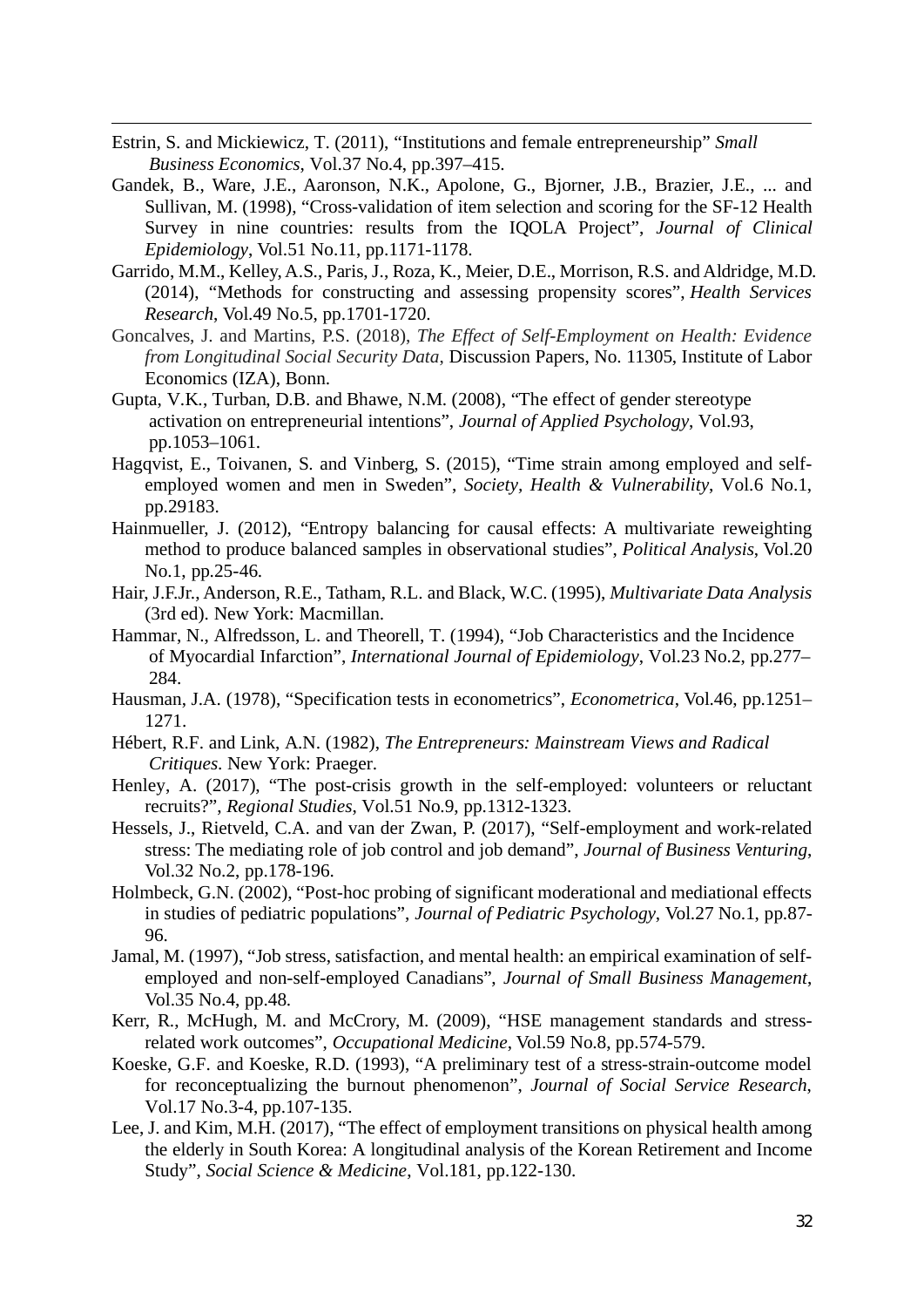- LePine, J.A., Podsakoff, N.P. and LePine, M.A. (2005), "A meta-analytic test of the challenge stressor–hindrance stressor framework: An explanation for inconsistent relationships among stressors and performance", *Academy of Management Journal*, Vol.48 No.5, pp.764–775.
- Lévesque, M. and Stephan, U. (2020), "It's time we talk about time in entrepreneurship", *Entrepreneurship Theory and Practice,* Vol. 44 No. 2, pp. 163-184.
- Lewis, P. (2006), "The quest for invisibility: Female entrepreneurs and the masculine norm of entrepreneurship", *Gender, Work & Organization*, Vol.13 No.5, pp.453–469.
- Lundberg, L., Johannesson, M., Isacson, D. G., & Borgquist, L. (1999). The relationship between health-state utilities and the SF-12 in a general population. *Medical Decision Making*, *19*(2), 128-140.
- MacKinnon, D. P., Lockwood, C. M., Hoffman, J. M., West, S. G., & Sheets, V. (2002). A comparison of methods to test mediation and other intervening variable effects. *Psychological methods*, *7*(1), 83.
- Marlow, S. and McAdam, M. (2013), "Gender and entrepreneurship", *International Journal of Entrepreneurial Behavior & Research*, Vol.19 No.1, pp.114–124.
- Marlow, S. and Patton, D. (2005), "All credit to men? Entrepreneurship, finance, and gender", *Entrepreneurship Theory and Practice*, Vol.29 No.6, pp.717–735.
- McEwen, B.S. (2004), "Protection and damage from acute and chronic stress: Allostasis and allostatic overload and relevance to the pathophysiology of psychiatric disorders", *Annals of the New York Academy of Sciences*, Vol.1032 No.1, pp.1–7.
- McEwen, B.S. (1998), "Stress, adaptation, and disease. Allostasis and allostatic load", *Annals of the New York Academy of Sciences*, Vol.840, pp.33–44.
- Minniti, M. (2009), "Gender issues in entrepreneurship", *Foundations and Trends® in Entrepreneurship*, Vol.5 No.7–8, pp.497-621.
- Nikolova, M. (2019), "Switching to self-employment can be good for your health", *Journal of Business Venturing*, Vol.34 No.4, pp.664-691.
- Pagán, R. (2009), "Self-employment among people with disabilities: evidence for Europe", *Disability & Society*, Vol.24 No.2, pp.217-229.
- Parslow, R.A., Jorm, A.F., Christensen, H., Rodgers, B., Strazdins, L. and D'souza, R.M. (2004), "The associations between work stress and mental health: A comparison of organizationally employed and self-employed workers", *Work & Stress*, Vol.18 No.3, pp.231-244.
- Patel, P.C. and Ganzach, Y. (2018), "Returns to balance in cognitive skills for the self-employed: evidence from 18 countries", *Small Business Economics*, pp.1-21.
- Patel, P.C., Wolfe, M.T. and Williams, T.A. (2019), "Self-employment and allostatic load", *Journal of Business Venturing*, Vol.34 No.4, pp.731-751.
- Perry, C.W. and Rosen, H.S. (2001), *The Self-Employed Are Less Likely to Have Health Insurance Than Wage-Earners. So What?* NBER Working Paper, No. 8965, National Bureau of Economic Research, Washington DC.
- Podsakoff, N.P., LePine, J.A. and LePine, M.A. (2007), "Differential challenge stressorhindrance stressor relationships with job attitudes, turnover intentions, turnover, and withdrawal behavior: a meta-analysis", *Journal of Applied Psychology*, Vol.92 No.2, pp.438.
- Preacher, K.J. and Hayes, A.F. (2004), "SPSS and SAS procedures for estimating indirect effects in simple mediation models", *Behavior Research Methods, Instruments, & Computers*, Vol.36 No.4, pp.717-731.
- Rauch, A., Fink, M. and Hatak, I. (2018), "Stress processes: An essential ingredient in the entrepreneurial process", *Academy of Management Perspectives*, Vol.32 No.3, pp.340– 357.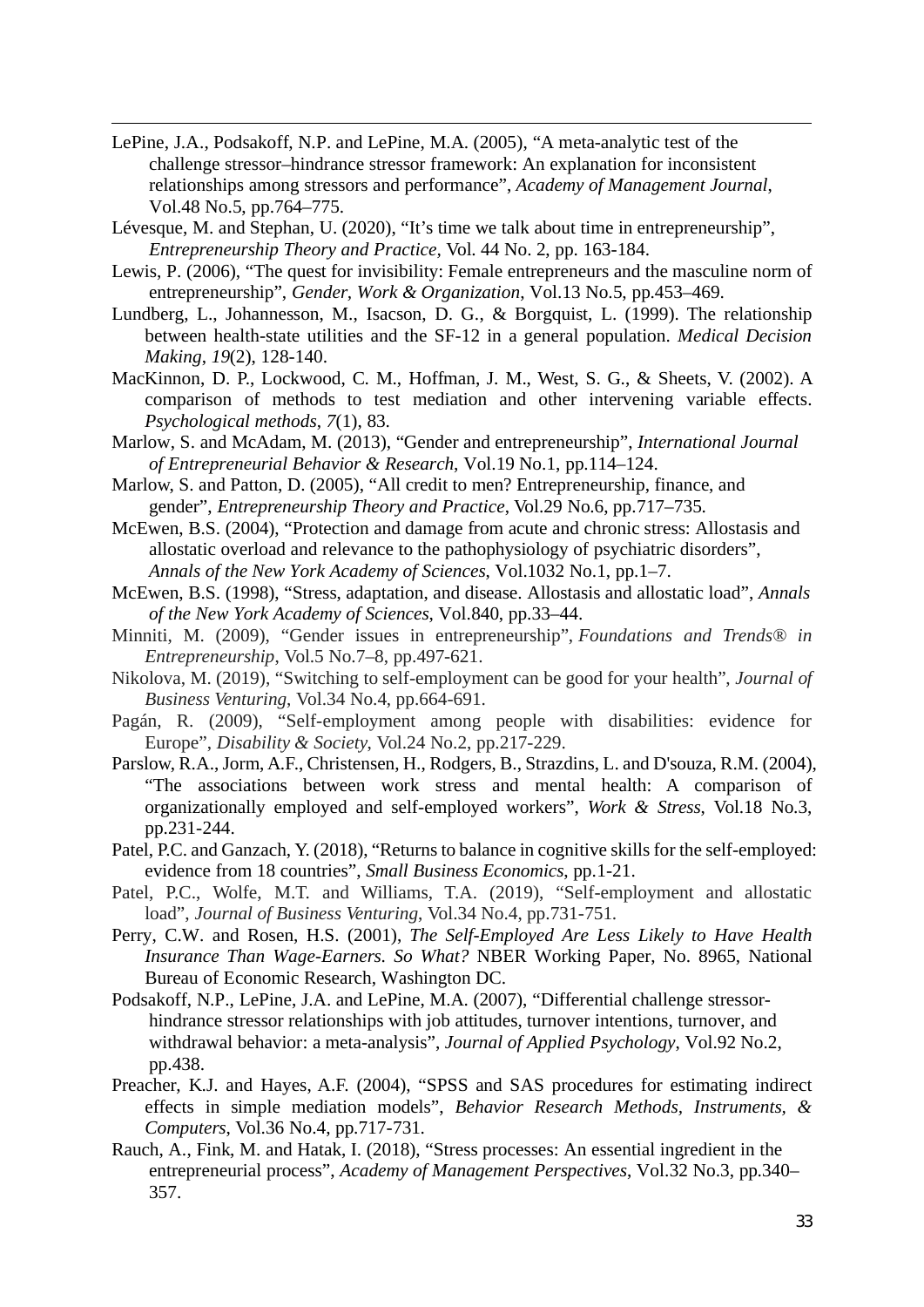- Reynolds, P., Bosma, N., Autio, E., Hunt, S., De Bono, N., Servais, I., ... and Chin, N. (2005), "Global entrepreneurship monitor: Data collection design and implementation 1998– 2003", *Small Business Economics*, Vol.24 No.3, pp.205-231.
- Reuschke, D. (2016), "The importance of housing for self-employment", *Economic Geography*, Vol.92 No.4, pp.378-400.
- Rietveld, C.A., Bailey, H., Hessels, J. and van der Zwan, P. (2016), "Health and entrepreneurship in four Caribbean Basin countries", *Economics & Human Biology*, Vol.21, pp.84-89.
- Rietveld, C.A., Kippersluis, H. and Thurik, A.R. (2015), "Self-employment and health: Barriers or benefits?", *Health Economics*, Vol.24 No.10, pp.1302-1313.
- Rosenbaum, P.R. and Rubin, D.B. (1985), "Constructing a control group using multivariate matched sampling methods that incorporate the propensity score", *The American Statistician*, Vol.39 No.1, pp.33-38.
- Rothmann, S. (2008), "Job satisfaction, occupational stress, burnout and work engagement as components of work-related wellbeing", *SA Journal of Industrial Psychology*, Vol.34 No.3, pp.11-16.
- Rubin, D.B. (1977), "Assignment to treatment group on the basis of a covariate" *Journal of Educational Statistics*, Vol.2 No.1, pp.1-26.
- Selye, H. (1976), "Stress without Distress". In Serban, G. (ed.). *Psychopathology of Human Adaptation*, Boston, MA: Springer US, pp. 137–146.
- Sianesi, B. (2004), "An evaluation of the Swedish system of active labor market programs in the 1990s", *Review of Economics and Statistics*, Vol.86 No.1, pp.133-155.
- Smith, J.A. and Todd, P.E. (2005), "Does matching overcome LaLonde's critique of nonexperimental estimators?", *Journal of Econometrics*, Vol.125 No.1-2, pp.305-353.
- Sobel, M.E. (1982), "Asymptotic confidence intervals for indirect effects in structural equation models", *Sociological Methodology*, Vol.13, pp.290-312.
- Stephan, U. (2018), "Entrepreneurs' mental health and well-being: A review and research agenda", *The Academy of Management Perspectives*. Vol. 32 No. 3, pp. 290-322.
- Stephan, U. and Roesler, U. (2010), "Health of entrepreneurs versus employees in a national representative sample", *Journal of Occupational and Organizational Psychology*, Vol.83 No.3, pp.717-738.
- Stevenson, D. and Farmer, P. (2017), *Thriving at Work: the Stevenson-Farmer Review of Mental Health and Employers*, https://www.gov.uk/government/publications/thriving-atwork-a-review-of-mental-health-and-employers (accessed on 20/02/2018)
- Stuart, E.A., King, G., Imai, K. and Ho, D.E. (2011), "MatchIt: nonparametric preprocessing for parametric causal inference", *Journal of Statistical Software*, Vol.42 No.8, pp.1-28.
- Tetrick, L.E., Slack, K.J., Da Silva, N. and Sinclair, R.R. (2000), "A comparison of the stress– strain process for business owners and nonowners: Differences in job demands, emotional exhaustion, satisfaction, and social support", *Journal of Occupational Health Psychology*, Vol.5 No.4, pp.464.
- Toivanen, S., Griep, R.H., Mellner, C., Vinberg, S. and Eloranta, S. (2016), "Mortality differences between self-employed and paid employees: a 5-year follow-up study of the working population in Sweden", *Occupational and Environmental Medicine*, Vol.73, pp.627-636.
- Verheul, I., Rietdijk, W., Block, J., Franken, I., Larsson, H. and Thurik, R. (2016), "The association between attention-deficit/hyperactivity (ADHD) symptoms and selfemployment", *European Journal of Epidemiology*, Vol.31 No.8, pp.793–801.
- Wach, D., Stephan, U., Weinberger, E. and Wegge, J. (2020), "Entrepreneurs' stressors and well-being: a recovery perspective and diary study", *Journal of Business Venturing*, doi: 10.1016/j.jbusvent.2020.106016.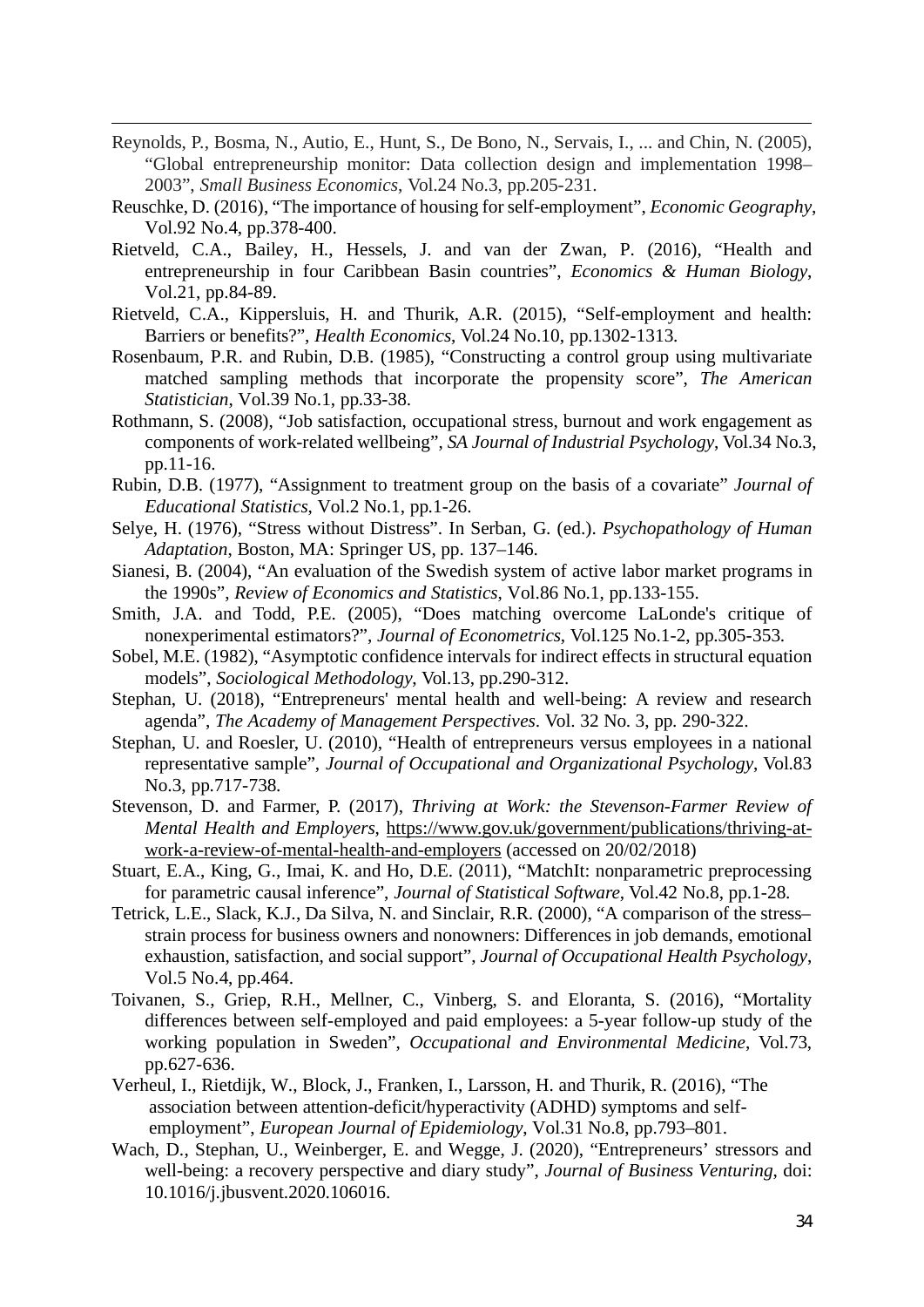- Wales, P. and Amankwah, A. (2016), *Trends in Self-employment in the UK: 2001 to 2015*, Office for National Statistics.
- Ware, J.E., Kosinski, M., Dewey, J.E. and Gandek, B. (2001), "How to score and interpret single-item health status measures: a manual for users of the SF-8 health survey", *Lincoln, RI: QualityMetric Incorporated*, Vol.15 No.10, p.5.
- Warr, P. (1990), "The measurement of well-being and other aspects of mental health", *Journal of Occupational and Organizational Psychology*, Vol.63 No.3, pp.193-210.
- Warr, P., Bindl, U.K., Parker, S.K. and Inceoglu, I. (2014), "Four-quadrant investigation of jobrelated affects and behaviours", *European Journal of Work and Organizational Psychology*, Vol.23 No.3, pp.342-363.
- Wiklund, J., Yu, W., Tucker, R. and Marino, L.D. (2017), "ADHD, impulsivity and entrepreneurship", *Journal of Business Venturing*, Vol.32 No.6, pp.627–656.
- Wiklund, J., Hatak, I., Patzelt, H. and Shepherd, D.A. (2018), "Mental disorders in the entrepreneurship context: When being different can be an advantage", *Academy of Management Perspectives*, Vol.32 No.2, pp.182–206.
- Wiklund, J., Hatak, I., Lerner, D.A., Verheul, I., Thurik, R. and Antshel, K. (2020), "Entrepreneurship, clinical psychology and mental health: an exciting and promising new field of research", *Academy of Management Perspectives*, amp.2019.0085. https://doi.org/10.5465/amp.2019.0085
- Wolfe, M.T. and Patel, P.C. (2017), "Persistent and repetitive: Obsessive-compulsive personality disorder and self-employment", *Journal of Business Venturing Insights*, Vol.8, pp.125–137.
- Xu, H. and Ruef, M. (2004), "The myth of the risk-tolerant entrepreneur", *Strategic Organization*, Vol.2 No.4, pp.331-355.
- Yoon, J. and Bernell, S.L. (2013), "The effect of self-employment on health, access to care, and health behaviour", *Health*, Vol.5 No.12, pp.2116.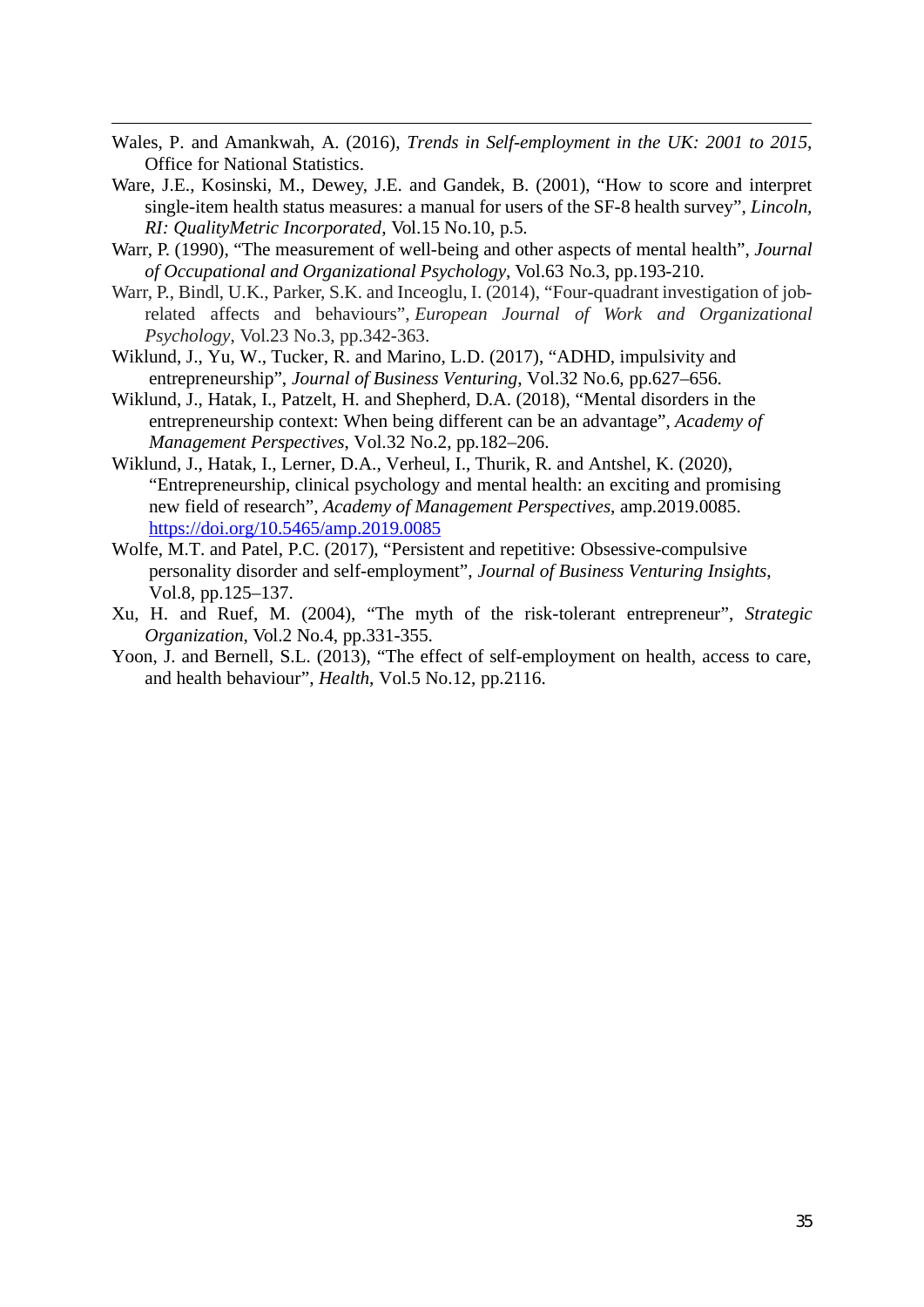|                                | Employees |            |       | Self-employed |                    |          |
|--------------------------------|-----------|------------|-------|---------------|--------------------|----------|
|                                |           | $N = 9696$ |       | $N = 174$     |                    |          |
|                                | Mean      | <b>SD</b>  | Mean  | <b>SD</b>     | <b>Differences</b> | Pr(> z ) |
| Mental health t <sub>0</sub>   | 50.46     | 8.25       | 49.64 | 9.91          | 0.82               | 0.26     |
| Mental health t <sub>1</sub>   | 49.88     | 8.78       | 52.63 | 7.76          | $-2.75$            | 0.001    |
| Mental health t2               | 50.17     | 8.71       | 51.51 | 8.73          | $-1.34$            | 0.13     |
| Physical health to             | 53.66     | 7.3        | 54.6  | 6.76          | $-0.94$            | 0.47     |
| Physical health t <sub>1</sub> | 53.31     | 7.76       | 54.01 | 6.12          | $-0.7$             | 0.17     |
| Physical health t2             | 52.91     | 8.16       | 53.59 | 7.54          | $-0.68$            | 0.51     |
| Job Anxiety to                 | 4.13      | 2.51       | 4.16  | 2.62          | $-0.03$            | 0.91     |
| Job Anxiety t <sub>1</sub>     | 4.07      | 2.59       | 3.33  | 2.04          | 0.74               | 0.001    |
| Job Anxiety t2                 | 4.03      | 2.61       | 3.71  | 2.54          | 0.32               | 0.09     |
| Job Depression to              | 2.66      | 2.34       | 1.61  | 2.57          | 0.09               | 0.62     |
| Job Depression t1              | 2.66      | 2.4        | 1.76  | 1.56          | 0.90               | 0.001    |
| Job Depression t <sub>2</sub>  | 2.64      | 2.41       | 2.01  | 2.04          | 0.63               | 0.001    |
| Age                            | 41.78     | 10.58      | 43.49 | 11.24         | $-1.71$            | 0.05     |
| Gender                         | 0.45      | 0.5        | 0.63  | 0.49          | $-0.18$            | 0.001    |
| Marital status                 | 0.26      | 0.44       | 0.23  | 0.42          | 0.03               | 0.41     |
| Education                      | 4.34      | 1.46       | 4.41  | 1.45          | $-0.07$            | 0.21     |
| Regions                        | 6.18      | 3.5        | 5.98  | 3.41          | 0.2                | 0.03     |
| Income t <sub>0</sub>          | 2091.4    | 1470.76    | 2454  | 2588          | $-362.96$          | 0.69     |
| Income $t_1$                   | 2218.44   | 1553.16    | 1991  | 2496          | 227.87             | 0.03     |
| Income t <sub>2</sub>          | 2400.85   | 1736.59    | 2391  | 2909          | 9.67               | 0.55     |

Table 1 Variables description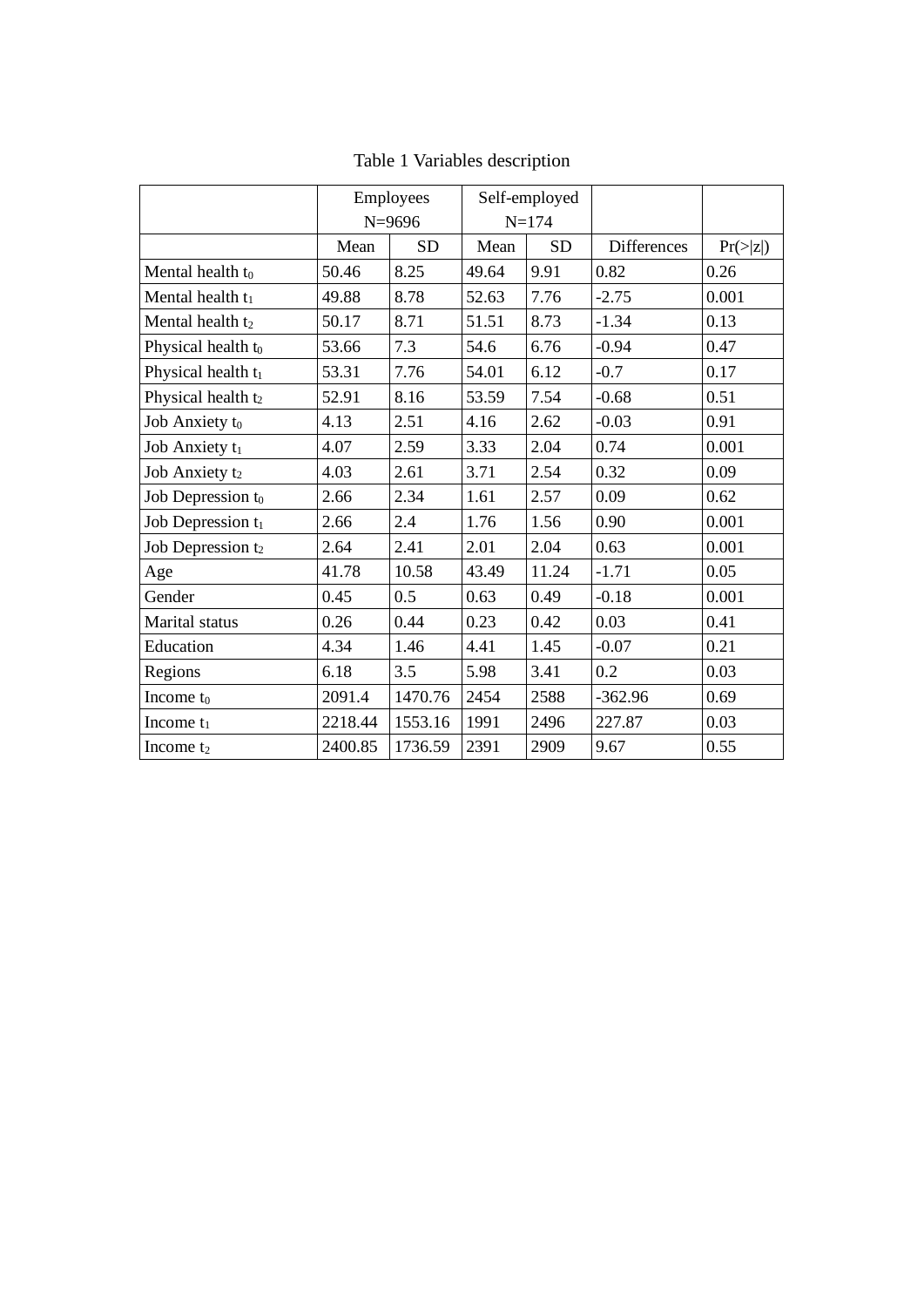|                         |                          | Estimate | Std. Error | Pr(> z ) |           |
|-------------------------|--------------------------|----------|------------|----------|-----------|
| Mental Health to        |                          | $-0.02$  | 0.01       | 0.04     | $\ast$    |
| Physical Health to      |                          | $-0.02$  | 0.01       | 0.15     |           |
| job anxiety to          |                          | 0.03     | 0.04       | 0.07     | $\lambda$ |
| job depression to       |                          | 0.05     | 0.04       | 0.84     |           |
| Age                     |                          | 0.02     | 0.01       | 0.001    | ***       |
| Gender                  |                          | 0.87     | 0.16       | 0.001    | ***       |
| Marital status          |                          | $-0.04$  | 0.17       | 0.95     |           |
| Education               | No qualification         |          |            |          |           |
|                         | Other qualification      | 0.07     | 0.46       | 0.83     |           |
|                         | <b>GCSE</b>              | 0.01     | 0.42       | 0.94     |           |
|                         | A-level                  | 0.36     | 0.42       | 0.64     |           |
|                         | Other higher degree      | 0.01     | 0.43       | 0.48     |           |
|                         | Degree                   | 0.42     | 0.42       | 0.77     |           |
| Regions                 | London                   |          |            |          |           |
|                         | North west               | $-0.27$  | 0.32       | 0.03     | $\ast$    |
|                         | South east               | $-0.22$  | 0.27       | 0.24     |           |
|                         | <b>West Midlands</b>     | $-0.68$  | 0.41       | 0.01     | $**$      |
|                         | Yorkshire and the Humber | $-0.54$  | 0.31       | 0.37     |           |
|                         | East of England          | $-0.54$  | 0.29       | 0.56     |           |
|                         | North East               | $-0.47$  | 0.49       | 0.08     | Λ         |
|                         | <b>East Midlands</b>     | 0.16     | 0.28       | 0.90     |           |
|                         | South West               | $-0.03$  | 0.29       | 0.59     |           |
|                         | Wales                    | $-0.54$  | 0.35       | 0.12     |           |
|                         | Scotland                 | $-0.82$  | 0.34       | 0.01     | $\ast$    |
|                         | Northern Ireland         | $-0.65$  | 0.39       | 0.10     | Λ         |
| Income $t_0$            |                          | $-0.29$  | 0.00       | 0.67     |           |
| Number of observations  | 9870                     |          |            |          |           |
| LR $Chi2(26)$           | 64.124                   |          |            |          |           |
| Prob > Chi <sup>2</sup> | 0.00                     |          |            |          |           |
| Pseudo $R^2$            | 0.04                     |          |            |          |           |
| Log likelihood          | 857.31                   |          |            |          |           |

Table 2 Estimation of the logit model on the propensity to transit into selfemployment

\*\*\* *p* < 0.001, \*\* *p* < 0.01, \* *p* < 0.05, ^ *p* < 0.1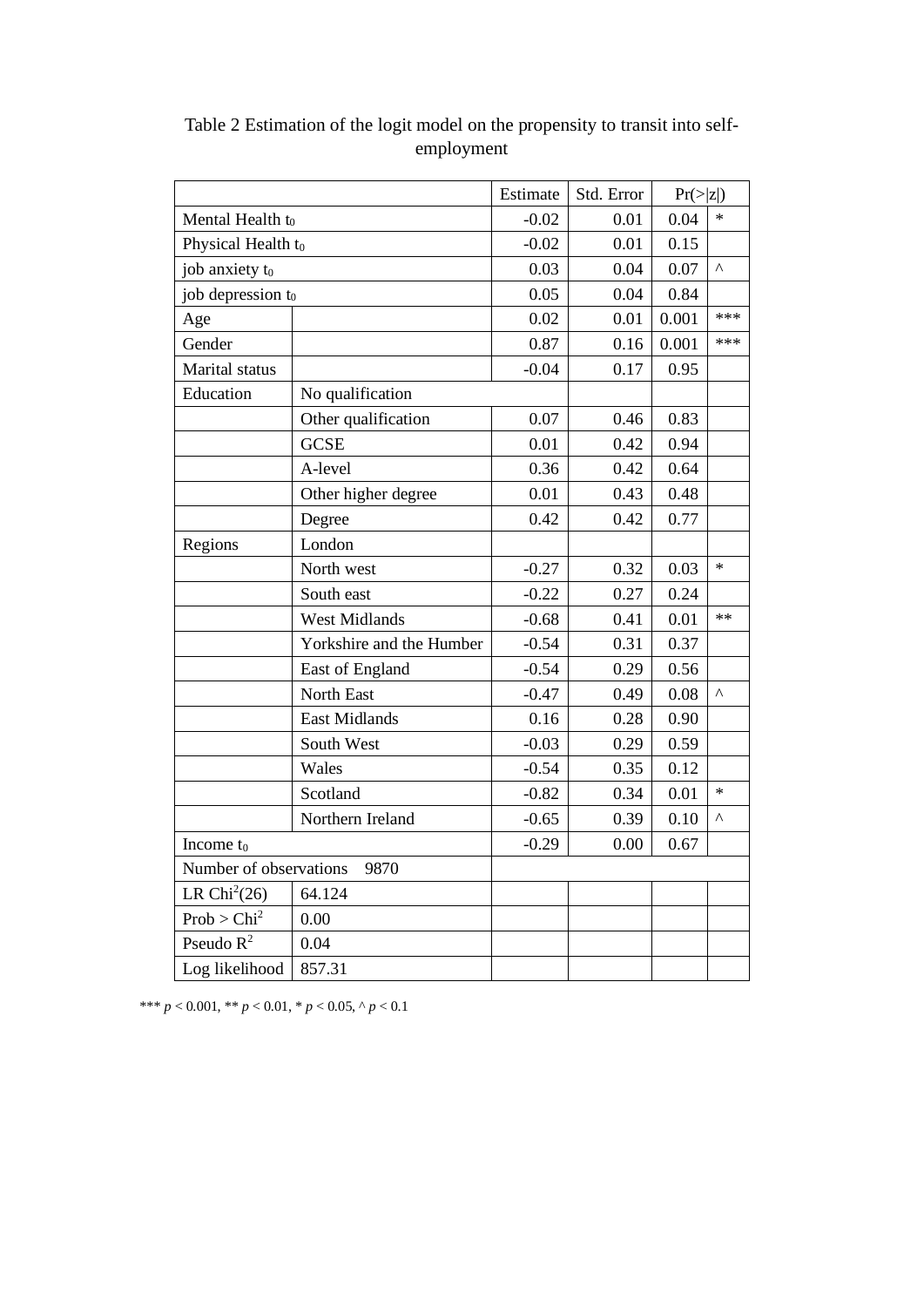|                         |                           | Self-             |                    |            |           |           |
|-------------------------|---------------------------|-------------------|--------------------|------------|-----------|-----------|
|                         |                           | employed          | Employees          |            |           |           |
| <b>Outcome Variable</b> | <b>Matching Algorithm</b> | Mean              | Mean               | <b>ATT</b> | <b>SE</b> | $t$ -test |
| Mental health at t1     |                           |                   |                    |            |           |           |
|                         | <b>Before Matching</b>    | 52.63             | 49.88              |            |           | 0.01      |
|                         | <b>NNM</b>                | 52.63             | 50.98              | 2.11       | 0.58      | 0.02      |
|                         | <b>GEN</b>                | 52.63             | 50.30              | 2.87       | 0.59      | 0.01      |
| Mental health at t2     |                           |                   |                    |            |           |           |
|                         | <b>Before Matching</b>    | 51.51             | 50.17              |            |           | 0.04      |
|                         | <b>NNM</b>                | 51.51             | 51.24              | 0.75       | 0.59      | 0.77      |
|                         | <b>GEN</b>                | 51.51             | 50.39              | 1.54       | 0.62      | 0.24      |
| Physical health at t1   |                           |                   |                    |            |           |           |
|                         | <b>Before Matching</b>    | 54.01             | 53.31              |            |           | 0.13      |
|                         | <b>NNM</b>                | 54.01             | $\overline{5}4.15$ | $-0.12$    | 0.45      | 0.84      |
|                         | <b>GEN</b>                | 54.01             | 53.57              | 0.01       | 0.42      | 0.54      |
| Physical health at t2   |                           |                   |                    |            |           |           |
|                         | <b>Before Matching</b>    | 53.59             | 52.91              |            |           | 0.24      |
|                         | <b>NNM</b>                | 53.59             | 52.90              | 0.67       | 0.54      | 0.41      |
|                         | <b>GEN</b>                | 53.59             | 53.51              | $-0.35$    | 0.49      | 0.92      |
| Job anxiety at t1       |                           |                   |                    |            |           |           |
|                         | <b>Before Matching</b>    | 3.33              | 4.07               |            |           | 0.001     |
|                         | <b>NNM</b>                | 3.33              | 3.97               | $-0.59$    | 0.08      | 0.001     |
|                         | <b>GEN</b>                | 3.33              | 3.94               | $-0.59$    | 0.17      | 0.01      |
| Job anxiety at t2       |                           |                   |                    |            |           |           |
|                         | <b>Before Matching</b>    | 3.71              | 4.03               |            |           | 0.09      |
|                         | <b>NNM</b>                | 3.71              | 3.94               | $-0.21$    | 0.09      | 0.25      |
|                         | <b>GEN</b>                | $\overline{3.71}$ | 4.13               | $-0.40$    | 0.20      | 0.13      |
| Job depression at $t_1$ |                           |                   |                    |            |           |           |
|                         | <b>Before Matching</b>    | 1.76              | 2.66               |            |           | 0.001     |
|                         | <b>NNM</b>                | 1.76              | 2.61               | $-0.84$    | 0.07      | 0.001     |
|                         | <b>GEN</b>                | 1.76              | 2.54               | $-0.78$    | 0.14      | 0.001     |
| Job depression at $t_2$ |                           |                   |                    |            |           |           |
|                         | <b>Before Matching</b>    | 2.01              | 2.64               |            |           | 0.001     |
|                         | <b>NNM</b>                | 2.01              | 2.56               | $-0.55$    | 0.07      | 0.001     |
|                         | <b>GEN</b>                | 2.01              | 2.69               | $-0.68$    | 0.16      | 0.001     |

Table 3 Mean differences and ATT before and after matching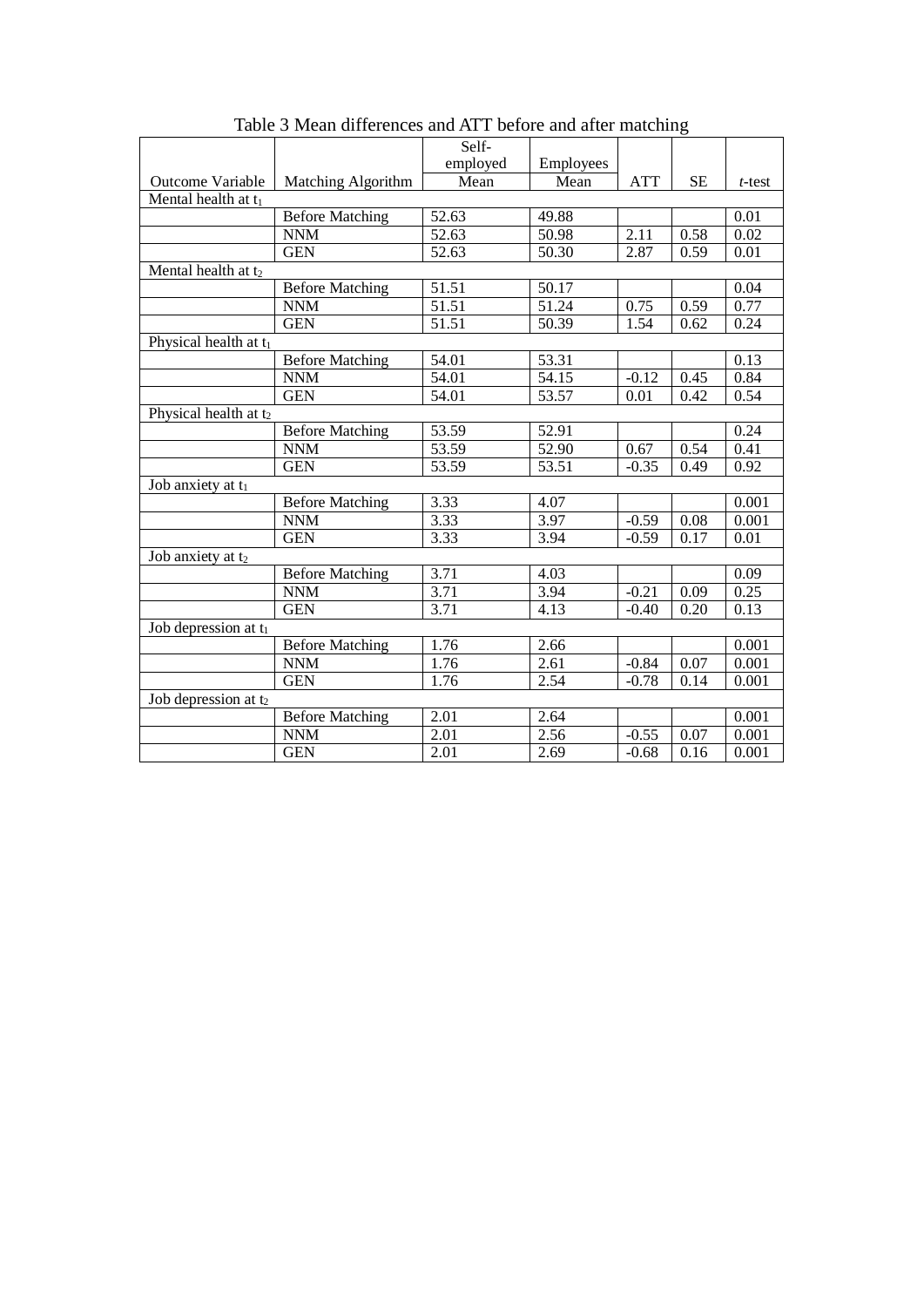|    |                    |            | ↑          |            | 4         |           | 6          | o          | 8          | 9          | 10      | 11   |
|----|--------------------|------------|------------|------------|-----------|-----------|------------|------------|------------|------------|---------|------|
|    | Self-employment    | 00.1       |            |            |           |           |            |            |            |            |         |      |
| ◠  | Mental Health      | $0.07*$    | 1.00       |            |           |           |            |            |            |            |         |      |
| 3  | Physical Health    | $-0.02$    | $-0.26***$ | 00.1       |           |           |            |            |            |            |         |      |
| 4  | <b>Job Anxiety</b> | $-0.09**$  | $-0.47***$ | $-0.11***$ | 00.1      |           |            |            |            |            |         |      |
|    | Job Depression     | $-0.13***$ | $-0.51***$ | $-0.10***$ | $0.65***$ | 1.00      |            |            |            |            |         |      |
| 6  | Age                | $0.08**$   | $0.15***$  | $-0.15***$ | $-0.07*$  | $-0.09**$ | 1.00       |            |            |            |         |      |
|    | Gender             | $0.29***$  | 0.04       | $-0.09**$  | $-0.03$   | $-0.04$   | $0.08**$   | 1.00       |            |            |         |      |
| 8  | Marital status     | $-0.02$    | $-0.06$    | $\Omega$   | $0.06*$   | 0.05      | $-0.13***$ | 0.02       | 1.00       |            |         |      |
| 9  | Education          | $-0.02$    | $-0.06$    | $0.11***$  | $0.13***$ | 0.04      | 0.03       | 0.02       | $0.09**$   | 1.00       |         |      |
| 10 | Regions            | $-0.01$    | $-0.02$    | 0.01       | $-0.05$   | $-0.01$   | $0.07*$    | $-0.01$    | $-0.12***$ | $-0.15***$ | $00$ .  |      |
|    | Income             | $-0.26***$ | 0.02       | $0.09**$   | $0.11***$ | 0.05      | 0.04       | $-0.14***$ | 0.02       | $0.25***$  | $-0.05$ | 00.1 |

Table 4 Correlation matrix

\*\*\* *p*< 0.001, \*\* *p* < 0.01, \* *p* < 0.05, ^ *p* < 0.1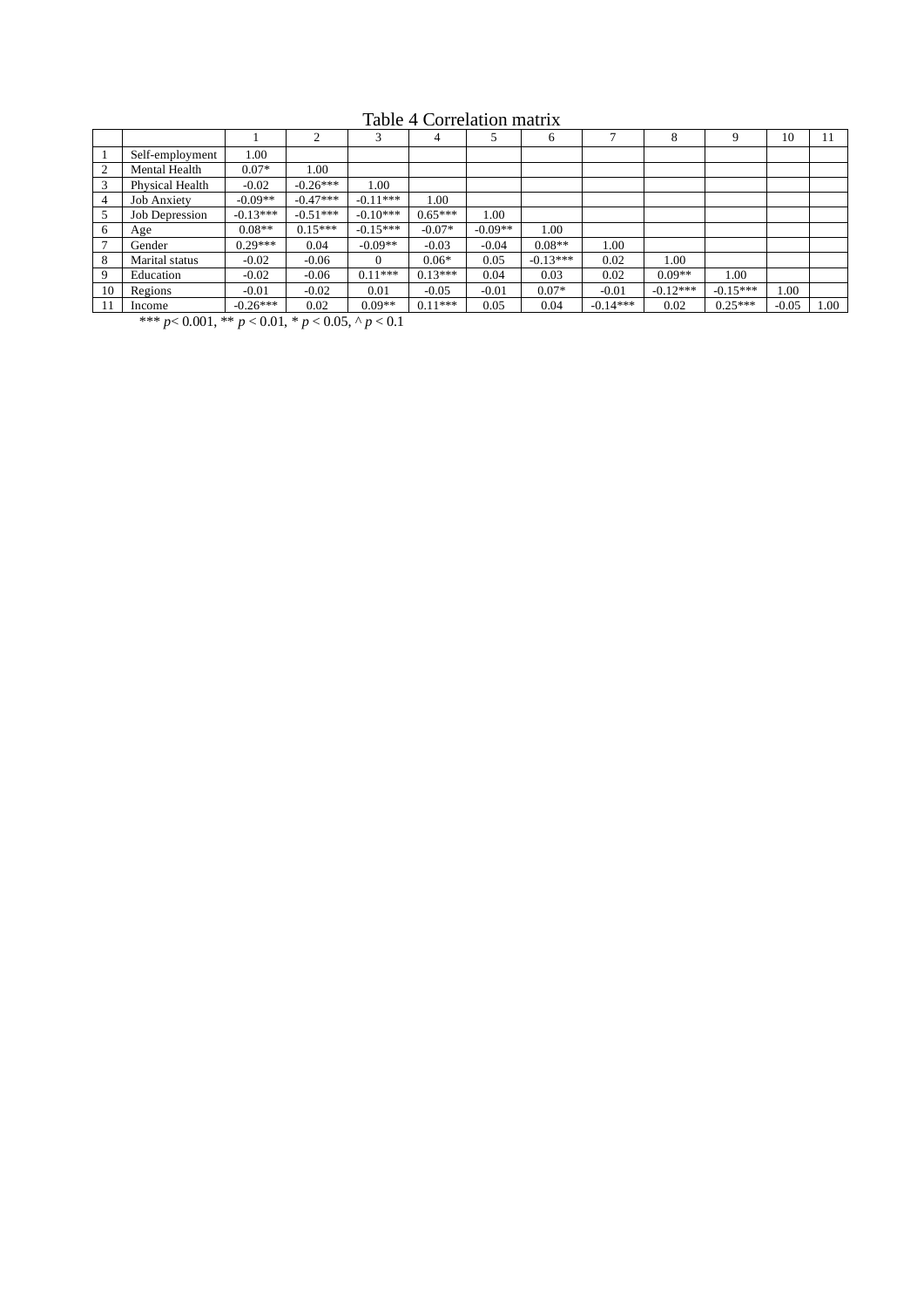|                                         | Mental Health            |                              |                         |                                    | Physical Health           |                           |                           |                                    |
|-----------------------------------------|--------------------------|------------------------------|-------------------------|------------------------------------|---------------------------|---------------------------|---------------------------|------------------------------------|
|                                         | (1)                      | (2)                          | (3)                     | (4)                                | (5)                       | (6)                       | (7)                       | (8)                                |
| <b>Added Mediators</b>                  |                          | $+Job$<br>Anxiety            | $+Job$<br>depression    | +Job Anxiety<br>&Job<br>Depression |                           | $+Job$<br>Anxiety         | $+Job$<br>depression      | +Job Anxiety<br>&Job<br>Depression |
| Self-employment<br>(Base: wage workers) | $1.76^{\circ}$<br>(0.94) | 1.18<br>(0.79)               | 0.22<br>(0.81)          | 0.53<br>(0.78)                     | 0.19<br>(0.75)            | 0.27<br>(0.75)            | 0.40<br>(0.76)            | 0.36<br>(0.76)                     |
| <b>Mediators</b>                        |                          |                              |                         |                                    |                           |                           |                           |                                    |
| <b>Job Anxiety</b>                      |                          | $-1.93***$<br>(0.17)         |                         | $-1.22***$<br>(0.22)               |                           | $0.26^{\wedge}$<br>(0.16) |                           | 0.17<br>(0.22)                     |
| <b>Job Depression</b>                   |                          |                              | $-2.10***$<br>(0.19)    | $-1.17***$<br>(0.25)               |                           |                           | $0.29^$<br>(0.18)         | 0.16<br>(0.24)                     |
| <b>Control Variables</b>                |                          |                              |                         |                                    |                           |                           |                           |                                    |
| Age                                     | $0.09*$                  | $0.08*$                      | $0.06^{\wedge}$         | $0.07*$                            | $-0.09**$                 | $-0.09**$                 | $-0.09**$                 | $-0.09**$                          |
|                                         | (0.04)                   | (0.04)                       | (0.04)                  | (0.03)                             | (0.03)                    | (0.03)                    | (0.03)                    | (0.03)                             |
| Gender                                  | 0.08<br>(0.97)           | 0.81<br>(0.82)               | $-0.15$<br>(0.83)       | 0.42<br>(0.80)                     | $-1.54*$<br>(0.77)        | $-1.64*$<br>(0.77)        | $-1.51^$<br>(0.77)        | $-1.58^{\circ}$<br>(0.05)          |
| Marital status                          | $-1.70$                  | $-1.40$                      | $-1.42$                 | $-1.35$                            | 0.33                      | 0.29                      | 0.29                      | 0.28                               |
|                                         | (1.11)<br>0.07           | (0.93)<br>0.34               | (0.94)<br>0.05          | (0.91)<br>0.23                     | (0.88)<br>$0.42^{\wedge}$ | (0.87)<br>$0.39^$         | (0.87)<br>$0.43^{\wedge}$ | (0.87)<br>$0.40^{\circ}$           |
| Income                                  | (0.30)                   | (0.25)                       | (0.25)                  | (0.24)                             | (0.24)                    | (0.24)                    | (0.23)                    | (0.24)                             |
| Other qualification                     | $-1.89$                  | $-1.09$                      | $-1.71$                 | $-1.28$                            | 3.83                      | 3.72                      | 3.81                      | 3.75                               |
|                                         | (4.05)                   | (3.41)                       | (3.45)                  | (3.31)                             | (3.25)                    | (3.24)                    | (3.24)                    | (3.24)                             |
| GCSE etc                                | $-2.36$<br>(3.83)        | $-1.20$<br>(3.23)            | $-2.64$<br>(3.27)       | $-1.78$<br>(3.13)                  | 2.26<br>(3.07)            | 2.10<br>(3.06)            | 2.30<br>(3.06)            | 2.18<br>(3.06)                     |
| A-level etc                             | $-3.83$                  | $-2.28$                      | $-3.69$                 | $-2.77$                            | 3.89                      | 3.68                      | 3.87                      | 3.74                               |
|                                         | (3.80)                   | (3.21)                       | (3.24)                  | (3.11)                             | (3.04)                    | (3.04)                    | (3.03)                    | (3.03)                             |
| Other higher degree                     | $-3.48$<br>(3.87)        | $-1.22$<br>(3.27)            | $-3.23$<br>(3.30)       | $-1.92$<br>(3.17)                  | 2.80<br>(3.10)            | 2.49<br>(3.10)            | 2.76<br>(3.09)            | 2.58<br>(3.09)                     |
| Degree                                  | $-3.22$                  | $-1.05$                      | $-2.83$                 | $-1.63$                            | 4.40                      | 4.10                      | 4.34                      | 4.18                               |
|                                         | (3.76)                   | (3.18)                       | (3.21)                  | (3.08)                             | (3.02)                    | (3.02)                    | (3.01)                    | (3.01)                             |
| North west                              | 1.40                     | 0.66                         | $-0.73$                 | $-0.26$                            | $-1.92$                   | $-1.82$                   | $-1.63$                   | $-1.69$                            |
| South east                              | (2.02)<br>0.95           | (1.70)<br>0.30               | (1.73)<br>$-1.15$       | (1.66)<br>$-0.64$                  | (1.62)<br>$-1.20$         | (1.62)<br>$-1.11$         | (1.62)<br>$-0.91$         | (1.62)<br>$-0.98$                  |
|                                         | (1.78)                   | (1.50)                       | (1.53)                  | (1.47)                             | (1.42)                    | (1.42)                    | (1.43)                    | (1.43)                             |
| West Midlands                           | 2.33                     | 2.28                         | 1.35                    | 1.75                               | $-1.61$                   | $-1.60$                   | $-1.48$                   | $-1.53$                            |
|                                         | (2.20)                   | (1.85)                       | (1.88)                  | (1.80)                             | (1.77)                    | (1.76)                    | (1.76)                    | (1.76)                             |
| Yorkshire and the<br>Humber             | 2.61<br>(2.11)           | 0.35<br>(1.79)               | 0.44<br>(1.81)          | $-0.03$<br>(1.74)                  | 0.44<br>(1.70)            | 0.75<br>(1.70)            | 0.74<br>(1.70)            | 0.81<br>(1.70)                     |
| East of England                         | $-1.73$                  | $-0.64$                      | $-2.51$                 | $-1.48$                            | 1.23                      | 1.08                      | 1.33                      | 1.19                               |
|                                         | (1.88)                   | (1.59)                       | (1.61)                  | (1.54)                             | (1.50)                    | (1.50)                    | (1.50)                    | (1.50)                             |
| North East                              | $-0.87$                  | $-2.48$                      | $-2.17$                 | $-2.61$                            | 2.27                      | 2.49                      | 2.45                      | 2.51                               |
| East Midlands                           | (2.80)<br>$-0.78$        | (2.37)<br>$-1.20$            | (2.40)<br>$-1.78$       | (2.30)<br>$-1.60$                  | (2.26)<br>$-1.31$         | (2.26)<br>$-1.25$         | (2.25)<br>$-1.17$         | (1.25)<br>$-1.19$                  |
|                                         | (1.93)                   | (1.63)                       | (1.65)                  | (1.58)                             | (1.54)                    | (1.54)                    | (1.54)                    | (1.54)                             |
| South West                              | 1.54                     | 0.77                         | 0.60                    | $-0.14$                            | 0.20                      | 0.30                      | 0.49                      | 0.43                               |
| Wales                                   | (1.90)<br>$-1.46$        | (1.60)<br>$-1.41$            | (1.63)<br>$-1.14$       | (1.57)<br>$-1.07$                  | (1.53)<br>$-0.28$         | (1.52)<br>$-0.32$         | (1.53)<br>$-0.32$         | (1.53)<br>$-0.33$                  |
|                                         | (2.33)                   | (1.97)                       | (1.99)                  | (1.91)                             | (1.87)                    | (1.87)                    | (1.87)                    | (1.87)                             |
| Scotland                                | $-1.51$                  | 0.25                         | $-1.70$                 | $-1.55$                            | 1.54                      | 1.53                      | 1.57                      | 1.55                               |
|                                         | (2.09)                   | (1.76)                       | (1.78)                  | (1.71)                             | (1.68)                    | (1.68)                    | (1.67)                    | (1.68)                             |
| Northern Ireland                        | 2.51<br>(2.31)           | 0.43<br>(1.96)               | 0.17<br>(1.98)          | $-0.22$<br>(1.90)                  | 0.04<br>(1.87)            | 0.35<br>(1.86)            | 0.36<br>(1.86)            | 0.42<br>(1.86)                     |
| <b>Indirect effects</b>                 |                          |                              |                         |                                    |                           |                           |                           |                                    |
| via job anxiety                         |                          | $0.59^{\circ}$<br>$(32.9\%)$ |                         | $0.32^{\wedge}$<br>(22%)           |                           | $-0.08$<br>$(-0.29\%)$    |                           | $-0.06$<br>$(0.32\%)$              |
| via job depression                      |                          |                              | $1.56***$<br>$(84.9\%)$ | $0.84***$<br>$(55.1\%)$            |                           |                           | $-0.22$<br>$(-9.22\%)$    | $-0.14$<br>$(1.68\%)$              |
| $\overline{F}$                          | 1.28                     | 7.76                         | 7.78                    | 9.45                               | 1.80                      | 1.86                      | 1.85                      | 1.79                               |
| $R^2$                                   | 0.08                     | 0.34                         | 0.32                    | 0.38                               | 0.10                      | 0.11                      | 0.11                      | 0.11                               |
| p-value                                 | 0.018                    | 0.001                        | 0.001                   | 0.001                              | 0.001                     | 0.001                     | 0.001                     | 0.001                              |
|                                         |                          |                              |                         |                                    |                           |                           |                           |                                    |

# Table 5 Linear fixed-effects regression results with health as dependent variable

\*\*\*  $p < 0.001$ , \*\*  $p < 0.01$ , \*  $p < 0.05$ , ^  $p < 0.1$  (two-sided). Regression coefficients are displayed with standard errors between parentheses. Standard errors are clustered on the individual level. Proportion of total relationship mediated by job anxiety or job depression is shown in brackets.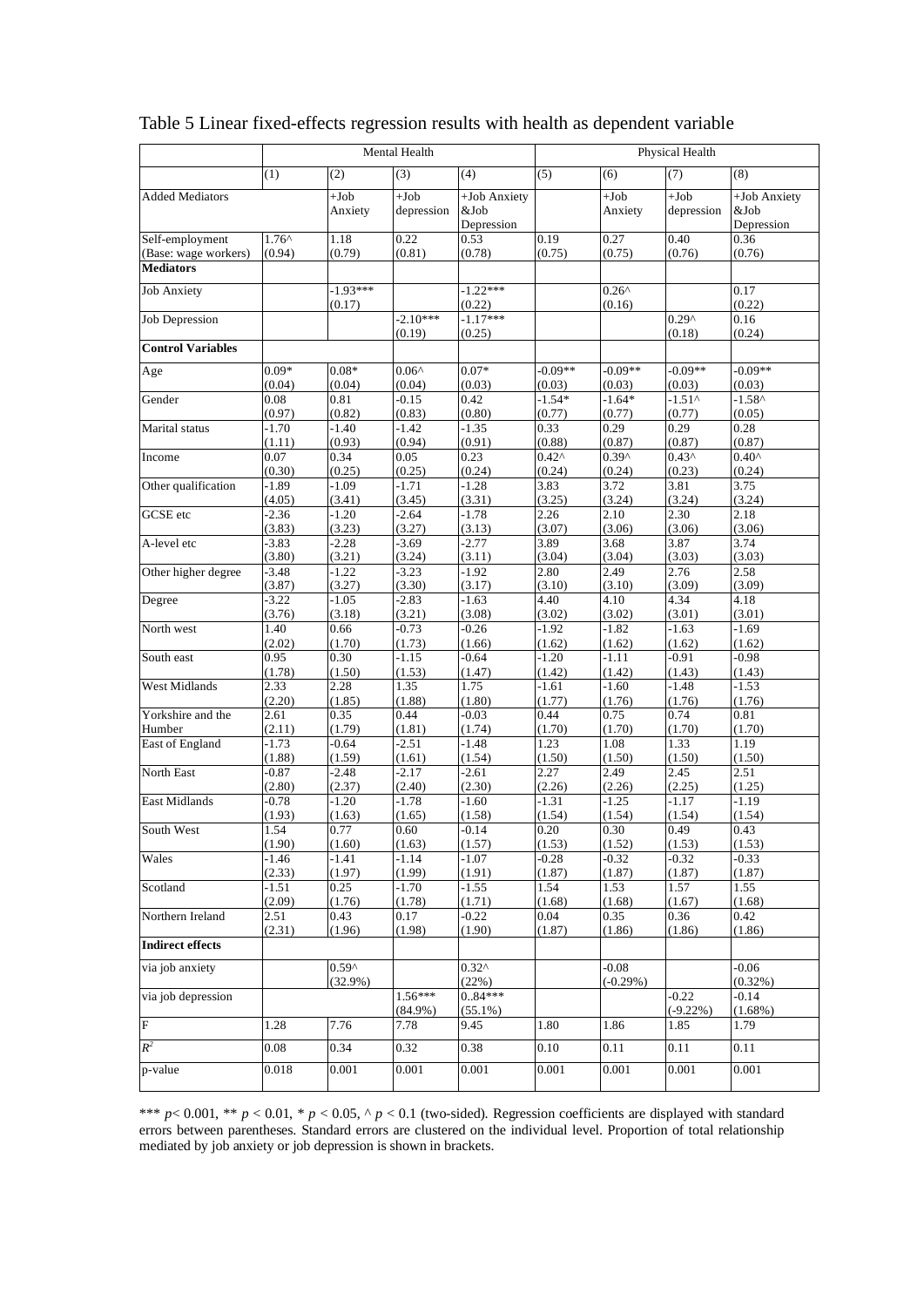|                            |                   | Job anxiety       |                   | Job depression    |                | Mental health       |                      | Physical health      |
|----------------------------|-------------------|-------------------|-------------------|-------------------|----------------|---------------------|----------------------|----------------------|
|                            | (1)               | (2)               | (3)               | (4)               | (5)            | (6)                 | (7)                  | (8)                  |
| <b>Added Moderator</b>     |                   | $+SE^*$<br>Gender |                   | $+SE*$<br>Gender  |                | $+SE^*$<br>Gender   |                      | $+SE*$<br>Gender     |
| Self-employment            | $-0.13**$         | $-0.09**$         | $0.43***$         | 0.09              | $1.57***$      | $2.03***$           | 0.36                 | $-0.53$              |
| (Base: wage workers)       | (0.12)            | (0.25)            | (0.11)            | (0.22)            | (0.42)         | (0.41)              | (0.33)               | (0.33)               |
| <b>Control Variables</b>   |                   |                   |                   |                   |                |                     |                      |                      |
| Age                        | $-0.02***$        | $-0.02***$        | $-0.02***$        | $-0.02***$        | $0.08***$      | $0.09***$           | $-0.10***$           | $-0.10***$           |
|                            | (0.001)           | (0.001)           | (0.001)           | (0.001)           | (0.01)         | (0.01)              | (0.01)               | (0.01)               |
| Marital status             | $-0.10$           | $-0.10$           | 0.10              | 0.10              | $-1.64***$     | $-1.34***$          | 0.19                 | 0.15                 |
|                            | (0.10)            | (0.10)            | (0.09)            | (0.09)            | (0.37)         | (0.37)              | (0.29)               | (0.29)               |
| Income                     | $0.26***$         | $0.26***$         | 0.05              | 0.03              | $0.32^$        | 0.02                | $0.58***$            | $0.60***$            |
|                            | (0.05)            | (0.05)            | (0.05)            | (0.05)            | (0.18)         | (0.18)              | (0.14)               | (0.14)               |
| Other qualification        | $-0.03$           | $-0.04$           | 0.15              | 0.13              | 0.15           | 0.33                | $-1.65***$           | $-1.77***$           |
|                            | (0.15)            | (0.15)            | (0.13)            | (0.13)            | (0.53)         | (0.53)              | (0.41)               | (0.42)               |
| <b>GCSE</b> etc            | $-0.30*$          | $-0.30*$          | 0.06              | 0.06              | 0.33           | 0.33                | $-1.30***$           | $-1.43***$           |
|                            | (0.13)            | (0.13)            | (0.12)            | (0.12)            | (0.46)         | (0.47)              | (0.36)               | (0.37)               |
| A-level etc                | $-0.34*$          | $-0.34*$          | 0.17              | 0.16              | 0.69           | 0.71                | $-1.63***$           | $-1.82***$           |
|                            | (0.13)            | (0.13)            | (0.12)            | (0.12)            | (0.47)         | (0.48)              | (0.37)               | (0.38)               |
| Other higher degree        | 0.04              | 0.04              | 0.13              | 0.13              | 0.24           | 0.40                | $-0.74$              | $-1.00*$             |
|                            | (0.17)            | (0.17)            | (0.15)            | (0.15)            | (0.60)         | (0.62)              | (0.47)               | (0.49)               |
| Degree                     | $0.38*$           | $0.38*$           | 0.05              | 0.04              | $-0.48$        | $-0.31$             | 0.16                 | 0.40                 |
|                            | (0.16)<br>$0.49*$ | (0.16)<br>$0.49*$ | (0.14)<br>0.08    | (0.14)<br>0.08    | (0.56)<br>0.40 | (0.65)<br>0.29      | (0.44)<br>$-0.57$    | (0.51)<br>$-0.54$    |
| North West                 | (0.23)            | (0.23)            | (0.20)            | (0.20)            | (0.81)         | (0.81)              |                      |                      |
| South East                 | 0.02              | 0.03              | $-0.09$           | $-0.08$           | 0.35           | 0.42                | (0.64)<br>$-0.22$    | (0.64)<br>$-0.24$    |
|                            | (0.23)            | (0.23)            | (0.20)            | (0.20)            | (0.81)         | (0.81)              | (0.64)               | (0.64)               |
| West Midlands              | 0.23              | 0.24              | 0.23              | 0.24              | $-0.06$        | $-0.07$             | $-1.03$              | $-1.01$              |
|                            | (0.24)            | (0.24)            | (0.22)            | (0.22)            | (0.87)         | (0.87)              | (0.68)               | (0.68)               |
| Yorkshire and the          | $0.41^{\circ}$    | $0.41^{\circ}$    | 0.33              | 0.32              | 0.59           | 0.56                | $-0.91$              | $-0.90$              |
| Humber                     | (0.25)            | (0.25)            | (0.22)            | (0.22)            | (0.88)         | (0.87)              | (0.69)               | (0.69)               |
| East of England            | 0.13              | 0.13              | $-0.14$           | $-0.13$           | 0.58           | 0.68                | $-0.35$              | $-0.33$              |
|                            | (0.23)            | (0.23)            | (0.20)            | (0.20)            | (0.81)         | (0.81)              | (0.63)               | (0.63)               |
| North East                 | $0.42^{\wedge}$   | $0.42^{\wedge}$   | 0.08              | 0.09              | 0.56           | 0.58                | 0.08                 | 0.16                 |
|                            | (0.24)            | (0.24)            | (0.22)            | (0.22)            | (0.86)         | (0.86)              | (0.67)               | (0.67)               |
| <b>East Midlands</b>       | 0.27              | 0.27              | $-0.13$           | $-0.13$           | 0.36           | 0.42                | $-0.36$              | $-0.29$              |
|                            | (0.22)            | (0.22)            | (0.20)            | (0.20)            | (0.79)         | (0.78)              | (0.62)               | (0.62)               |
| South West                 | $-0.06$           | $-0.06$           | $-0.13$           | $-0.12$           | 0.64           | 0.55                | 0.64                 | 0.68                 |
|                            | (0.23)            | (0.23)            | (0.20)            | (0.20)            | (0.80)         | (0.80)              | (0.63)               | (0.63)               |
| Wales                      | $-0.20$           | $-0.20$           | $-0.19$           | $-0.19$           | 0.27           | 0.20                | $-0.11$              | $-0.08$              |
|                            | (0.26)            | (0.26)            | (0.23)            | (0.23)            | (0.92)         | (0.91)              | (0.72)               | (0.72)               |
| Scotland                   | 0.14              | 0.14              | $-0.02$           | $-0.02$           | $-0.38$        | $-0.37$             | 0.50                 | 0.53                 |
|                            | (0.24)            | (0.24)            | (0.22)            | (0.22)            | (0.87)         | (0.86)              | (0.68)               | (0.68)               |
| Northern Ireland           | $-0.04$<br>(0.25) | -0.04<br>(0.25)   | $-0.08$<br>(0.23) | $-0.08$<br>(0.23) | 0.72<br>(0.90) | 0.81<br>(0.90)      | $-2.40***$<br>(0.71) | $-2.40***$<br>(0.71) |
| <b>Moderators</b>          |                   |                   |                   |                   |                |                     |                      |                      |
|                            |                   |                   |                   |                   |                |                     |                      |                      |
| Gender                     | $0.13*$<br>(0.08) | $0.17*$<br>(0.08) | 0.01              | 0.08<br>(0.08)    | 0.12           | $2.62***$<br>(0.49) | $-0.13$<br>(0.22)    | $-0.03$              |
| <b>Interaction effects</b> |                   |                   | (0.07)            |                   | (0.28)         |                     |                      | (0.39)               |
|                            |                   |                   |                   |                   |                |                     |                      |                      |
| Self-employment*           |                   | $-0.20**$         |                   | $-0.46**$         |                | $-2.16***$          |                      | 0.13                 |
| Gender                     |                   | (0.20)            |                   | (0.18)            |                | (0.34)              |                      | (0.27)               |
| F                          | 5.88              | 5.66              | 2.96              | 3.14              | 3.86           | 4.95                | 9.52                 | 9.26                 |
| $R^2$                      | 0.04              | 0.04              | 0.02              | $0.02\,$          | $0.02\,$       | 0.03                | 0.06                 | 0.06                 |
| p-value                    | 0.001             | 0.001             | 0.001             | 0.001             | $0.02\,$       | 0.03                | 0.001                | 0.001                |
|                            |                   |                   |                   |                   |                |                     |                      |                      |

# Table 6 Pooled OLS regressions on work-related strain and health with moderating test of gender

\*\*\*  $p < 0.001$ , \*\*  $p < 0.01$ , \*  $p < 0.05$ , ^  $p < 0.1$  (two-sided). Regression coefficients are displayed with standard errors between parentheses.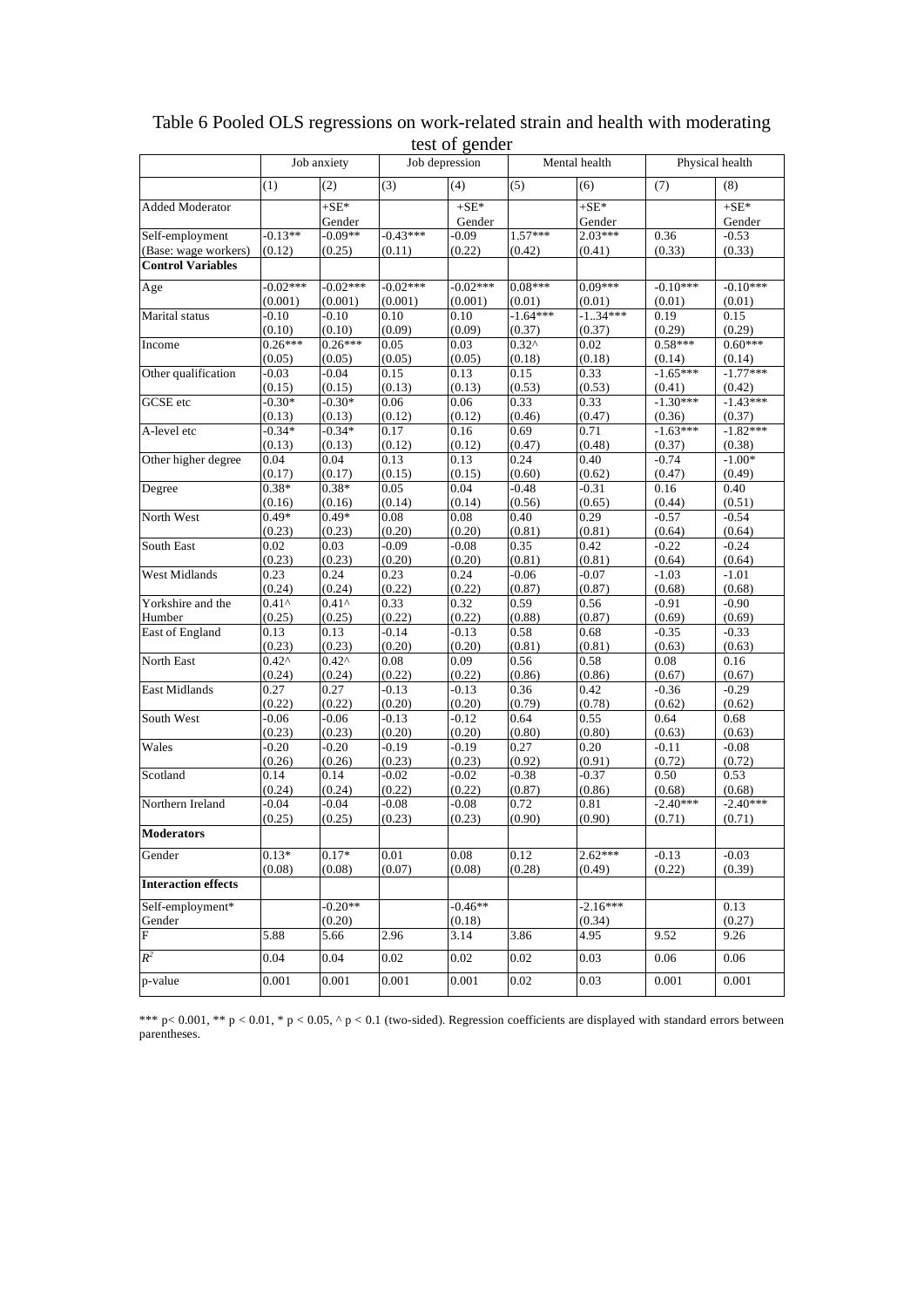Figure 1. Hypothesized relationships among self-employment, work-related strain, gender, and health



Figure 2. Hypothesized time-related effects of self-employment on health

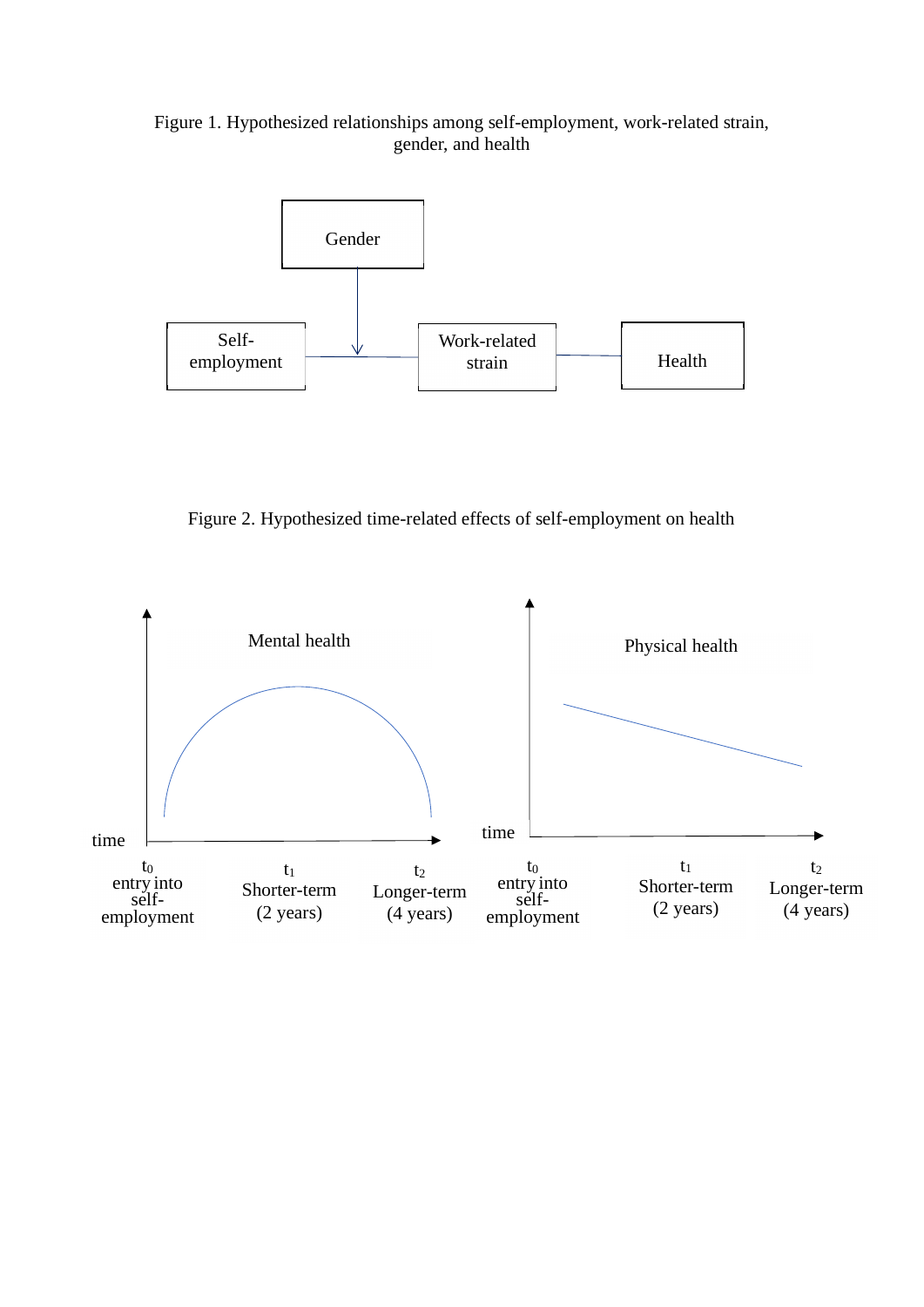

Figure 3 Temporal features of health and work-related strain

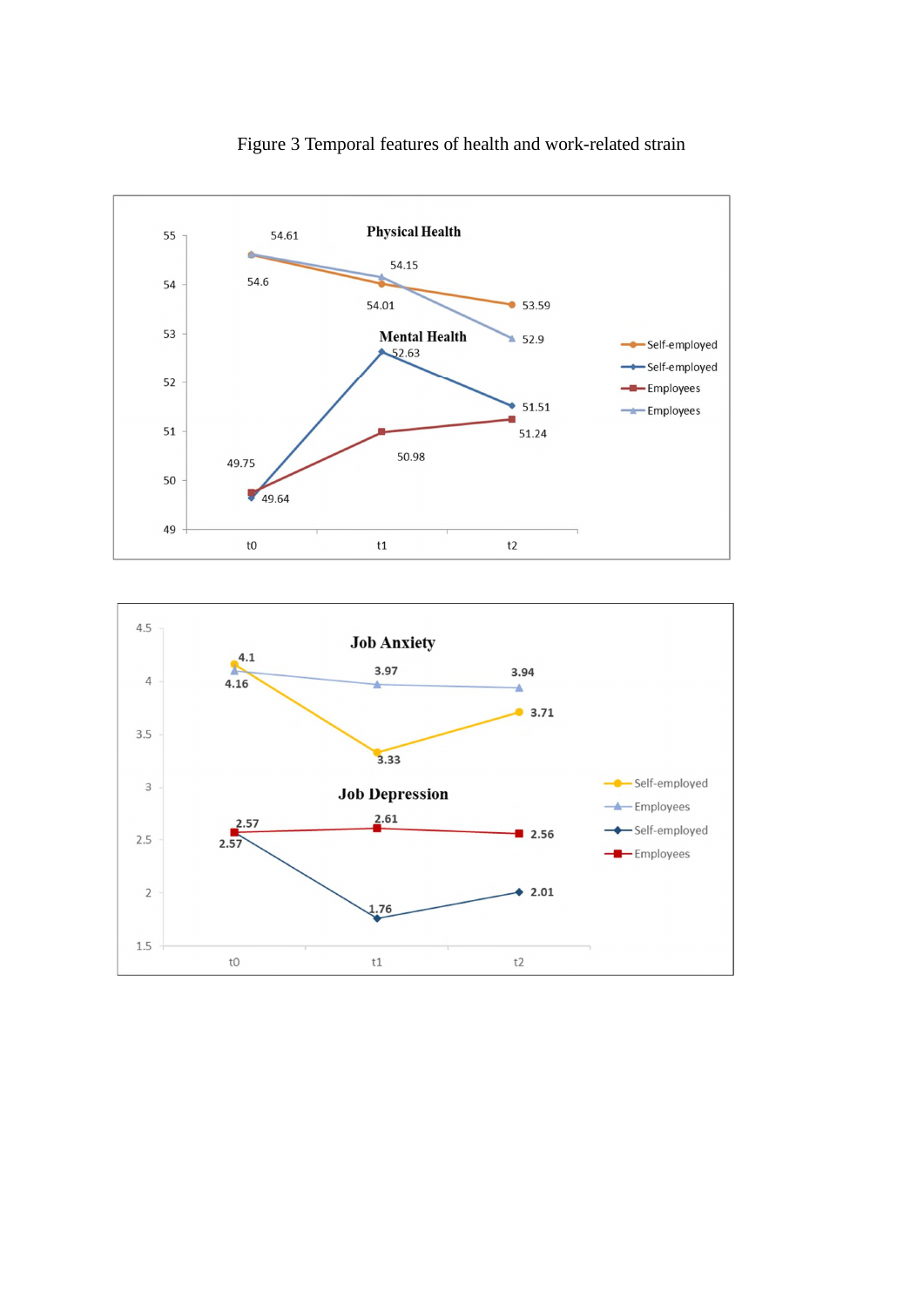

# Figure 4 Interaction of self-employment and gender on work-related strain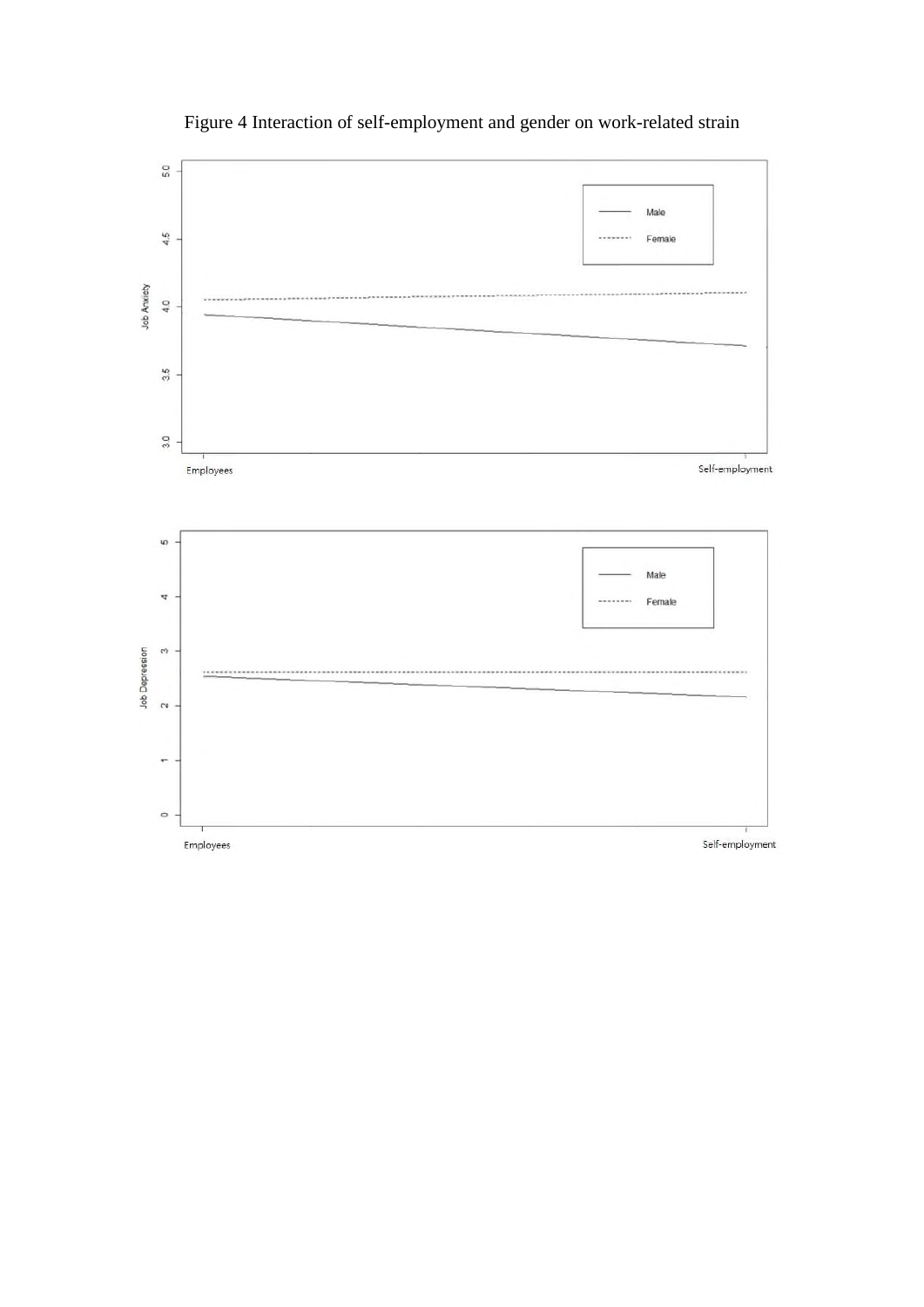

Figure 5 Interaction of self-employment and gender on health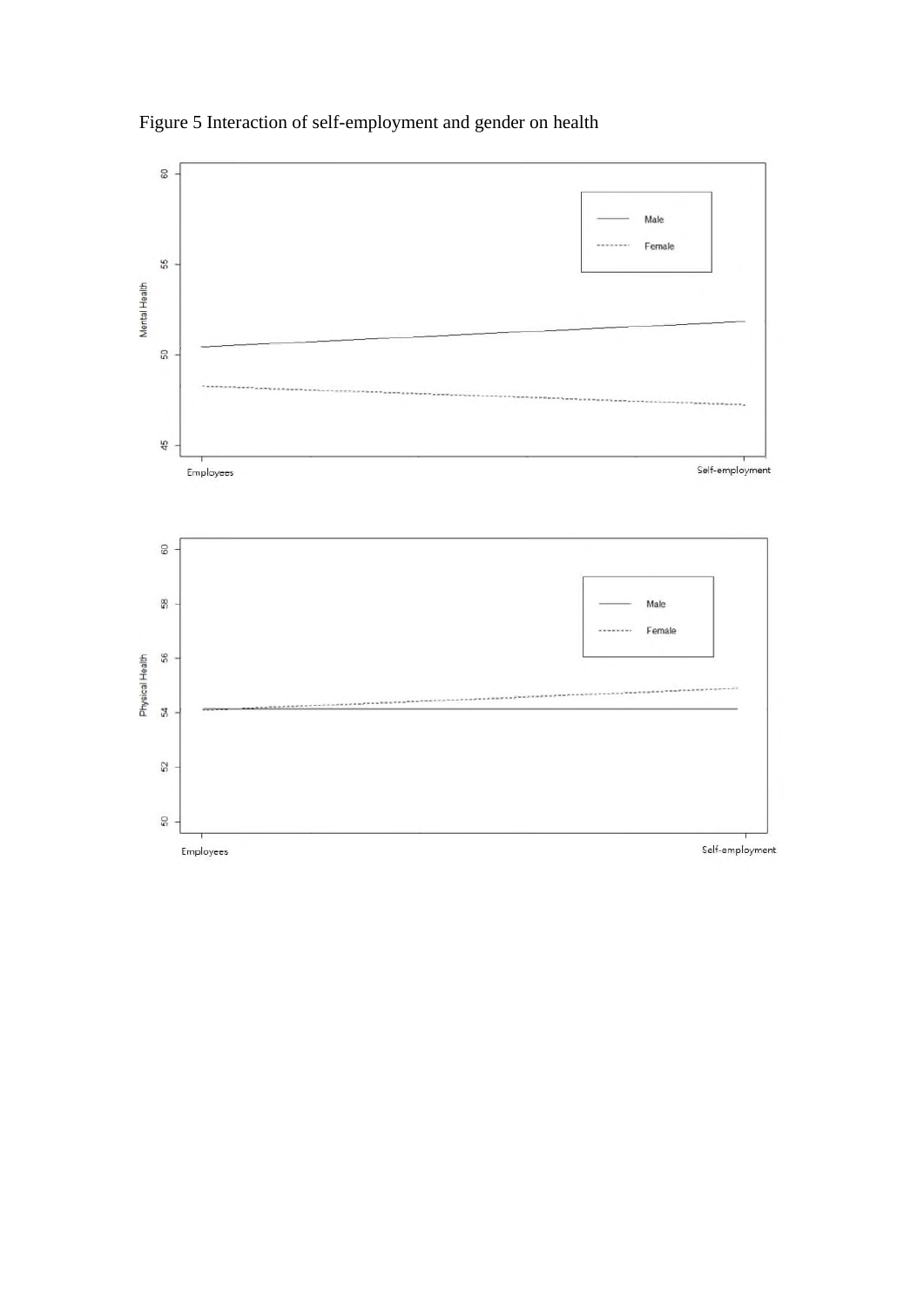|  |  | Appendix 1 Overview of research on self-employment and health |
|--|--|---------------------------------------------------------------|
|  |  |                                                               |

| Study                                       | Sample                                                                                                                                                                                               | Health measure(s)                                                                                                                                                                      | Method(s)                                      | Significant relation:                                                                                              |                            |                                                 |
|---------------------------------------------|------------------------------------------------------------------------------------------------------------------------------------------------------------------------------------------------------|----------------------------------------------------------------------------------------------------------------------------------------------------------------------------------------|------------------------------------------------|--------------------------------------------------------------------------------------------------------------------|----------------------------|-------------------------------------------------|
|                                             |                                                                                                                                                                                                      |                                                                                                                                                                                        |                                                |                                                                                                                    | Self-employment and health |                                                 |
|                                             |                                                                                                                                                                                                      |                                                                                                                                                                                        | Procedures                                     | Endogenous selection control                                                                                       | Mental health              | Physical health                                 |
| Eden (1975)                                 | 183 self-employed individuals and 1092<br>salary workers in the USA in 1969                                                                                                                          | An index containing 21 items measured<br>undesirable symptoms: somatic complaints,<br>depression, and performance debilitation. One-<br>item measure of positive mental health         | Means comparison                               | N <sub>o</sub>                                                                                                     | No                         | N/A                                             |
| Lewin-Epstein &<br>Yuchtmann-Yaar<br>(1991) | 131 self-employed individuals and 434<br>salaried workers from two cities of Holon<br>and Bat-Yam, Israel                                                                                            | 9-item measure of health (diastolic BP, Serum<br>cholesterol, Triglycerides, HDL (%), HDL<br>(mg), Perceived health, Somatic complaints,<br>Physician visits, and Disability days)     | Multivariate analysis                          | N <sub>0</sub>                                                                                                     | N/A                        | (-) (greater risk of cardiovascular<br>disease) |
| Jamal (1997)                                | 70 self-employed individuals and 165 wage<br>workers from a city of Canada                                                                                                                           | Measures of psychosomatic health problems<br>from Michigan studies of workers' health, and<br>22-item mental health scale                                                              | One-way ANOVA                                  | No                                                                                                                 | N/A                        | (-) (in psychosomatic health<br>problems)       |
| Benavides et al.<br>(2000)                  | 1836 sole traders and 13310 people in other<br>types of employment from 2 <sup>nd</sup> European<br>Survey on Working Conditions Surveys in<br>15 EU countries (1995)                                | Three self-reported health indicators -<br>overall fatigue, backache, and muscular pain                                                                                                | Logistic regressions                           | N <sub>o</sub>                                                                                                     | $(-)$                      | $(-)$                                           |
| Tetrick et al. (2000)                       | 75 self-employed individuals and 82 wage<br>workers from Michigan, USA                                                                                                                               | 9-item emotional exhaustion scale                                                                                                                                                      | <b>MANOVA</b>                                  | No                                                                                                                 | $(+)$                      | N/A                                             |
| Perry and Rosen<br>(2001)                   | 1086 self-employed individuals and 7898<br>wage-workers from the United State (1996)<br>Medical Expenditure Panel Survey, MEPS)                                                                      | Subjective measure of general physical and<br>mental health status; objective measure of<br>physical limitations and a variety of medical<br>conditions (e.g. cancer, cardiac problem) | Means comparison                               | Partially by employing two<br>different dataset to examine<br>transitions from wage-<br>earning to self-employment | N <sub>0</sub>             | No                                              |
| Dolinsky & Caputo<br>(2003)                 | 1412 self-employed, wage-earning, and<br>non-employed women from the United State<br>(1976-1995 Mature Women's Cohort of the<br>National Longitudinal Survey of Labor<br>Market Experience (NLSLME)) | One-item measure of self-reported health status                                                                                                                                        | Multivariate<br>regressions                    | N <sub>o</sub>                                                                                                     | N <sub>0</sub>             | N/A                                             |
| Benach et al. (2004)                        | 4289 sole traders and 30262 people in other<br>types of employment from 2 <sup>nd</sup> and 3 <sup>rd</sup><br>European Survey on Working Conditions<br>Surveys in 15 EU countries (1995 and 2000)   | Two self-reported health indicators: fatigue<br>and backache                                                                                                                           | Logistic regressions                           | No                                                                                                                 | $(-)$                      | $(-)$                                           |
| Parslow et al. (2004)                       | 324 self-employed individuals and 1951<br>wage workers from Australia (PATH<br>Through Life Project)                                                                                                 | 12-item physical health scale, scores on<br>Goldberg's depression and anxiety scales                                                                                                   | Hierarchical<br>regressions                    | N <sub>0</sub>                                                                                                     | N <sub>0</sub>             | (-) for self-employed women                     |
| Andersson (2008)                            | 149 self-employed individuals and 1849<br>wage workers from Sweden (1991 and 2000<br>Swedish Level-of Living Survey)                                                                                 | Mental health dummy                                                                                                                                                                    | Multivariate<br>regression (fixed-<br>effects) | N <sub>0</sub>                                                                                                     | $(-)$                      | N/A                                             |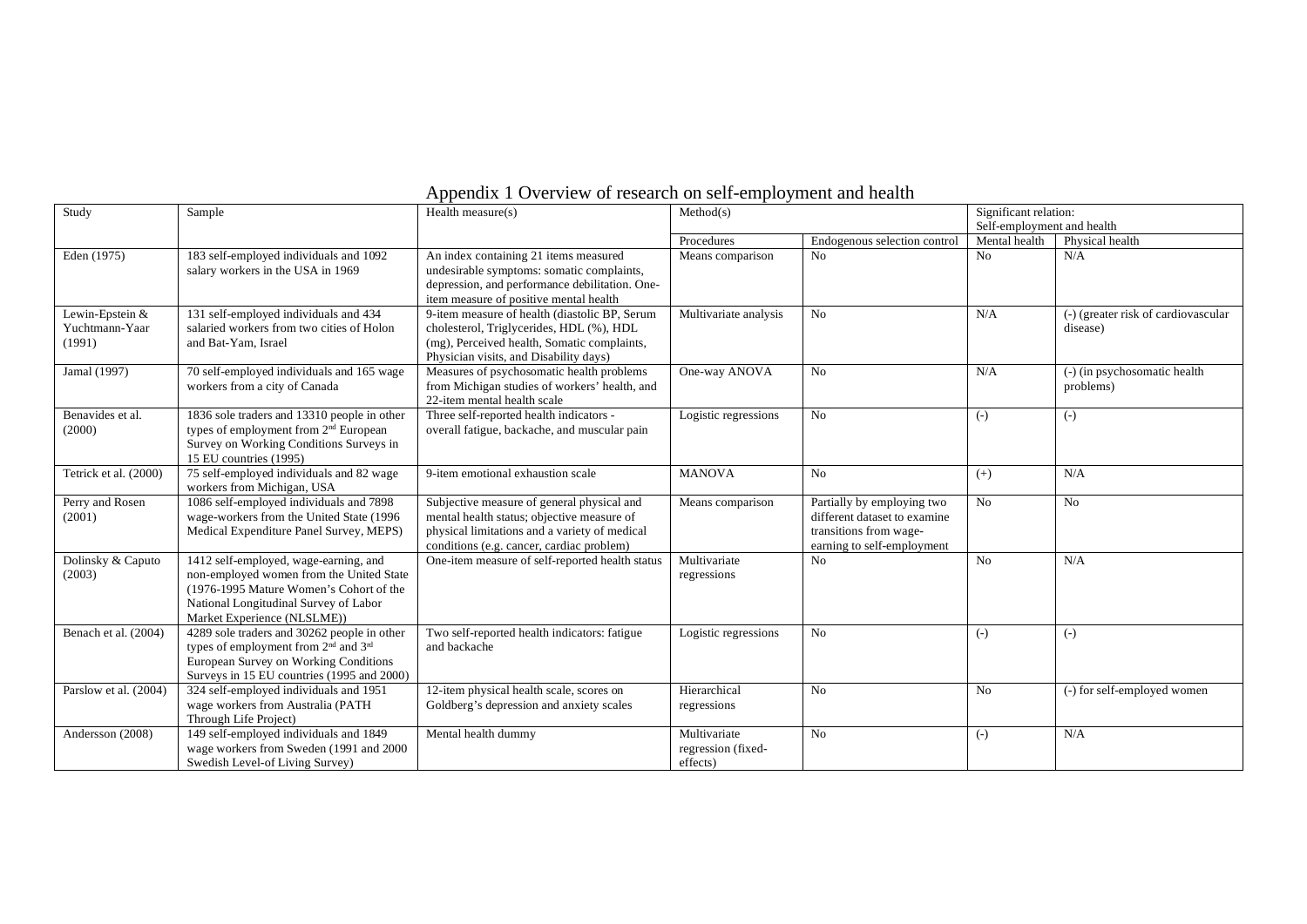| Stephan & Roesler<br>(2010)                             | 149 self-employed individuals and 149<br>wage workers from the German National<br>Health Survey 1998                                                                                                                                      | Blood pressure, somatic diseases, mental<br>disorders, and behavioural health indicators                                                                                                                                                                                                                                                                                                                                     | Multivariate<br>regressions                                                            | Yes, case control design                                                                                                           | $(+)$          | $(+)$                                                                                                                                                                                                                                   |
|---------------------------------------------------------|-------------------------------------------------------------------------------------------------------------------------------------------------------------------------------------------------------------------------------------------|------------------------------------------------------------------------------------------------------------------------------------------------------------------------------------------------------------------------------------------------------------------------------------------------------------------------------------------------------------------------------------------------------------------------------|----------------------------------------------------------------------------------------|------------------------------------------------------------------------------------------------------------------------------------|----------------|-----------------------------------------------------------------------------------------------------------------------------------------------------------------------------------------------------------------------------------------|
| Yoon and Bernell<br>(2013)                              | 1481 self-employed individuals and 11954<br>wage workers from the household<br>component of the 2007 Medical<br>Expenditure Panel Survey (MEPS), USA                                                                                      | Perceived physical and mental health status;<br>Physical Health Composite Scores derived<br>from the Short-Form 12 Version 2 (SF-12v2);<br>Mental Health Composite Scores calculated<br>from the SF-12v2 and the Kessler Index of<br>non-specific psychological distress); and a set<br>of medical conditions (stroke, diabetes,<br>asthma, high blood pressure, high cholesterol,<br>emphysema, joint pain, and arthritis). | Multivariate<br>regressions                                                            | Yes, instrumental variables                                                                                                        | N <sub>o</sub> | $(+)$                                                                                                                                                                                                                                   |
| Cardon and Patel<br>(2015)                              | 688 self-employed, 688 employed from<br>NHANES I Epidemiologic Follow-up Study<br>(NHEFS I), USA, 1982-84, outcomes<br>measured in 1987                                                                                                   | Stress (three measures of blood pressure and<br>three items of general self-reported life stress)<br>Health measure combines alcohol use,<br>smoking, physical activity, weight gain, and<br>subjective health                                                                                                                                                                                                               | Path analysis<br>Yes.<br>propensity<br>score<br>matching and instrumental<br>variables |                                                                                                                                    | N/A            | (-) indirect via stress                                                                                                                                                                                                                 |
| Rietveld, Bailey,<br>Hessels and van der<br>Zwan (2016) | 1276 business owners and 3279 wage-<br>workers from 2013 Global Entrepreneurship<br>Monitor (GEM) Survey with the EQ-5D-5L<br>Self-Reported Health Instrument in four<br>Caribbean Basin countries                                        | EuroQol EQ-5D-5L Self Reported Health<br>instrument                                                                                                                                                                                                                                                                                                                                                                          | Binary logit<br>No<br>regressions                                                      |                                                                                                                                    | $(+)$          | $(+)$                                                                                                                                                                                                                                   |
| Rietveld,<br>Kippersluis, H., &<br>Thurik (2016)        | 3050 self-employed individuals and 10399<br>wage workers from the United States (1992-<br>2010 Health and Retirement Study)                                                                                                               | Three health indicators (number of health<br>conditions, self-reported health and mental<br>health)                                                                                                                                                                                                                                                                                                                          | Pooled regressions and<br>longitudinal<br>regressions                                  | Yes. Uses the selection on<br>observable variables as an<br>indication for the potential<br>selection on unobservable<br>variables | $(-)$          | $(-)$                                                                                                                                                                                                                                   |
| Toivanen et al.<br>(2016)                               | A cohort of the total working population (4<br>776 135 individuals; 7.2% self-employed;<br>18-100 years of age at baseline 2003) in<br>Sweden                                                                                             | mortality (all-cause, CVD, neoplasms and<br>suicide)                                                                                                                                                                                                                                                                                                                                                                         | Cox proportional<br>hazards models                                                     | No                                                                                                                                 | N/A            | $(+/-)$ mortality is lower among<br>those self-employed who run a<br>limited liability Company, but<br>mortality is higher those self-<br>employed operating as sole<br>proprietors, mortality is higher in<br>trade and transportation |
| Lee & Kim (2017)                                        | 2501 self-employed individuals and 3289<br>people in other types of employment from<br>2005-2013 Korean Retirement and Income<br>Study                                                                                                    | Subjective physical health measured by a<br>single survey question: "In general, how would<br>you estimate that your physical health is?" on a<br>5-point scale                                                                                                                                                                                                                                                              | Pooled cross-sectional<br>model and fixed effect<br>models                             | No                                                                                                                                 | N/A            | $(-)$                                                                                                                                                                                                                                   |
| Goncalves & Martins<br>(2018)                           | 132,000 self-employed individuals and<br>wage workers over a period of up to 84<br>months between January 2005 and<br>December 2011 from administrative social<br>security records representative of the active<br>population in Portugal | Hospital admissions                                                                                                                                                                                                                                                                                                                                                                                                          | Pooled OLS models<br>and fixed-effects panel<br>data models                            | Yes, control for individual<br>time-invariant<br>heterogeneity<br>through<br>individual fixed effects                              | N/A            | $(+)$                                                                                                                                                                                                                                   |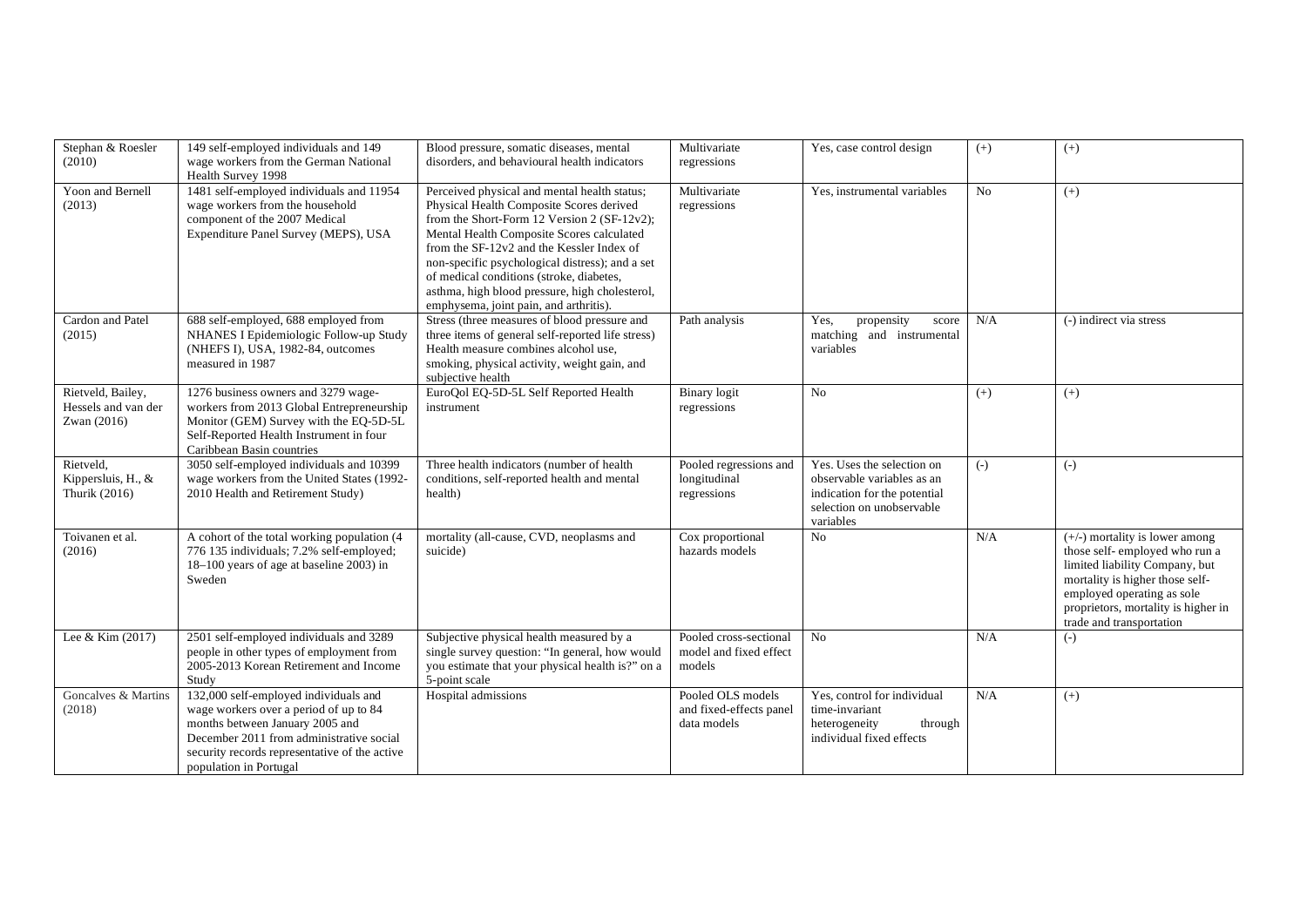| Nikolova (2019)     | German longitudinal data for the period 2002-<br>2014 | the Short Form (SF)-12 questionnaire<br>(physical health in four domains - bodily)<br>pain, general health, role physical, and<br>physical functioning; the mental health in<br>four domains - vitality, role emotional,<br>mental health, and social functioning) | Binary logit<br>regressions | Yes, difference-<br>in-differences (DID)<br>applied after entropy<br>balancing | necessity<br>entrepreneurs<br>$(+)$<br>opportunity<br>entrepreneurs | opportunity entrepreneurs (+) |
|---------------------|-------------------------------------------------------|--------------------------------------------------------------------------------------------------------------------------------------------------------------------------------------------------------------------------------------------------------------------|-----------------------------|--------------------------------------------------------------------------------|---------------------------------------------------------------------|-------------------------------|
| Patel et al. (2019) | 194 self-employed and 1511 employed                   | Allostatic load                                                                                                                                                                                                                                                    | generalized structural      | No                                                                             | No                                                                  |                               |
|                     | individuals                                           |                                                                                                                                                                                                                                                                    | equation model              |                                                                                |                                                                     |                               |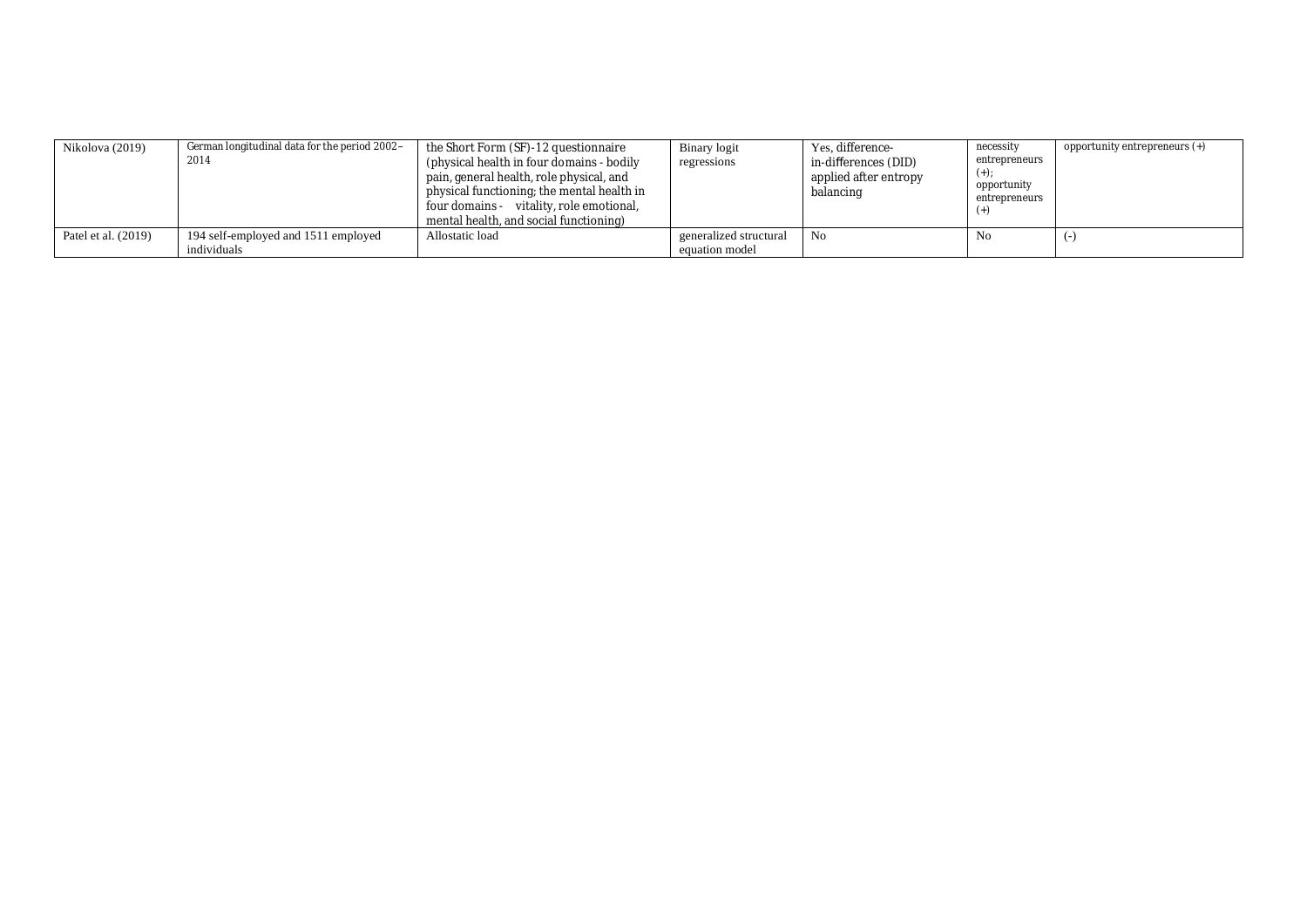|                          | Matched   | Sample    |             | <b>Bias</b>    | $t$ -test  |
|--------------------------|-----------|-----------|-------------|----------------|------------|
|                          | Treated   | Control   |             |                |            |
|                          | $N = 174$ | $N = 174$ | <b>Bias</b> | Bias reduction | $p$ -value |
| Physical health at $t_0$ | 54.60     | 54.61     | 0.001       | 0.13           | 0.99       |
| Mental health at to      | 49.64     | 49.75     | 0.01        | 0.08           | 0.91       |
| Job anxiety at to        | 4.16      | 4.10      | 0.08        | 0.05           | 0.58       |
| Job depression at $t_0$  | 2.57      | 2.56      | 0.03        | 0.01           | 0.52       |
| Age                      | 43.49     | 42.95     | 0.02        | 0.11           | 0.65       |
| Gender                   | 0.63      | 0.61      | 0.04        | 0.33           | 0.83       |
| <b>Marital</b> status    | 0.23      | 0.24      | 0.00        | 0.03           | 0.80       |
| Education                | 4.41      | 4.55      | 0.06        | 0.04           | 0.36       |
| Regions                  | 5.98      | 6.02      | 0.01        | 0.05           | 0.91       |
| Income to                | 2454.36   | 2597.20   | 0.09        | 0.11           | 0.59       |

Appendix 2 Tests for selection bias after matching

Appendix 3 Statistical tests to evaluate the matching

| Matching Method        | Pseudo $R^2$ | Likelihood Ratio Chi <sup>2</sup> | $p$ > Chi <sup>2</sup> | Mean bias | Median bias |
|------------------------|--------------|-----------------------------------|------------------------|-----------|-------------|
| <b>Before Matching</b> | 0.29         | 1031.56                           | $0.00\,$               | 0.11      | 0.06        |
| <b>NNM</b>             | 0.02         | 241.22                            | 0.79                   | 0.05      | 0.04        |
| Genetic                | 0.00         | 241.30                            | .00                    | 0.01      | 0.01        |
| <b>SUBCLASS</b>        | $0.00\,$     | 872.93                            | 0.94                   | 0.11      | 0.06        |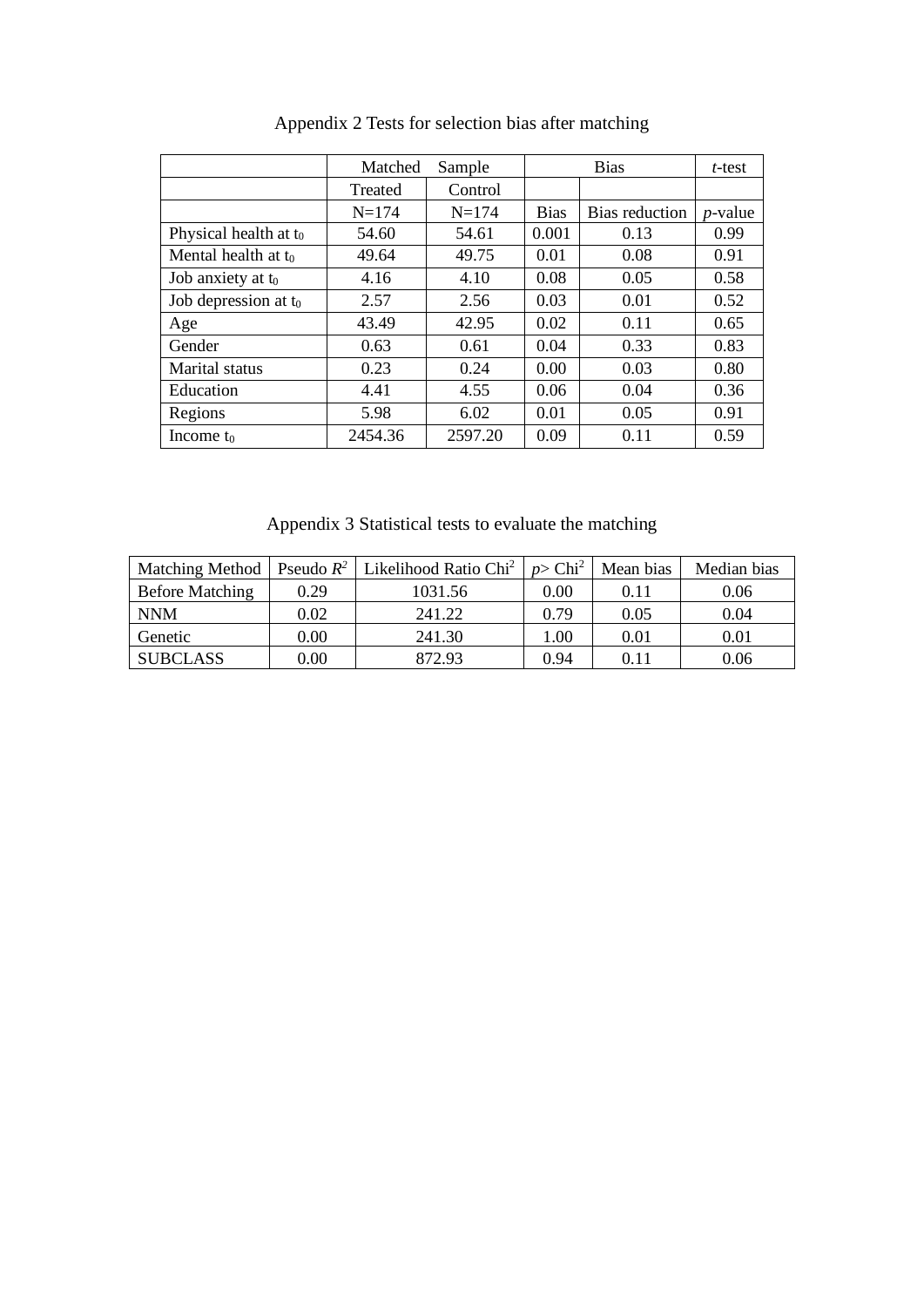# Appendix 4 Distribution of Propensity Scores

**Distribution of Propensity Scores** 



# Appendix 5 Sensitivity Analysis at  $t_1$  and  $t_2$

|                | Mental health at $t_1$ |              | Physical health at $t_1$ |              | Mental health at $t_2$ |              | Physical health at $t_2$ |              |
|----------------|------------------------|--------------|--------------------------|--------------|------------------------|--------------|--------------------------|--------------|
| Gamma          | sig-                   | $sig+$       | sig-                     | $sig+$       | sig-                   | $sig+$       | sig-                     | $sig+$       |
| 1              | 0.0241                 | 0.0241       | 0.2761                   | 0.2761       | 0.3646                 | 0.3646       | 0.3762                   | 0.3762       |
| 1.1            | 0.0059                 | 0.0756       | 0.1294                   | 0.4758       | 0.1879                 | 0.5763       | 0.1959                   | 0.589        |
| 1.2            | 0.0013                 | 0.1722       | 0.0526                   | 0.665        | 0.0838                 | 0.7532       | 0.0882                   | 0.7638       |
| 1.3            | 0.0002                 | 0.3099       | 0.019                    | 0.8092       | 0.0331                 | 0.8725       | 0.0351                   | 0.8798       |
| 1.4            | $\overline{0}$         | 0.4678       | 0.0063                   | 0.9018       | 0.0118                 | 0.9407       | 0.0126                   | 0.9449       |
| 1.5            | $\overline{0}$         | 0.62         | 0.0019                   | 0.9536       | 0.0039                 | 0.9747       | 0.0042                   | 0.9769       |
| 1.6            | $\boldsymbol{0}$       | 0.7477       | 0.0005                   | 0.9797       | 0.0012                 | 0.99         | 0.0013                   | 0.991        |
| 1.7            | $\boldsymbol{0}$       | 0.8432       | 0.0001                   | 0.9916       | 0.0003                 | 0.9963       | 0.0004                   | 0.9967       |
| 1.8            | $\boldsymbol{0}$       | 0.9082       | $\boldsymbol{0}$         | 0.9967       | 0.0001                 | 0.9987       | 0.0001                   | 0.9989       |
| 1.9            | $\boldsymbol{0}$       | 0.949        | $\boldsymbol{0}$         | 0.9988       | $\boldsymbol{0}$       | 0.9996       | $\overline{0}$           | 0.9996       |
| $\overline{2}$ | $\overline{0}$         | 0.973        | $\overline{0}$           | 0.9996       | $\overline{0}$         | 0.9999       | $\overline{0}$           | 0.9999       |
| 2.1            | $\boldsymbol{0}$       | 0.9862       | $\boldsymbol{0}$         | 0.9999       | $\boldsymbol{0}$       | 1            | $\boldsymbol{0}$         | 1            |
| 2.2            | $\overline{0}$         | 0.9932       | $\boldsymbol{0}$         | 1            | $\overline{0}$         | $\mathbf{1}$ | $\overline{0}$           | $\mathbf{1}$ |
| 2.3            | $\overline{0}$         | 0.9968       | $\boldsymbol{0}$         | $\mathbf{1}$ | $\boldsymbol{0}$       | $\mathbf{1}$ | $\overline{0}$           | $\mathbf{1}$ |
| 2.4            | $\boldsymbol{0}$       | 0.9985       | $\boldsymbol{0}$         | $\mathbf{1}$ | $\boldsymbol{0}$       | $\mathbf{1}$ | $\boldsymbol{0}$         | $\mathbf{1}$ |
| 2.5            | $\boldsymbol{0}$       | 0.9993       | $\boldsymbol{0}$         | 1            | $\overline{0}$         | $\mathbf{1}$ | $\boldsymbol{0}$         | 1            |
| 2.6            | $\boldsymbol{0}$       | 0.9997       | $\boldsymbol{0}$         | $\mathbf{1}$ | $\overline{0}$         | $\mathbf{1}$ | $\overline{0}$           | $\mathbf{1}$ |
| 2.7            | $\boldsymbol{0}$       | 0.9999       | $\boldsymbol{0}$         | $\mathbf{1}$ | $\boldsymbol{0}$       | $\mathbf{1}$ | $\boldsymbol{0}$         | $\mathbf{1}$ |
| 2.8            | $\overline{0}$         | 0.9999       | $\boldsymbol{0}$         | $\mathbf{1}$ | $\overline{0}$         | $\mathbf{1}$ | $\boldsymbol{0}$         | $\mathbf{1}$ |
| 2.9            | $\boldsymbol{0}$       | 1            | $\overline{0}$           | $\mathbf{1}$ | $\overline{0}$         | $\mathbf{1}$ | $\boldsymbol{0}$         | 1            |
| 3              | $\boldsymbol{0}$       | $\mathbf{1}$ | $\boldsymbol{0}$         | 1            | $\overline{0}$         | 1            | $\boldsymbol{0}$         | $\mathbf{1}$ |

Gamma – Log odds of differential assignment due to unobserved factors

sig- - Lower bound significant level (underestimation of treatment effect)

sig+ - Upper bound significant level (overestimation of treatment level)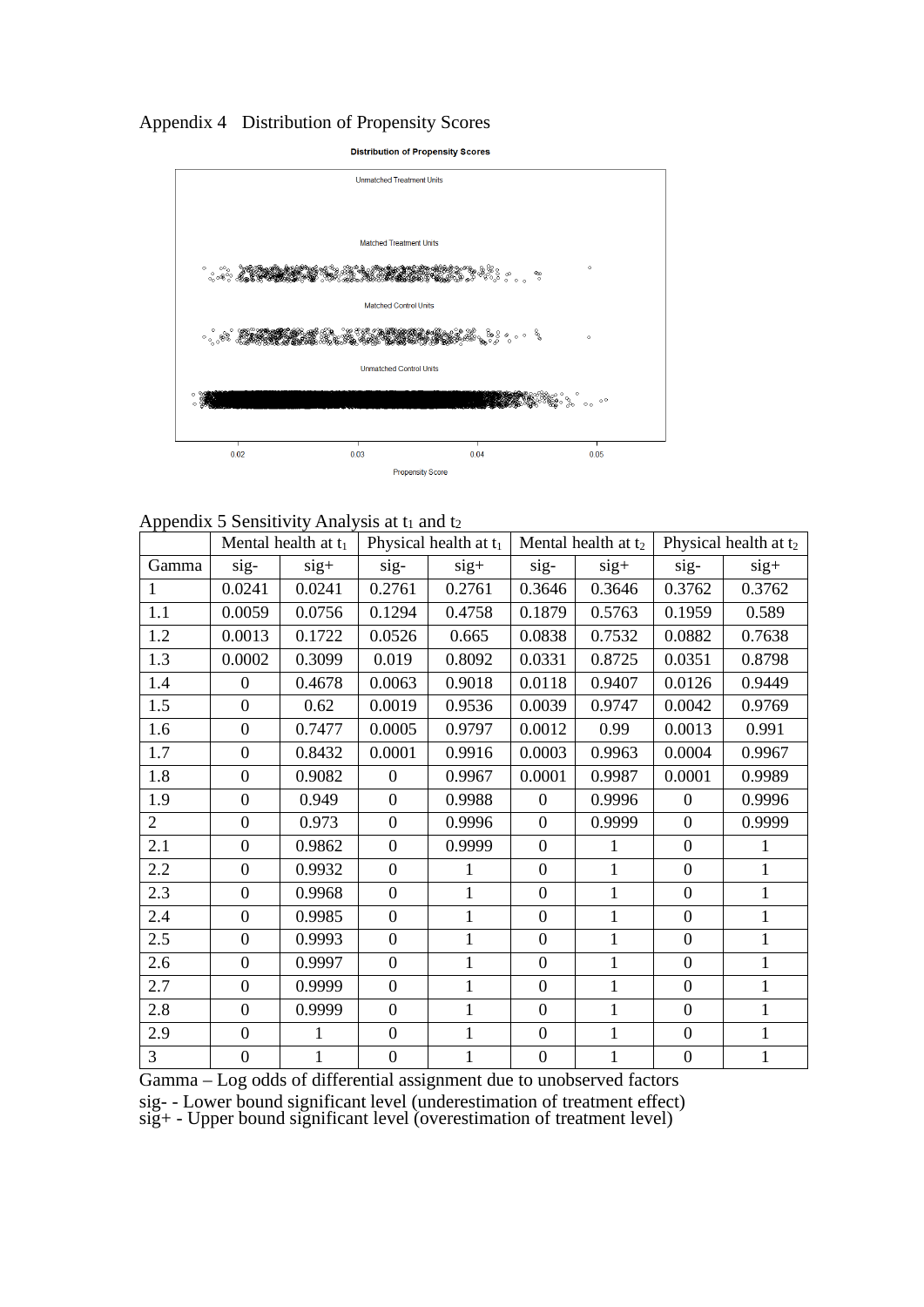|                              | Self-employment |       |            | <b>Employees</b> |       |            | DiD no controls | DiD with controls |
|------------------------------|-----------------|-------|------------|------------------|-------|------------|-----------------|-------------------|
|                              |                 |       | $3 (=2-1)$ | $\overline{4}$   |       | $6 (=5-4)$ | $7 (=3-6)$      | 8                 |
| Mental Health $(t_0, t_1)$   | 49.64           | 52.63 | 2.99       | 49.75            | 50.98 | 1.23       | 1.76            | $3.13*$           |
| Mental Health $(t_0, t_2)$   | 49.64           | 51.51 | 1.87       | 49.75            | 51.24 | 1.49       | 0.38            | 0.85              |
| Physical Health $(t_0, t_1)$ | 54.60           | 54.01 | $-0.59$    | 54.61            | 54.15 | $-0.46$    | $-0.13$         | 0.01              |
| Physical Health $(t_0, t_2)$ | 54.60           | 53.59 | $-1.01$    | 54.61            | 52.90 | $-1.71$    | 0.70            | 0.33              |
| Job Anxiety $(t_0, t_1)$     | 4.16            | 3.33  | $-0.83$    | 4.10             | 3.97  | $-0.13$    | $-0.70$         | $-0.43*$          |
| Job Anxiety $(t_0, t_2)$     | 4.16            | 3.71  | $-0.45$    | 4.10             | 3.94  | $-0.16$    | $-0.29$         | $-0.09$           |
| Job Depression $(t_0, t_1)$  | 2.57            | 1.76  | $-0.81$    | 2.56             | 2.61  | 0.05       | $-0.86$         | $-0.83**$         |
| Job Depression $(t_0, t_2)$  | 2.57            | 2.01  | $-0.56$    | 2.56             | 2.56  | $\Omega$   | $-0.56$         | $-0.27*$          |

Appendix 6 Difference in Difference Analysis

\*\*\*  $p < 0.001$ , \*\*  $p < 0.01$ , \*  $p < 0.05$ , ^  $p < 0.1$  (two-sided)